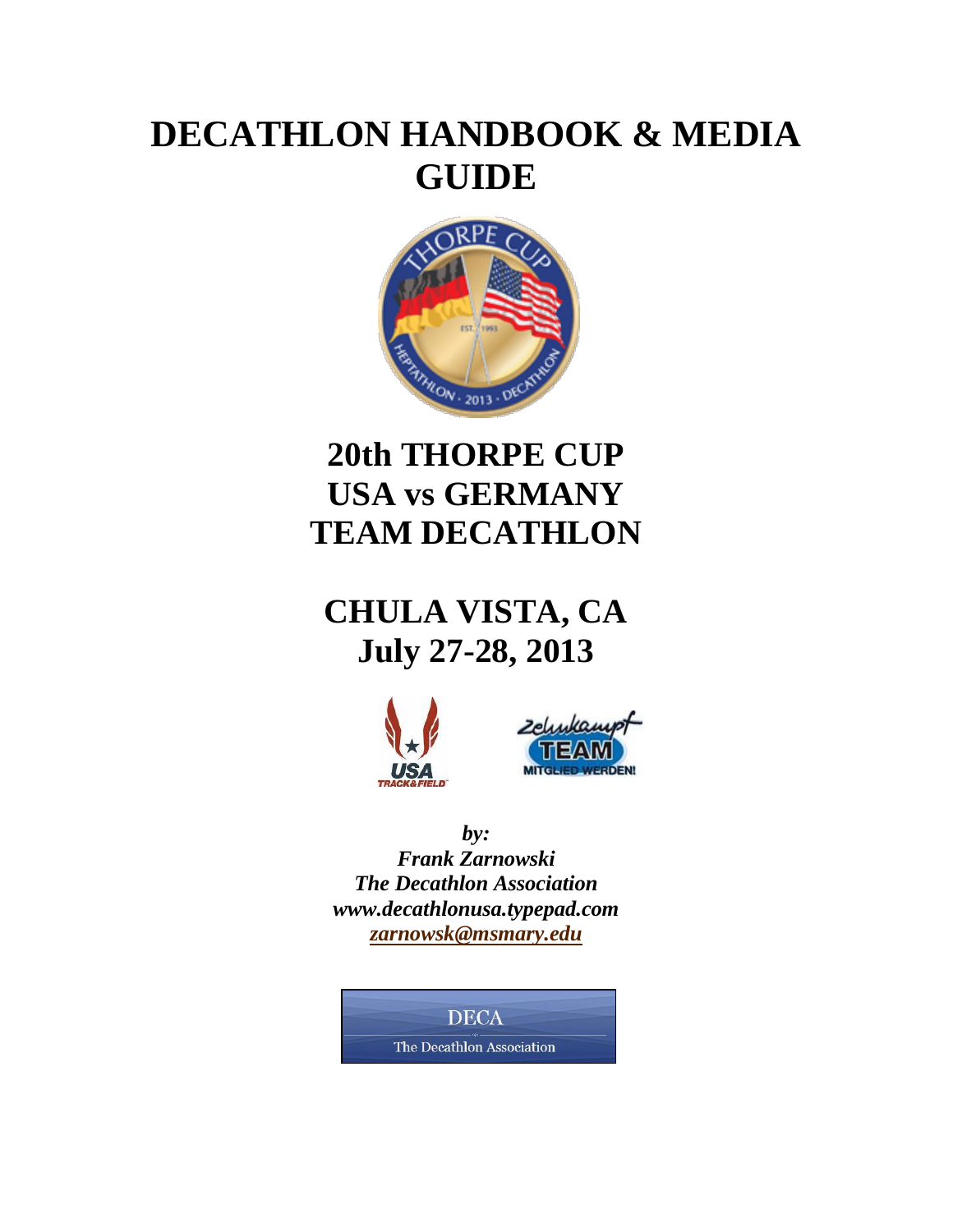## **TABLE of CONTENTS**

| <b>Team Rosters USA, Germany</b>                      | Page 2                  |
|-------------------------------------------------------|-------------------------|
| <b>Time Schedule</b>                                  | 2                       |
| <b>Outlook for 2013Meeting</b>                        | $2 - 3$                 |
| <b>Meet History</b>                                   | 3                       |
| <b>Previous Team and Individual Medalists</b>         | $\overline{\mathbf{4}}$ |
| <b>Individual Meet Records</b>                        | 5                       |
| <b>Recent Results</b>                                 | $6 - 8$                 |
| 2008                                                  | 6                       |
| 2009                                                  | 6                       |
| 2010                                                  | 7                       |
| 2011                                                  | 7                       |
| 2012                                                  | $7 - 8$                 |
| <b>Individual Event Records:</b>                      |                         |
| World                                                 | 8                       |
| American                                              | 8                       |
| Collegiate                                            | 9                       |
| German                                                | 9                       |
| <b>Thorpe Cup Meet,</b>                               | 9                       |
| <b>German Delegation:</b>                             | $10 - 14$               |
| <b>Georg Zwirner, Head Coach</b>                      | 10                      |
| <b>Christopher Hallman, Assistant Coach</b>           | 10                      |
| <b>Arthur Abele</b>                                   | 10                      |
| <b>Tom Bechert</b>                                    | 11                      |
| <b>Maximilan Gilde</b>                                | 11                      |
| <b>Simon Hechler</b>                                  | 12                      |
| <b>Mattias Prey</b>                                   | 12                      |
| <b>Patrick Spinner</b>                                | 13                      |
| <b>Rene Stauss</b>                                    | 13                      |
| Alternates:                                           |                         |
| <b>Moritz Cleve</b>                                   | $13 - 14$               |
| <b>Lars Niklas Heinke</b>                             | 14                      |
| <b>USA Delegation:</b>                                | $15 -$                  |
| <b>Jamie Cook, Head Coach</b>                         | 15                      |
| <b>Travis Geopfert, Assistant Coach</b>               | 15                      |
| <b>Austin Bahner</b>                                  | 16                      |
| <b>Wesley Bray</b>                                    | 17                      |
| <b>Dan Gooris</b>                                     | 18                      |
| <b>Ryan Harlan</b>                                    | 19-20                   |
| <b>Gray Horn</b>                                      | 21                      |
| <b>Dakotah Keys</b>                                   | 22                      |
| <b>Isaac Murphy</b>                                   | 23                      |
| <b>David Klech</b>                                    | 24                      |
| <b>Jack Szmanda</b>                                   | 25                      |
| PR Page & Information about Results and Live Coverage | 26                      |
|                                                       |                         |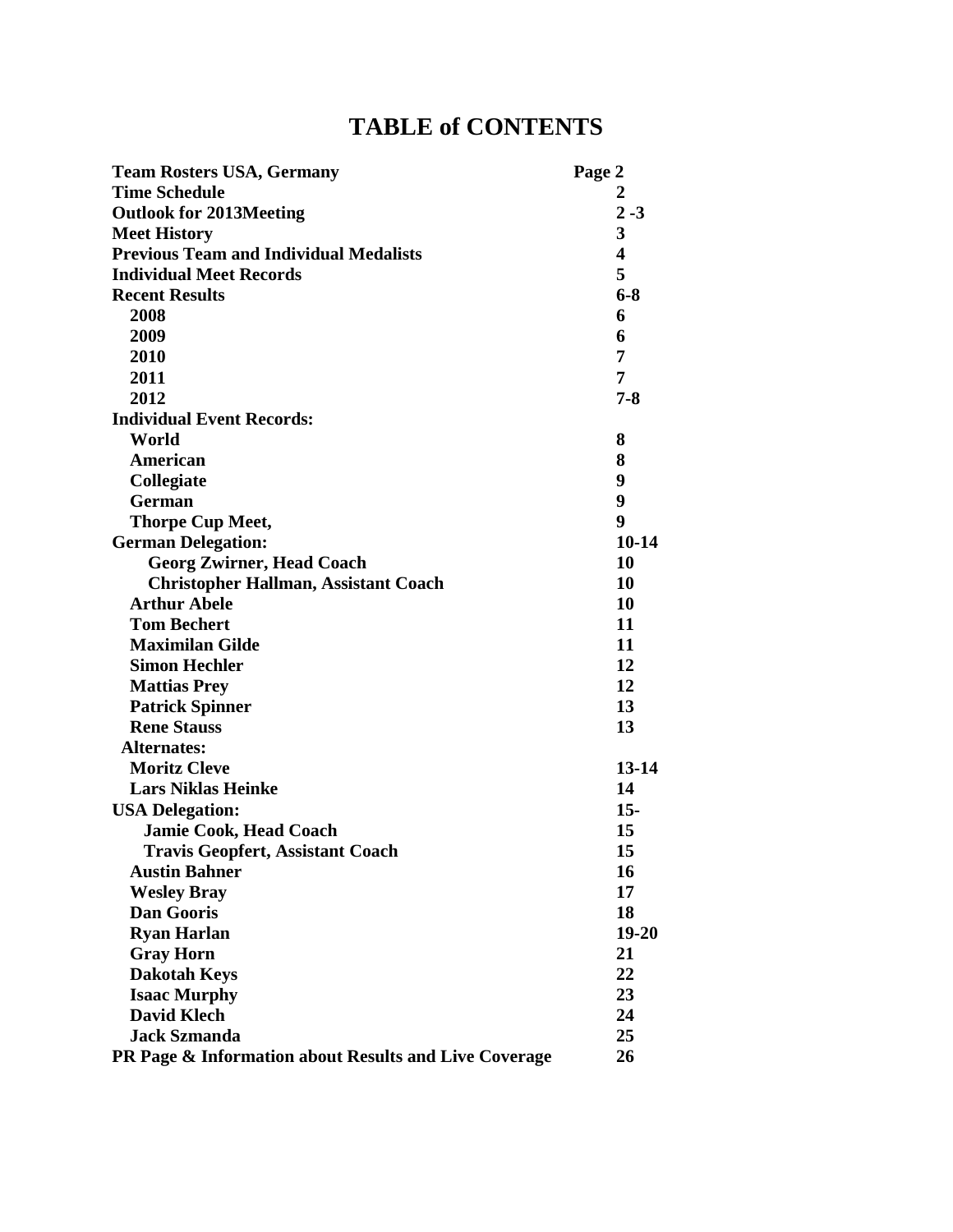### **ROSTERS**

#### **U S A**

| Name           | club                  | age | hometown        | Lifetime  | 2013 |
|----------------|-----------------------|-----|-----------------|-----------|------|
| Bahner, Austin | Wichita St '13        | 22  | Wichita, KS     | 7847 (13) | 7847 |
| Bray, Wesley   | unat (Houston $10$ )  | 25  | Houston, TX     | 7932 (12) | 7632 |
| Gooris, Dan    | Northern Iowa '13     | 23  | Albuquerque, NM | 7780 (13) | 7780 |
| Horn, Gray     | unat (Florida $'12$ ) | 23  | Wapakoneta, OH  | 7954 (12) | 7954 |
| Keys, Dakotah  | U of Oregon '14       | 21  | Sweet Home, OR  | 8001 (13) | 8001 |
| Murphy, Isaac  | U of Texas '13        | 23  | Fort Hood, TX   | 8086 (13) | 8086 |
| Harlan, Ryan   | unat (Rice U $'04$ )  | 32  | Hewitt, TX      | 8171 (04) | 6125 |
| Aletrnates:    |                       |     |                 |           |      |
| David Klech    | Oregon Track Club     | 25  | San Ramon, CA   | 7581 (11) |      |
| Jack Szmanda   | U of Minnesota '13    | 23  | Wausau, WI      | 7862 (12) | 7317 |

**Coaches:** Jamie Cook, University of Oregon; Travis Geopfert, University of Arkansas;

#### **GERMANY**

|                                         |                                        |     |           | $--best scores---$ |       |
|-----------------------------------------|----------------------------------------|-----|-----------|--------------------|-------|
| Name                                    | club                                   | age | hometown  | Lifetime           | 2013  |
| Abele, Arthur                           | VfL Sindelfingen                       | 26  | Muttangen | 8372 (09)          | 8151  |
| Bechert, Tom                            | Manhattan College                      | 26  | Munich    | 7767 (13)          | 7767  |
| Gilde, Maximilan                        | LG Hannover                            | 23  | Hannover  | 7720 (12)          | 7720  |
| Prey, Mattias                           | Ahrensburger TVS                       | 24  | Hamburg   | 8215 (13)          | 8215  |
| Spinner, Patrick                        | LG Ortenau Nord                        | 26  |           | 7818 (11)          | 7708  |
| Strauss, Rene                           | LAV Tübingen                           | 26  |           | 7616 (13)          | 7626  |
| Hechler, Simon [wild card] LG Team Saar |                                        | 25  | Saarland  | 8058 (11)          | ----- |
| Alternates:                             |                                        |     |           |                    |       |
| Cleve, Moritz                           | TV Wattenscheid/ex Kansas St 25 Bochum |     |           | 8004 (09)          | 7620  |
| Heineke, Lars Niklas                    | LAV Bayer Uerdingen                    | 23  | Ierdingen | 7648 (12)          | 7648  |

**Coaches:** Georg Zwirner, Christopher Hallman

**Staff**: Hermann Holzfuss(Coordination), Dr. Sven Reuter (physician); Heiko Kleeman (Physio)

#### **Meet Schedule:**

| Saturday - July 27, 2013 |                                   | <b>Sunday- July 28, 2013</b> |           |                         |
|--------------------------|-----------------------------------|------------------------------|-----------|-------------------------|
|                          | Introduction of teams at 11:45 am |                              |           |                         |
| 100 meters               | noon                              | 110m Hurdles 11:00 am        |           |                         |
| Long Jump                | $12:50 \text{ pm}$                | <b>Discus</b>                | 11:45     |                         |
| <b>Shot Put</b>          | 2:20                              | <b>Pole Vault</b>            | $1:05$ pm |                         |
| <b>High Jump</b>         | 3:25                              | <b>Javelin</b>               | 4:00      | <b>SS-DECATHION .20</b> |
| 400 meters               | 5:00                              | 1500 meters                  | 5:10      |                         |

## **Outlook for 2013 Meeting**

Team USA selected itself from the recent 94th USA national championships in Des Moines. Spots were offered to athletes after 3rd place and a number of athletes declined nomination. Coaches added a discretionary selection. Team USA has only three returnees from last year's lineup in Marburg and this is decidedly a lineup-up of youngsters. In fact the 2013 team averages (sans Ryan Harlan) 22 years of age, is the youngest American team ever.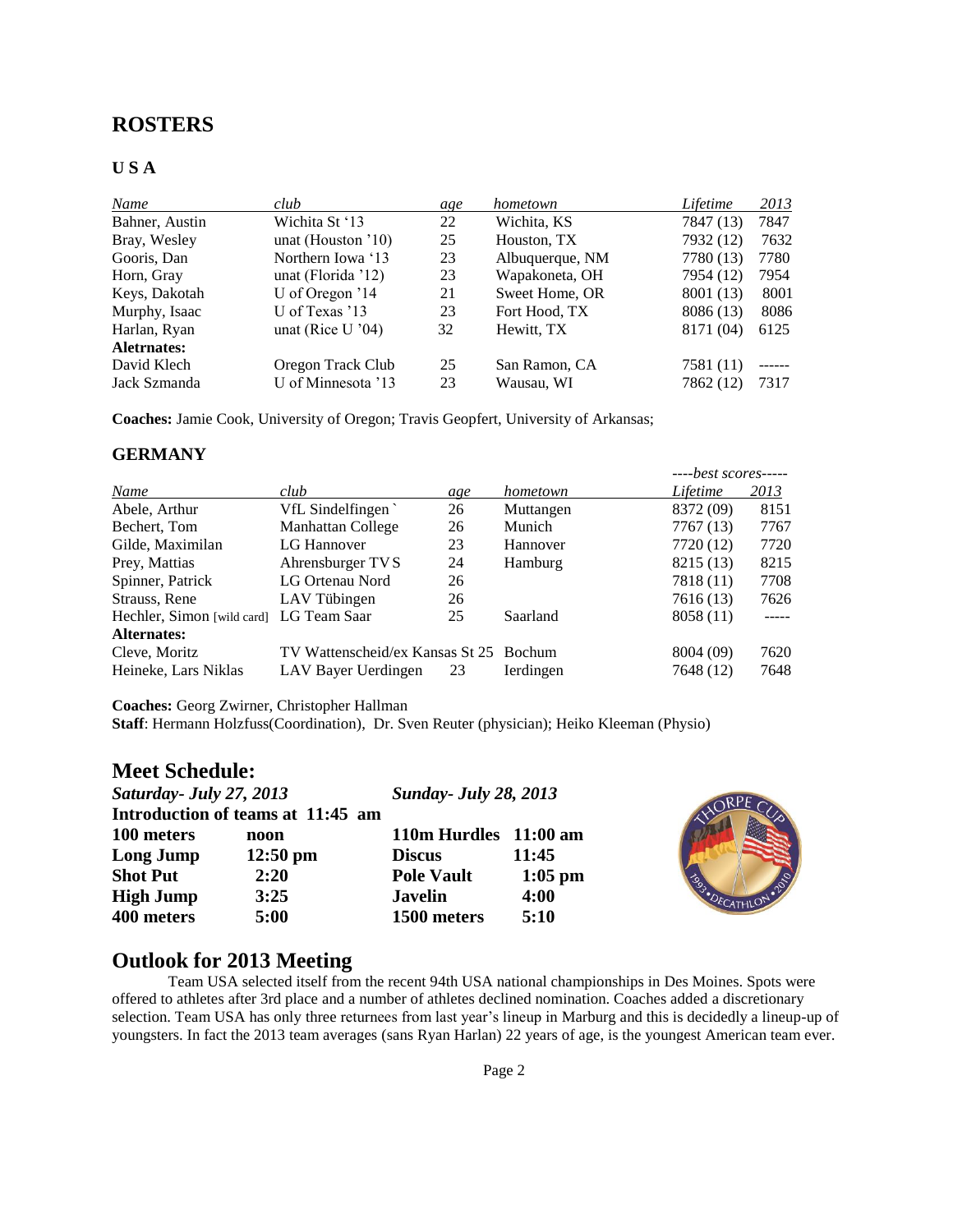Rice grad Ryan Harlan and Houston grad Wesley Bray are the elder statesmen at 32 and 25. Harland is the 2005 winner. Bray was 5th at the weather-bitten USA nationals in Des Moines. Gray Horn, who placed 4th in Des Moines, will be relied upon for a big score in Chula Vista. The remaining 4 team members are all collegians. Isaac Murphy of Texas, the 2012 Big 12 champs, and Dakotah Keys, the current Pac-12 champ, both have career 8000 marks. Wichita State's Austin Bahner and Northern Iowa's Dan Gooris both had solid college campaigns.

Germany's Team Zehnkampf, will send European champion Pascal Behrenbruch, Rico Freimuth and Michael Schrader to the World champs in Moscow. The current German Thorpe Cup team is deep, many coming off the high scoring meeting in Ratingen in early June.

2011 winner Simon Hechler (8058) was unable to finish the Ratingen qualifier and was a wild card pick. And the remaining team is deep and talented. 27 year old Arhur Abele, finally free from 4 seasons of nagging injuries, is healthy again and the 2008 Olympian posted an 8151 mark in Ratingen. Reliable Mattias Prey, 24, managed a 8215 effort in Ratingen giving Team Zehnkampf a trio of recent 8's.

Manhattan College and IC4A champ Tom Bechert was added to the team as was Patrick Spinner, Rene Stauss and Max Gilde. All are experienced.

#### **As always, there is no way to forecast the outcome of this meet.**

#### *There are five reasons why the visiting German team will be favored:*

 *-experience:* a pair of former Thorpe Cup winners (Abele and Hechler)

 -they have a **timing advantage** since it is now the height of the German CE season and late for the Americans who peaked for the NCAAs and USA nationals last month.

-Team Zehnkampf has a **3 year win streak** and will be hungry to extend the run to four. Last year's margin was substantial.

- Team Zehnkampf returns two of their 2012 winning lineup.

#### *There are five reasons why team USA will be favored:*

-**experience** in the names of Harlan and Horn, both of who have had substantial international success in the past. Harlan's eight USA international teams and leadership will prove invaluable.

-Team USA has 4 seasoned, high scoring collegians.

- -History: Team USA has on 13 of the 19 previous meetings..
- -The weather conditions in Chula Vista have to be significantly better than at the USA nationals in Des Moines.
- -It's time to bring the Cup home.

Nothing is ever taken for granted at the Thorpe Cup and it is always hotly contested. In 1999 the meet was decided by a miniscule, microscopic, tiny, infinitesimal, atomic…(you get the picture!) five points. One German coach described the margin as "a puff of wind." It was the closest team match anywhere in decathlon history. In 2010 Team Zehnkampf won by two puffs of wind, just 13 points out of a total score of over 77,000. The 2006 winning USA margin in Manhattan was a mere 57 points. This one shapes up as very close. It'll be no 1993 "Shellacken in Aachen." It's always intense, and that's why it's the planet's best team affaiur.

### **Thorpe Cup History**

**Now the world's most important nation vs. nation team decathlon**, this meet has been variously called the VISA CUP Meet or the JEEP Challenge. And in 2007 officially took the name of **The Thorpe Cup** in honor of 1912 Olympic Decathlon Champion Jim Thorpe, Carlisle, PA

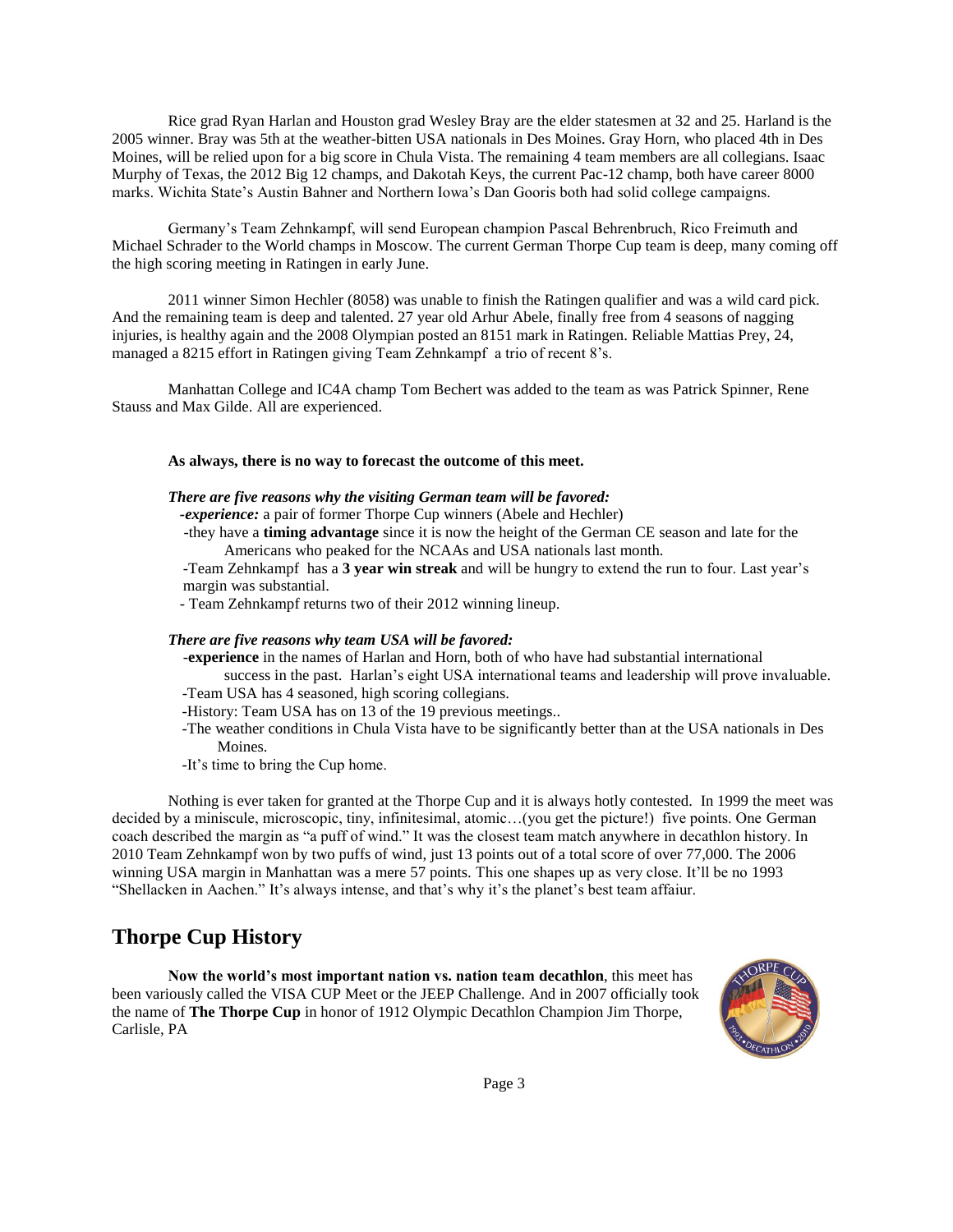The concept of an annual team match was initially conceived by VISA-USA team coach Harry Marra and Team Zehnkampf coach Claus Marek in 1993. This is the 20th of a series of annual international team decathlons between the USA and Germany. The US teams holds a 13-6 W-L advantage, but the German team has won the most recent three matches ('10,'11,'12).

In the current series, the first meeting was arranged in Aachen, Germany in 1993 where Stefan Schmid of Germany and the VISA USA team were victorious. The American team won 6 of the initial 7 team battles. One, the 1999 affair, also in Aachen was decided by a mere 5 points. Team USA got back on the winning side in 2002 with a major win in Walnut, CA, led by Tom Pappas and repeated in 2003 in Bernhausen. The 2004 meet, scheduled for Kansas State U, was cancelled by the German federation (DLV) in June, 2004.

In 1996, with the meet in Edwardsville, IL, the USA squad set a world 5 man team record averaging 8121.4 points per man.

Only Kip Janvrin, Mike Maczey and Pappas have won the individual title more than once. See below.

In the years before the current series, USA and German decathlon teams met twice. Team USA won both, with Bruce Jenner getting a world leading score in 1974 in Tallinn, Estonia (tri meet: USA/USSR/ Germany). Team USA won again in 1983 in Baton Rouge, LA. So, counting the two earlier team meetings, the Americans hold a historical 15-6 national team advantage.

#### **History of Team Series**:

| Year | <b>Site</b>            | team scores                       | won/loss differential            | date        |
|------|------------------------|-----------------------------------|----------------------------------|-------------|
| 1993 | Aachen, Germany        |                                   | USA 39,353 GER 38.292 $W + 1061$ | $8/8-9$     |
| 1994 | San Luis Obispo, Ca    | USA 37,997 GER 37,580 $W + 471$   |                                  | $8/6 - 7$   |
| 1995 | Ratingen, Germany      | USA 39,725 GER 39,831 $L - 106$   |                                  | $7/29-30$   |
| 1996 | Edwardsville, IL       |                                   | USA 40,607 GER 39,605 $W + 1065$ | $7/17-18$   |
| 1997 | Kreutzal, Germnay      | USA 39,299 GER 39,141 $W + 158$   |                                  | $7/26 - 27$ |
| 1998 | Lubbock, Texas         | USA 39,016 GER 38,667 $W + 349$   |                                  | $8/8-9$     |
| 1999 | Aachen, Germany        | USA 38,980 GER 38,975 $W + 5$     |                                  | $8/7 - 8$   |
| 2000 | Uniondale, NY          | USA 38,360 GER 38,832 L - 472     |                                  | $8/12 - 13$ |
| 2001 | Bernhausen, Germany    | USA 36,991 GER 39,605 $L - 2,614$ |                                  | $7/21 - 22$ |
| 2002 | Walnut, CA             |                                   | USA 39,908 GER 37,817 W +2,091   | $7/27-28$   |
| 2003 | Bernhausen, Germany    |                                   | USA 37,447 GER 34,962 W +2,475   | $8/2 - 3$   |
| 2004 | Manhattan, KS          | cancelled                         |                                  |             |
| 2005 | Bernhausen, Germany    |                                   | USA 38,548 GER 37,144 W +1,404   | $7/23 - 24$ |
| 2006 | Manhattan, KS          | USA 37,792 GER 37,735 $W + 57$    |                                  | $8/5 - 6$   |
| 2007 | Bernhausen, Germany    |                                   | USA 38,084 GER 36,976 W +1,108   | $8/18-19$   |
| 2008 | Manhattan, KS          |                                   | USA 40,093 GER 38,496 W +1,597   | $8/2 - 3$   |
| 2009 | Marburg, Germany       |                                   | USA 39,462 GER 35,927 W +3,535   | $8/8 - 9$   |
| 2010 | Marburg, Germany       | USA 38,255 GER 38,268 L -13       |                                  | $8/7 - 8$   |
| 2011 | Chula Vista, CA        | USA 38,870 GER 38,870 L-870       |                                  | $8/13 - 14$ |
| 2012 | Marburg. Germany       | USA 36,428 GER 38,521 L -2093     |                                  | $7/21 - 22$ |
|      | USA leads series 13-6. |                                   |                                  |             |

#### **History of Individual medal Winners**:

|      | Gold             | <b>Silver</b>       | <b>Bronze</b>        |
|------|------------------|---------------------|----------------------|
| 1993 | Schmid/GER 8061  | Janvrin/USA 8052    | Blockburger/USA 7888 |
| 1994 | $Long/USA$ 7996  | Barker/USA 7871     | Gunter/GER 7741      |
| 1995 | Barker/USA 8175  | Muller/GER 8122     | Janvrin/USA 8044     |
| 1996 | Janvrin/USA 8462 | Kohnle/GER 8191     | Maczay/GER 8154      |
| 1997 | Sategna/USA 8107 | Rodgers/USA 7986    | Otte/GER 7983        |
| 1998 | Rodgers/USA 8128 | Janvrin/USA 8053    | Smith/USA 8019       |
| 1999 | Maczay/GER 8264  | Moore/USA 8037      | Janvrin/USA 8017     |
| 2000 | Janvrin/USA 8029 | Isekenmeier/GER7912 | Schonbeck/GER 7827   |
| 2001 | Maczey/GER 8139  | Goedicke/GER 8036   | Mewes/GER 7820       |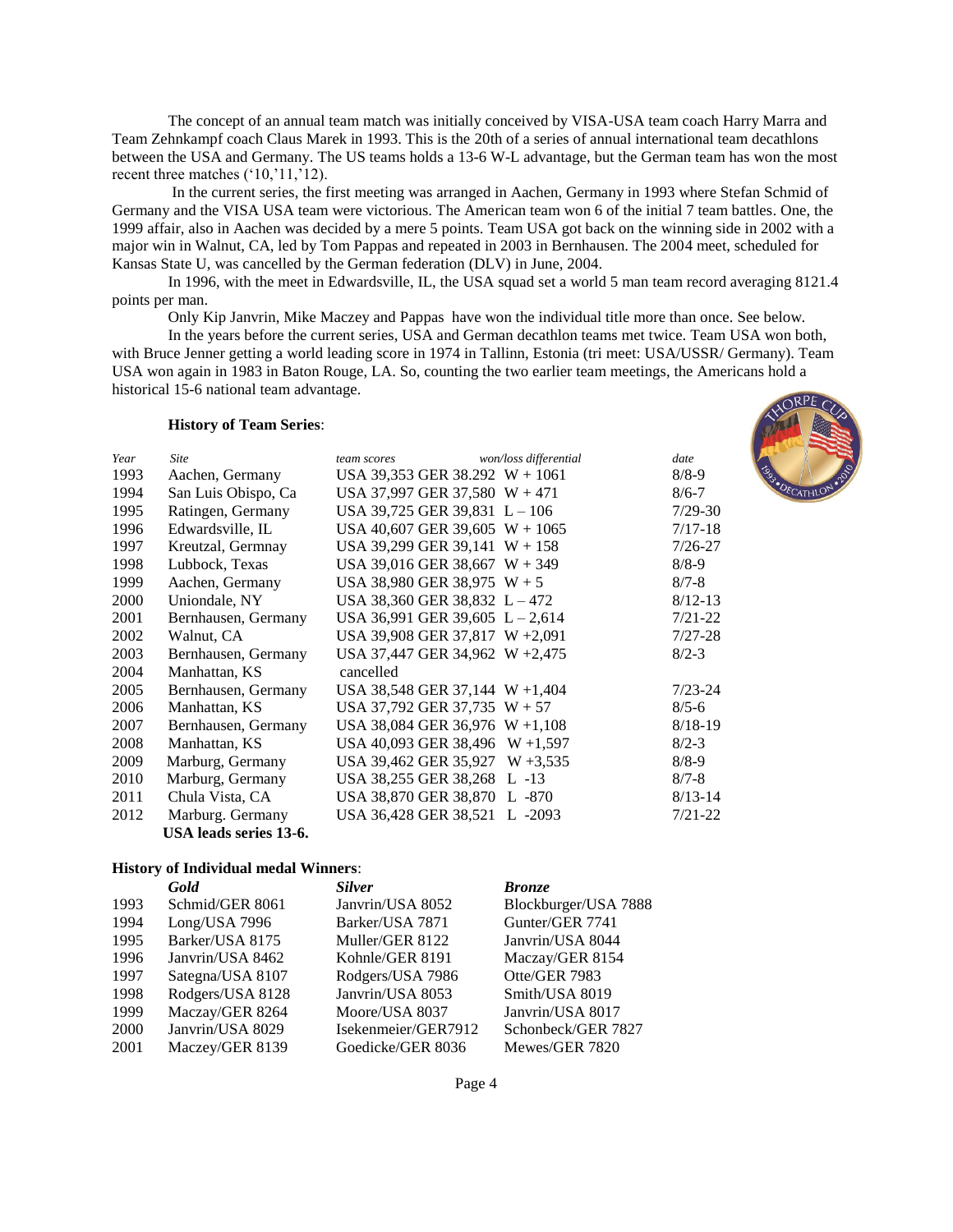| 2002 | Pappas/USA 8431                         | Smith/USA 7880      | Moore/USA 7878       |          |
|------|-----------------------------------------|---------------------|----------------------|----------|
| 2003 | Lemen/USA 7748                          | Geisler/USA 7617    | Geophert/USA 7575    |          |
| 2005 | Harlan/USA 7919                         | Behrenbruch/GER7842 | Kilmartin/USA 7794   |          |
| 2006 | Abele/GER 7834                          | Albert/GER 7824     | Boyles/USA 7672      |          |
| 2007 | Abdur-Rahim/USA 7760                    | Harlan/USA 7736     | Detmer/USA 7616      |          |
| 2008 | Müller/GER 8199                         | Arnold/USA 8191     | Abdur-Rahim/USA 8175 |          |
| 2009 | Pappas/USA 8569                         | Detmer/USA 7892     | Knoebel/GER 7758     |          |
| 2010 | Detmer/USA 8090                         | Helwick/USA 7799    | Freimuth/GER 7789    |          |
| 2011 | Hechler/GER 8058                        | Detmer/USA 7846     | Fricke/GER 7845      |          |
| 2012 | Kazmirek/GER 8130                       | Prey/GER 7777       | Gilde/GER 7687       |          |
|      |                                         |                     |                      |          |
|      | <b>Individual Event Meet Records:</b>   |                     |                      |          |
| 100m | 10.44                                   | Trafton Rodgers/USA | Lubbock $(+3.3)$     | 08/09/98 |
| LJ   | $7.71m (25-3 \frac{1}{2})$ Tom Gorz/GER |                     | Ratingen             | 07/29/95 |
|      |                                         |                     |                      |          |

| IJ                    | $7.71 \text{m} (25-3 \frac{1}{2})$ | Tom Gorz/GER             | Ratingen              | 07/29/95    |
|-----------------------|------------------------------------|--------------------------|-----------------------|-------------|
|                       | windy $7.73m(25-4\frac{1}{2})$     | Chad Smith/USA           | Lubbock $(+4.8)$      | 08/09/98    |
| SP.                   | $17.19m(56-4\frac{3}{4})$          | Norbert Demmel/GER       | Ratingen              | 07/29/95    |
| HJ                    | $2.15m (7 - 3/4)$                  | Tom Pappas/USA           | Walnut                | 07/28/02    |
| 400m                  | 47.08                              | <b>Stefan Drewes/GER</b> | Bernhausen            | 07/22/01    |
| 110mH 13.92           |                                    | Darwin Vande Hoef/USA    | Edwardsville $(+2.9)$ | 7/17/96     |
| Disc                  | 54.78m (179-9)                     | Norbert Demmel/GER       | Ratingen              | 07/30/95    |
| PV.                   | $5.30m(17-4\frac{1}{2})$           | Mario Sategna/USA        | Kreutzal              | 07/27/97    |
|                       |                                    | David Lemen/USA          | Bernhausen            | 08/03/03    |
| Jav                   | $69.98m(229-7)$                    | Stefan Schmid/GER        | Aachen                | 08/08/93    |
| 1500 <sub>m</sub>     | 4:09.07                            | Kip Janvrin/USA          | Aachen                | 08/08/99    |
| $1^{\mathrm{st}}$ day | 4472                               | Tom Pappas/USA           | Marburg               | 08/08/09    |
| $2nd$ day             | 4166                               | Kip Janvrin/USA          | Aachen                | 08/08/93    |
|                       | 4183w                              | Kip Janvrin/USA          | Edwardsville          | 07/18/96    |
| Total                 | 8569                               | Tom Pappas/USA           | Marburg               | 08/08-09/09 |

#### **Team Score Record:**

USA **40,607 pts** 07/17-18/96 a five man team **World Record,** averaging **8121.4** points per man. (Edwardsville, IL) Kip Janvrin 8462 pts Drew Fucci 8146 Darwin Vande Hoef 8123 Brad Swanson 8066 Chris Wilcox 7873

#### **Individual Appearances, by Nation:**

#### **USA Germany**

5 Stephen Moore (99,00,01,02,05) 4 Ricky Barker (94,95,96,97) 4 Dirk-Achim Pajonik (93,95,97,98) Chris Boyles (05,06,07,08) Joe Cebulski (01,02,06,08)

8 Kip Janvrin (93,95,96,97,98,99,00,02) 7 Jorge Goedicke(96,97,98,99,00,01,02)<br>
6 Joe Detmer (07,08,09,10,11) 6 Lars Albert (02,06,07,08,09,11) 6 Lars Albert (02,06,07,08,09,11)<br>5 Mike Maczey (95,96,97,99,01)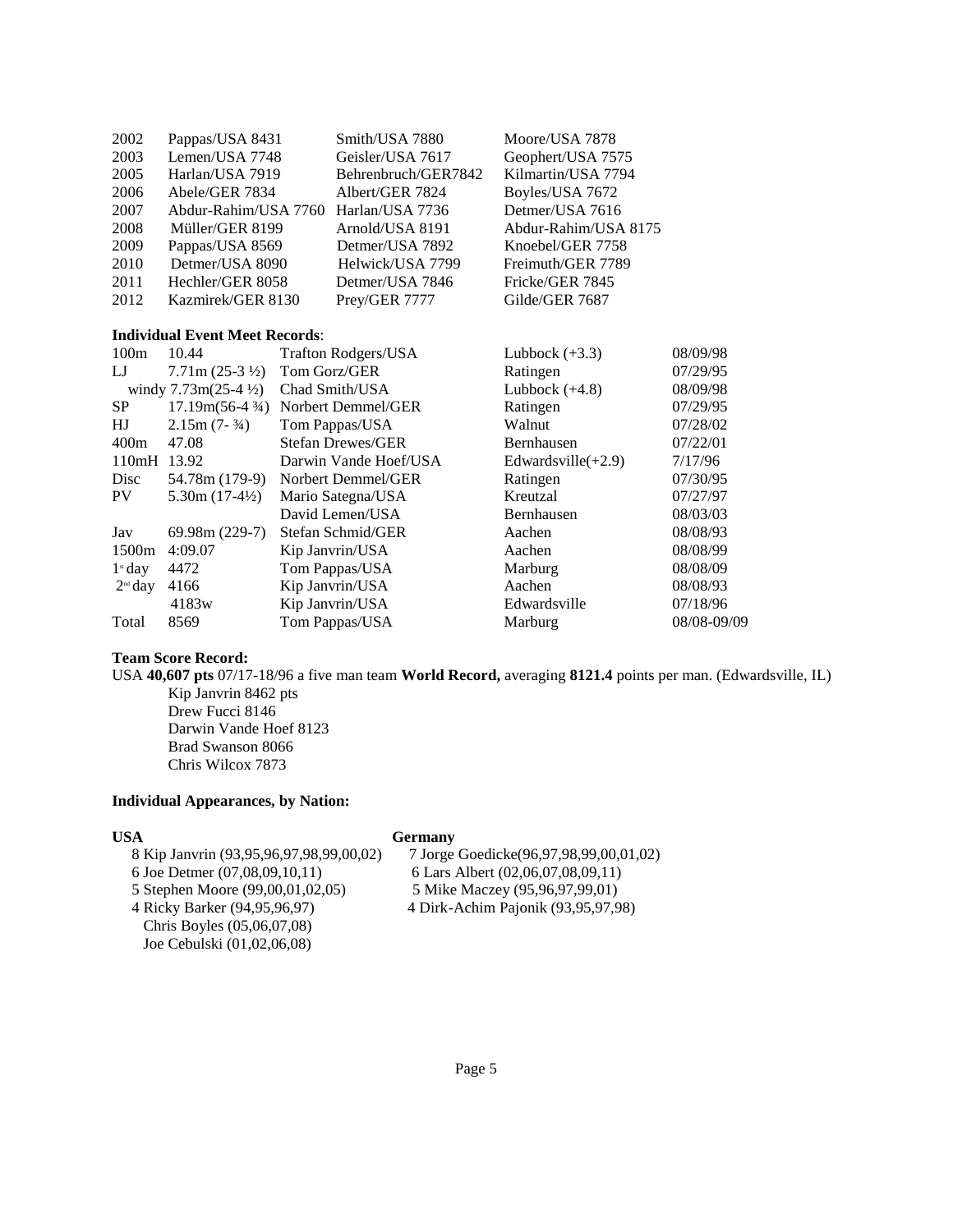#### **Olympians who have appeared in the Dual Meet:**

**USA Germany** 

- Kip Janvrin 2000 Stefan Schmid 2000 Aric Long 1992 Dirk-Achim Pajonik 1996 Chris Huffins 1996, 2000 Frank Muller 1992 Rob Muzzio 1992 Mike Maczey 2000 Steve Fritz 1996 Arthur Abele 2008 Tom Pappas 2000, 2004, 2008 Andrei Nicklaus 2004 Bryan Clay 2004, 2008 Paul Terek 2004
- 

### **Recent Results……**

#### **2008 Results**



|        | 7/2-3 USA vs Germany Thorpe Cup, KSU, Manhattan, KS |                                                                                                             |  |
|--------|-----------------------------------------------------|-------------------------------------------------------------------------------------------------------------|--|
| 8199   | Müller, Norman/GER                                  | $11.06+0.6757+2.8144418548.3514.68+1.1431351560224:26.50$                                                   |  |
| 8191   | Arnold, Jake/USA                                    | $11.03+0.6722+1.8151720049.4914.26+1.1457149558044:36.11$                                                   |  |
| 8175   | Abdur-Rahim, Mustafa/USA                            | 10.74+0.6 744+3.2 1401 188 47.77 14.15+1.1 4723 455 5476 4:23.33                                            |  |
| 8143   | Helwick, Chris/USA                                  | 11.16+0.6 709+3.5 1368 203 49.94 15.06+1.1 4512 495 6672 4:24.51                                            |  |
| 7861   | Detmer, Joe/USA                                     | 10.91+0.6 735+2.3 1190 191 47.34 14.54+2.7 3958 465 5344 4:19.96                                            |  |
| 7723   | Boyles, Chris/USA                                   | 11.06+2.9 715+2.9 1411 203 52.29 14.88+2.7 4715 465 5816 5:00.06                                            |  |
| 7666   | Albert, Lars/GER                                    | 10.96+2.9 728+2.3 1551 191 51.58 14.80+2.7 4466 485 5779 5:25.15                                            |  |
| 7581   | Büker, Nils/GER                                     | 10.80+0.6 738+1.5 1399 200 51.07 15.30+1.1 3830 455 5723 5:00.46                                            |  |
| 7577   | Peselmann, Nicolai/GER                              | 11.04+2.9 705+1.6 1488 194 51.75 14.88+2.7 4100 455 6090 5:00.53                                            |  |
| 7473   | Minah. Jacob/GER                                    | 10.79+0.6 743+5.2 1244 188 48.49 14.63+1.1 3893 445 5215 5:05.63                                            |  |
| 7127   | Leyckes, Dennis/GER                                 | 1444 197 49.54 14.94+1.1 4694 505 5934 4:56.98<br>$10.98 + 2.9$ 3f                                          |  |
| 6401   | Cebulski, Joe/USA                                   | $11.42+2.9670+2.1133919451.5215.13+2.74460$ nh 5510 5:20.72                                                 |  |
| 6063   | Fricke, Steffen/GER                                 | 742+3.9 1388 209 50.68 15.49+2.7 4233 425 4841 dnf<br>nm2fs                                                 |  |
| $d$ nf | Edmonds, Lysias/USA                                 | 10.73+2.9 705+2.6 1275 191 94.91 19.72+1.1 3781 inj, withdrew                                               |  |
|        |                                                     | $1st/2nd$ day scores: Müll 4116/4075, Arno 4161/4030, Ab-Ra 4184/3991, Helw 4017/4126, Detm 4043/3818, Boyl |  |
|        |                                                     | 3975/3748, Albe 4038/3628, Büke 4108/3473, Pese 3945/3632, Mina 4041/3432, Leyc 3232/3895, Cebu             |  |

3698/2703, Fric 3307/2756, Edmo 3123

**Team Scores**: *After 1 After 2 After 3 After 4 After 5 After 6 After 7 After 8 After 9 After10* USA 4423 8783 12,299 16,173 20,380 24,888 28,718 32,891 36,447 40,093 Germany 4401 8865 12,584 16,225 20,248 24,584 28,030 32,148 35,662 38.496 USA differential +22 -82 -285 -52 +132 +304 +688 +743 +785 +1,597 **Weather**: Day 1- 105 degrees F, humid. Day 2- 114 degrees F, humid, winds from SSW to 3 mps.

#### **2009 Results**



| $8/8 - 9$                                       |                        | 16 <sup>th</sup> Annual Thorpe Cup, USA vs Germany Team Match, Marburg, GER |
|-------------------------------------------------|------------------------|-----------------------------------------------------------------------------|
| 8569                                            | Pappas, Tom/USA        | 10.84+1.6 763+1.7 1682 207 49.49 14.19+0.3 5157 505 6170 5:00.77            |
| 7892                                            | Detmer, Joe/USA        | $11.01+0.8725+1.0120019847.9114.90+0.6379248553804:12.67$                   |
| 7758                                            | Knoebel, Jan-Felix/GER | 11.35+1.6 708+1.5 1429 189 50.16 15.29+0.3 4259 485 6878 4:50.63            |
| 7729                                            | Terek. Paul/USA        | 11.09+1.6 680+2.8 1362 195 49.90 15.66+0.6 4489 525 5367 4:41.53            |
| 7646                                            | Adcock, Nick/USA       | $11.21 + 0.8707 + 1.9129419249.0314.45 + 0.338834555935439.15$              |
| 7626                                            | Edmonds, Lysias/USA    | 10.87+0.8 699+1.9 1245 201 48.37 14.51+0.3 3729 485 4697 4:43.55            |
| 7503                                            | Marsh, Mike/USA        | 10.99+0.8 686+1.6 1293 195 50.94 14.78+0.6 4071 445 5692 4:41.13            |
| 7476                                            | Hechler, Simon/GER     | 10.95+0.8 759+1.3 1217 192 50.21 14.91+0.3 3986 425 5573 4:51.51            |
| 7434                                            | Randolph, Chris/USA    | $11.35+1.6665+1.9129019248.9415.10+0.636284955456439.27$                    |
| 7221                                            | Tächl. Lukas/GER       | 11/56+1.6 680+2.4 1308 192 52.42 16.10+0.6 4158 465 5665 4:37.83            |
| 7089                                            | Bender, Ralf/GER       | $11.43+1.6674+1.4118418950.8215.76+0.6336251548564:41.67$                   |
| 6383                                            | Margis, Thorsten/GER   | $11.27+1.6707+1.9130718950.2516.30+0.64214$ nh 5767 5:17.79                 |
| dnf                                             | Büker, Nils/GER        | $10.81 + 0.86$ 676+1.0 1246 withdrew                                        |
| $\rightarrow$ st $\rightarrow$ nd $\rightarrow$ | $\alpha$ $\alpha$      | 0.00000717<br>$0.000$ $(0.000 - 1)$<br>$(1472)(1007, 5)$ $(002607, 5)$      |

 $1<sup>st</sup>/2<sup>nd</sup>$  day Scores: Papp 4472/4097, Detm 4036/3858, Knoe 3875/3883, Tere 3890/3839, Adco 3899/3747, Edmo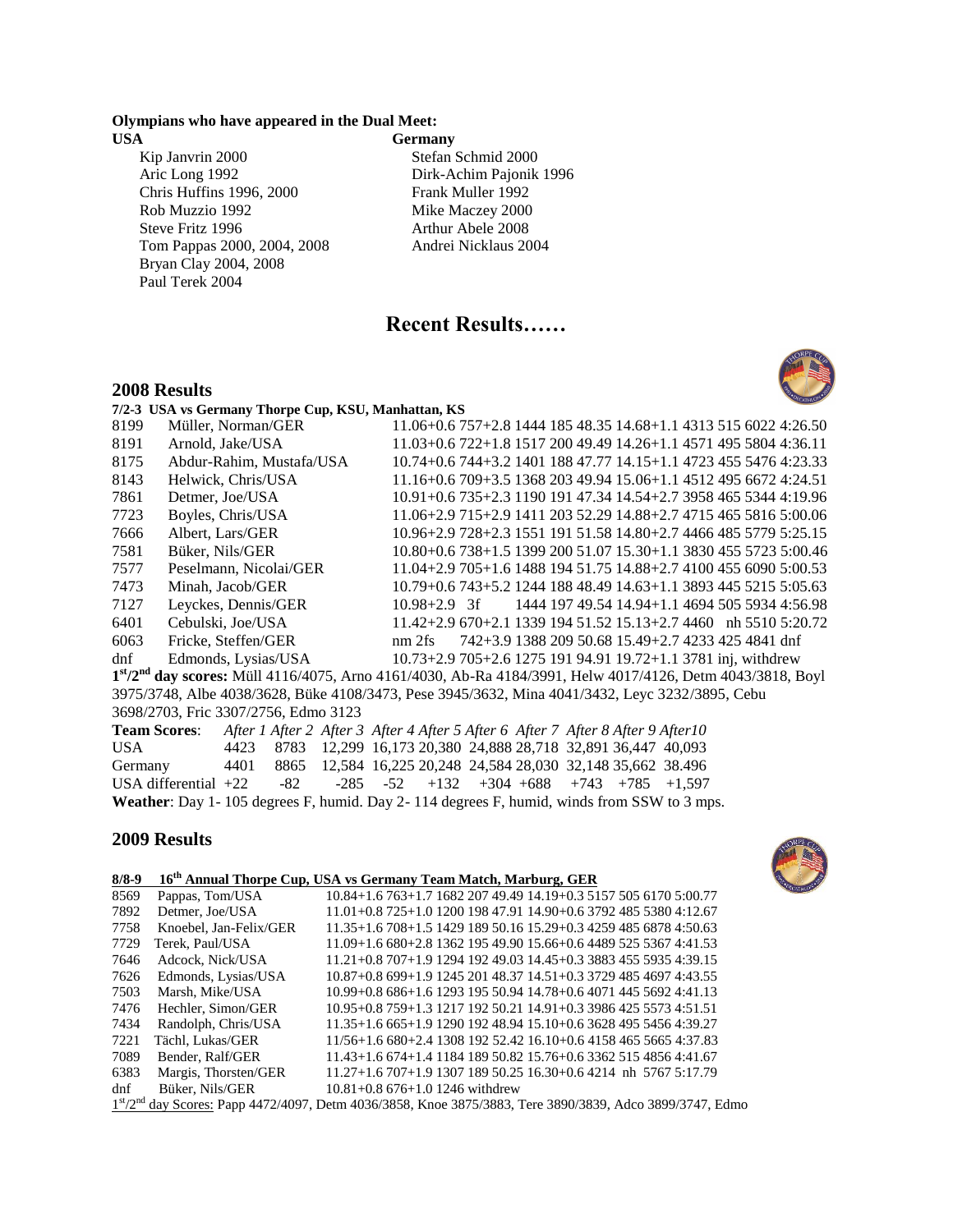4039/3587, Mars 3837/3666, Hech 3982/3594, Rand 3772/3662. Täch 3616/3605, Bend 3599/3490, Marg 3811/2572. Team Scores:

| Team USA         | 39.462   |             | $ave = 7892 +$                                                    |                |                                         |    |  | [Papp 8569, Detm 7892, Tere 7729, Adco 7646, Edmo 7626] |
|------------------|----------|-------------|-------------------------------------------------------------------|----------------|-----------------------------------------|----|--|---------------------------------------------------------|
| Team Zehnkampf   | 35.927   |             | $ave = 7185+$                                                     |                |                                         |    |  | [Knoe 7758, Hech 7476, Täch 7221, Bend 7089, Marg 6383] |
| Scores by Event: | after: 1 |             |                                                                   | $\overline{4}$ |                                         | n. |  |                                                         |
| USA <sup>.</sup> |          |             | 4339 8585 12.060 16.041 20.338 24.848 28.288 32.707 36.030 39.462 |                |                                         |    |  |                                                         |
| Germany          |          |             | 4127 8254 11.586 14.982 18.833 22.839 26.054 29.373 32.876 35.927 |                |                                         |    |  |                                                         |
| Differential     |          | $+212 +331$ | +474                                                              |                | $+1059$ $+1505$ $+2009$ $+2234$ $+3334$ |    |  | $+3154$ $+3535$                                         |

#### **2010 Results**

## 8/7-8 17<sup>th</sup> **Thorpe Cup, Marburg, GER**<br>8090 Detmer, Joe/USA 10.91+1.773

8090 Detmer, Joe/USA 10.91+1.7 739+1.5 1208 200 47.24 14.92-1.8 3928 491 5688 4:13.26 7799 Helwick, Chris/USA 11.43-0.7 721+0.1 1258 200 50.85 15.40-1.8 4318 491 6347 4:30.17 7789 Freimuth, Rico/GER 10.89+1.7 741+0.3 1208 194 48.68 14.43-1.2 4587 451 4941 4:35.77 7784 Prey, Mattias/GER 11.27-0.7 745+0.4 1461 182 50.15 14.95-1.2 4818 412 6206 4:35.31 7624 Hechler, Simon/GER 10.89+1.7 707-3.1 1256 191 50.19 14.95-1.2 4058 451 5986 4:35.44 7606 Moss, Miller/USA 10.97+1.7 715+1.6 1303 194 47.52 14.79-1.2 3745 441 4828 4:32.17 7589 Spinner, Patrick/GER 11.21-0.7 752+0.7 1329 191 49.51 15.40-1.8 3930 411 6413 4:38.79 7482 Heinke, Lars N/GER 11.20-0.7 675-1.7 1257 185 49.33 15.22-1.8 4249 471 5823 4:36.64 7405 Büker, Niles/GER 10.91+1.7 743-2.0 1318 188 48.50 15.22-1.8 3952 411 5152 4:51.44<br>7390 Otto, Trinity/USA 10.89+1.7 717-1.0 1345 191 48.73 15.51-1.2 3800 451 4976 4:54.28 7390 Otto, Trinity/USA 10.89+1.7 717-1.0 1345 191 48.73 15.51-1.2 3800 451 4976 4:54.28 7370 Clark, Mat/USA 11.19+1.7 724-1.3 1274 191 50.07 16.28-1.8 4019 411 5823 4:26.78 7327 Adcock, Nick/USA 11.45-0.7 685+0.2 1317 197 48.81 15.13-1.2 3725 441 5148 4:41.08 7065 Margis, Thorsten/GER11.19-0.7 701+0.8 1332 188 49.57 16.36-1.8 3712 411 5366 4:49.51 dnf Jellison, Mark/USA 12.51-0.7 555+1.6 1230 170 62.57 withdrew

| <b>Team Scores:</b> |  |
|---------------------|--|
|                     |  |

| USA | $38,255$ (ave $7651.0$ ) - 13 |  |
|-----|-------------------------------|--|
| GER | 38,268 (ave 7653.6)           |  |

#### **2011 Results**

#### **8/13-14 18th Thorpe Cup (USA vs Germany), USOC Training Center, Chula Vista, CA**

| 8058              | Hechler. Simon/GER      | 10.62+1.5 767+2.9 1385 192 49.89 14.56+1.5 4409 461 5818 4:35.39       |
|-------------------|-------------------------|------------------------------------------------------------------------|
| 7846w             | Detmer. Joe/USA         | 10.95 + 1.5 738 + 2.4 1211 192 49.35 15.07 + 3.1 4028 481 5720 4:18.69 |
| 7845w             | Fricke, Steffen/GER     | $11.24 + 2.1732 + 2.4142220749.2614.79 + 3.1420840158334:25.91$        |
| 7827              | Prey, Mattias/GER       | 11.28+1.1 738+2.0 1620 186 51.00 15.05+1.5 5088 421 5887 4:39.78       |
| 7679              | Adcock, Nick/USA        | $11.23+1.1728+0.8135219848.9514.41+1.5383246151324.39.58$              |
| 7675              | Johnson, Matt/USA       | 10.75+1.5 742+2.0 1200 186 50.59 14.48+1.5 4480 471 5845 5:00.39       |
| 7581              | Gilde. Maximilan/GER    | $11.25+1.1744+3.0129019250.8314.83+1.5387945165554:54.63$              |
| 7559 <sub>w</sub> | Spinner, Patrick/GER    | 11.07+1.1 727+2.6 1365 186 50.27 15.13+3.1 3713 441 6739 4:49.09       |
| 7465              | Jellison, Matt/USA      | $11.27+2.1718+1.8136819852.5614.60+1.5409248150404.55.91$              |
| 7341 <sub>w</sub> | Kinsey, Dan/USA         | 11.91+2.1 669+2.3 1506 192 55.55 15.79+3.1 4656 491 6049 4:45.51       |
| 7066              | Moss, Miller/USA        | $10.77+1.5718+2.6136918648.6414.34+1.53626471$ nm $-4.38.67$           |
| 7054w             | Clark. Mat/USA          | 11.06+1.1 749+2.2 1329 201 51.99 15.55+3.1 4363 nm 6085 4:25.77        |
| 6782w             | Heinke. Lars-Niklas/GER | $11.01+1.5687+3.6121918650.0815.06+3.141014815440$ dnf                 |
| 6703w             | Margis, ThorstenGER     | 10.93+1.5 715+3.6 1455 186 49.95 16.90+3.1 4368 421 5536 dnf           |
| 14s.14f.          |                         |                                                                        |

#### **Team Scores:**

| USA        | $38,000$ (ave $7600.0$ ) - 870 |  |
|------------|--------------------------------|--|
| <b>GER</b> | 38,870 (ave 7774.0)            |  |

#### **2012 Results**

#### **7/21-22 19th Thorpe Cup, USA vs Germany, Marburg, GER**

| 10.86+1.4 740+1.1 1342 207 47.53 14.94+0.4 3947 505 5652 4:35.09                                                                                         |
|----------------------------------------------------------------------------------------------------------------------------------------------------------|
| 11.28+1.1 748+1.9 1508 186 50.64 14.67-0.3 4759 405 5922 4:33.48                                                                                         |
| 11.28+1.1 765+1.9 1167 192 50.76 14.66+0.4 4014 465 6373 4:42.83                                                                                         |
| 11.28+1.1 663+0.8 1579 201 52.58 14.58+0.4 4442 495 6559 5:23.33                                                                                         |
| 11.20+1.1 655+1.4 1395 198 50.07 14.48+0.4 3998 465 5446 4:38.96                                                                                         |
| 11.16+1.4 691+0.3 1165 198 48.87 15.35-0.3 3920 445 5339 4:24.95                                                                                         |
| 8130 Kazmirek, Kai/GER<br>7777 Prey, Mattias/GER<br>7687 Gilde, Maxmilian/GER<br>7683 Harlan, Ryan/USA<br>7570 Cleve, Moritz/GER<br>7473 Detmer, Joe/USA |





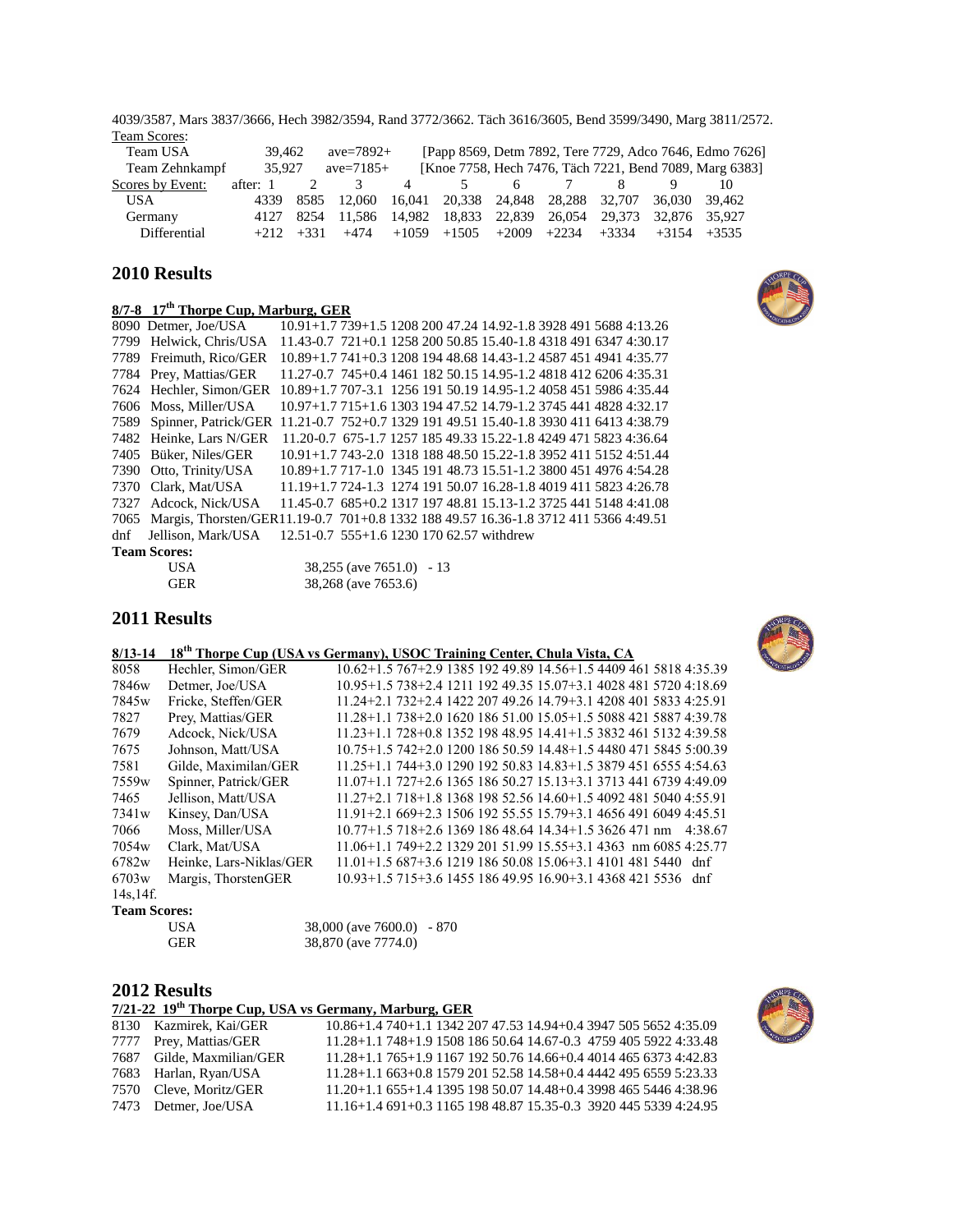|                                                      | 7373 Murphy, Isaac/USA    | 10.82+1.4 711+0.6 1269 186 49.09 14.61-0.3 3561 465 4372 4:40.88 |  |
|------------------------------------------------------|---------------------------|------------------------------------------------------------------|--|
|                                                      | 7357 Spinner, Patrick/GER | 11.16+1.4 725+0.9 1348 192 51.00 16.55-0.3 3860 465 6550 5:05.56 |  |
|                                                      | 7292 Albert, Lars/GER     | 11.50+1.1 720+1.8 1455 186 54.26 15.69-0.3 4463 475 5814 4:58.92 |  |
|                                                      | 6990 Horn, Gray/USA       | 11.02+1.4 746+3.5 1292 198 50.78 14.36+0.4 3937 465 5061 dnf     |  |
|                                                      | 6909 Arnold, Jake/USA     | $11.28 + 1.1631 + 0.3134619250.4614.38 + 0.443034955668$ dnf     |  |
|                                                      | 6670 Clark, Mat/USA       | 11.28+1.1 711+1.3 1282 198 51.32 16.79-0.3 4028 nh 6031 4:25.33  |  |
|                                                      | dnf Clay, Bryan/USA       | $10.82 + 1.4709 + 1.51496$ nh withdrew                           |  |
|                                                      | dnf Heinke, Lars/GER      | $11.00 + 1.47400.01110$ withdrew                                 |  |
| <b>Team Score:</b> USA 36,428, Germany 38,521 -2093. |                           |                                                                  |  |

## **Decathlon Individual Event Records**

#### **World Records** (7000 point minimum)

| 100m       | 10.21                    | Ashton Eaton/USA                                                             | Eugene, $(OT/USA)(9039)(+0.4) 06/22/12$ |                |
|------------|--------------------------|------------------------------------------------------------------------------|-----------------------------------------|----------------|
| IJ         | $8.23(27-0)$             | Ashton Eaton/USA                                                             | Eugene, $(OT/USA)(9039)(+0.8) 06/22/12$ |                |
| SP.        | $19.17(62-103/4)$        | Edy Hubacher/Switzerland                                                     | Berne (7405h)                           | 10/04/69       |
| HJ         | $2.27(7-51/2)$           | Rolf Bielschmidt/GDR                                                         | Jena (7245h)                            | 09/30/77       |
|            |                          | Christian Schenk/GDR                                                         | Seoul (OG) (8488)                       | 09/28/88       |
| 400m       | 45.68                    | Bill Toomey/USA                                                              | Mexico City $(OG)$ (8193)               | 10/18/68       |
| 110mH      | 13.47                    | Frank Busemann/GER                                                           | Atlanta (8706)                          | 08/01/96       |
| DT         | 55.87 (180-5)            | Bryan Clay/USA                                                               | Carson $(8506)$                         | 06/24/05       |
| PV.        | $5.76(18-10\frac{1}{2})$ | Tim Lobinger/GER                                                             | Leverkuesen (7346)                      | 09/16/99       |
| $JT$ (old) | 81.76 (268-3)            | Lennart Hedmark/Sweden                                                       | Spala, Pol (EC) (7522)                  | 06/25/78       |
|            | $(new)$ 79.80 $(261-10)$ | Peter Blank/GER                                                              | Emmelhausen, GER(7425)                  | 07/19/92       |
| 1500m      | 3:58.7                   | Robert Baker/USA                                                             | Austin, Texas (7583)                    | 04/03/80       |
| 1st day    | 4738                     | Dan O'Brien/USA                                                              | Knoxville, TN (8707)                    | 06/15/94       |
|            | 4747 nwi                 | Dan O'Brien/USA                                                              | New York (TAC) (8844)                   | 06/12/91       |
| 2nd day    | 4455                     | Dave Johnson/USA                                                             | New Orleans $(OT)$ (8649)               | 06/27/92       |
| Total      | 9039                     | Ashton Eaton/USA                                                             | Eugene, (USOT/USA)                      | $6/22 - 23/12$ |
|            |                          | [10.21+0.4 823+0.8 1420 205 46.70 13.70-0.8 4281 530 5887 4:14.48 4728/4311] |                                         |                |

#### **American Records** (7000 point minimum)

| 100m                                                                         | 10.21                    | Ashton Eaton/USA                           | Eugene, (OT/USA)(9039)(+0.4) 06/22/12   |                |
|------------------------------------------------------------------------------|--------------------------|--------------------------------------------|-----------------------------------------|----------------|
| IJ                                                                           | $8.23(27-0)$             | Ashton Eaton/USA                           | Eugene, $(OT/USA)(9039)(+0.8) 06/22/12$ |                |
| <b>SP</b>                                                                    | $17.76(58-3\frac{1}{4})$ | Russ Hodge/Foothill JC                     | Hamburg, FRG                            | 1966           |
| HJ                                                                           | $2.21(7-3)$              | Tom Pappas/adidas                          | Sydney, AUS (OG) (8425)                 | 2000           |
| 400m                                                                         | 45.68                    | <b>Bill Toomey/SC Striders</b>             | Mexico City $(OG)$ (8193)               | 1968           |
| 110mH                                                                        | 13.52                    | Ashton Eaton/Ore $TC(+1.6)$                | Eugene, (USA) (8729)                    | 2011           |
| DT.                                                                          | 55.87 (183-3)            | Bryan Clay/Nike                            | Carson $(8506)$                         | 2005           |
| PV.                                                                          | $5.70(18-8\frac{1}{4})$  | Tim Bright/Athletics West                  | Seoul $(OG)$ $(8216)$                   | 1988           |
| $JT$ (old)                                                                   | 78.18 (256-6)            | Jim Connolly/UCLA                          | Pullman (7756)                          | 1984           |
|                                                                              | $(new)$ 74.58 (244-8)    | Dave Johnson/ReebokRT                      | New Orleans (8649)                      | 1992           |
| 1500m                                                                        | 3:58.7                   | Robert Baker/Hi Plains TC                  | Austin (TexR) $(7583)$                  | 1980           |
| 1st day                                                                      | 4738                     | Dan O'Brien/Footlocker AC Knoxville (8707) |                                         | 1994           |
|                                                                              | 4747 nwi                 | Dan O'Brien/Reebok RT                      | New York(TAC) (8844)                    | 1991           |
| 2nd day                                                                      | 4455                     | Dave Johnson/ReebokRT                      | New Orleans (OT) (8649)                 | 1992           |
| Total                                                                        | 9039                     | Ashton Eaton/USA                           | Eugene, (USOT/USA)                      | $6/22 - 23/12$ |
| [10.21+0.4 823+0.8 1420 205 46.70 13.70-0.8 4281 530 5887 4:14.48 4728/4311] |                          |                                            |                                         |                |

#### **American Collegiate Records**

| 100m      | $10.34 (+2.6)$           | Mantas Silkauskas/Kansas St Lubbock (Big 12) |                         | 2009 |
|-----------|--------------------------|----------------------------------------------|-------------------------|------|
| IJ        | $8.01m(26-3\frac{1}{2})$ | Chris Huffins/California                     | Tucson, Arizona (VISA)  | 1993 |
| <b>SP</b> | $17.76(58-31/4)$         | Russ Hodge/Foothill JC                       | Hamburg, FRG (vs W Ger) | 1966 |
| HJ        | $2.22(7-3\frac{1}{4})$   | Attila Zsivoczky/Kansas St                   | Tallinn, EST (EC)       | 1998 |
| 400m      | 46.28                    | Ashton Eaton/Oregon                          | NCAA, Eugene            | 2010 |
| 110mH     | 13.70                    | Jangy Addy/Tennessee                         | Auburn, AL (SEC)        | 2008 |
| DT        | $53.84m(176-8)$          | Brian Brophy/Tenn                            | Talence, FRA            | 1992 |
| <b>PV</b> | $5.50m(18-0\frac{1}{2})$ | Lawrence Johnson/Tenn                        | Dogwood & SEC Knoxville | 1993 |
|           |                          | Dominic Johnson/Arizona                      | Pac 10, Palo Alto       | 1998 |
|           |                          |                                              | Page 8                  |      |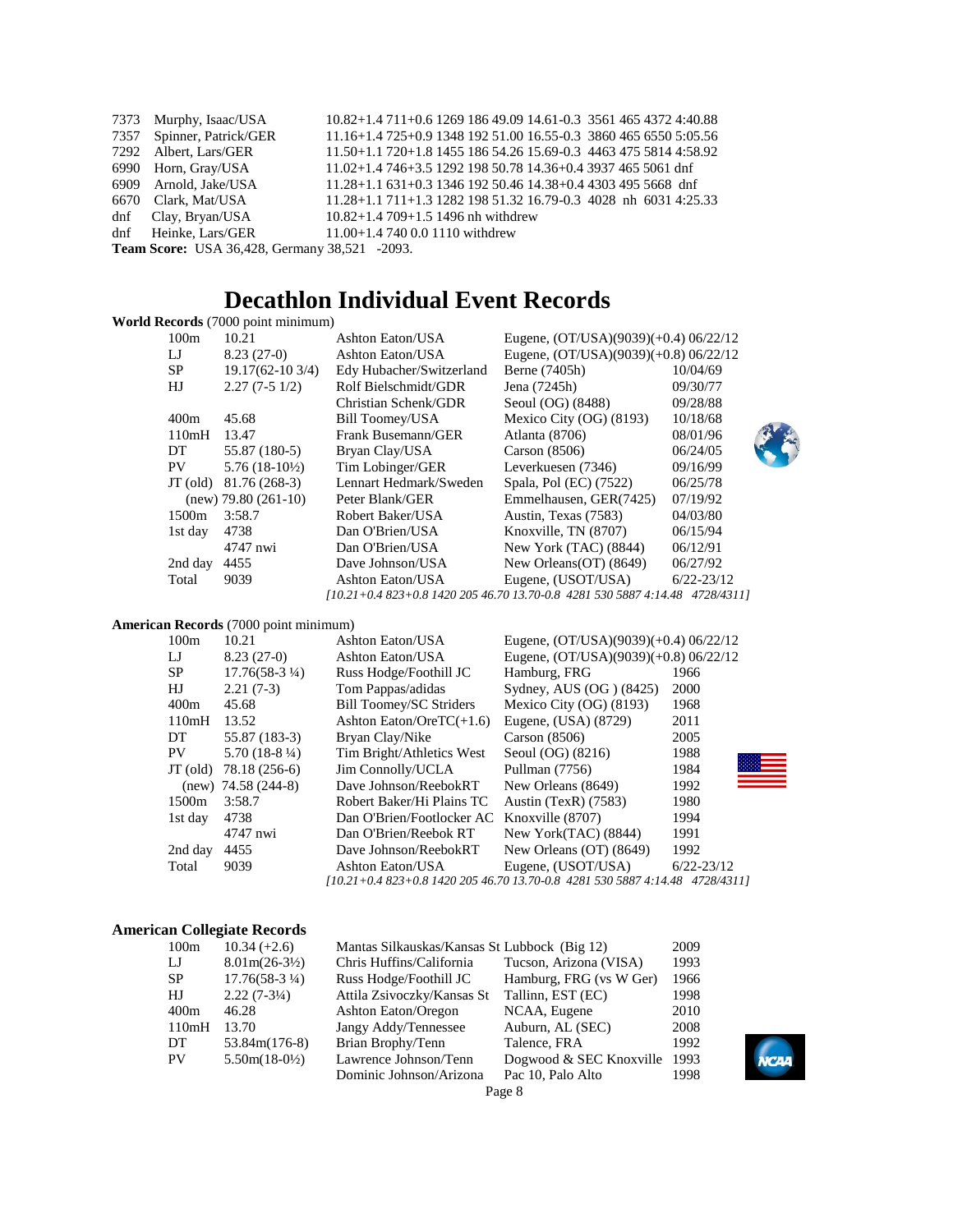|               | $JT$ (old) $78.18$ (256-6) | Jim Connolly/UCLA                                                  | Pullman, Wash. (PAC-10) | 1984 |
|---------------|----------------------------|--------------------------------------------------------------------|-------------------------|------|
|               | $(new)$ 75.50 (247-8)      | Mikail Olander/LSU                                                 | Baton Rouge, La. (NCAA) | 1988 |
| 1500m 3:59.13 |                            | Curtis Beach/Duke                                                  | Des Moines, (NCAA)      | 2011 |
| 1st day       | 4500                       | Ashton Eaton/Oregon                                                | Eugene, (NCAA)          | 2010 |
| 2nd day       | 4145                       | Jake Arnold/Arizona                                                | NCAA, Sacramento        | 2007 |
| Total         | 8465                       | Trey Hardee/Texas                                                  | Austin $(Tex R)$        | 2006 |
|               |                            | [10.35+2.5 770+3.0 1445 199 49.11 13.83+3.1 4824 520 6000 5:06.73] |                         |      |

#### **Germany National Records**

| 100m                                                                                     | 10.43                     | Hans-Ulrich Riecke/GDR 7910<br>$07 - 21 - 85$<br>Potsdam |              |                |
|------------------------------------------------------------------------------------------|---------------------------|----------------------------------------------------------|--------------|----------------|
|                                                                                          | $10.53 (+1.9)$            | Paul Meier/GER 8460                                      | Götzis       | $05-30-93$     |
| IJ                                                                                       | $8.07m(26-5\%)$           | Frank Buseman/GER 8706                                   | Atlanta      | $07-31-96$     |
| <b>SP</b>                                                                                | $17.40m(57-1)$            | Joachim Kirst/GDR 8181                                   | Scheilettien | $05-30-68$     |
|                                                                                          | $17.19m(56-4\frac{3}{4})$ | Norbert Demmell/GER 8011                                 | Ratingen     | $07-29-95$     |
| HJ                                                                                       | $2.27m(7-5\frac{1}{4})$   | Rolf Bielschmidt/GDR 7088                                | Jena         | 10-01-77       |
|                                                                                          | $2.27m(7-5\frac{1}{4})$   | Christian Schenk/GDR 8488                                | Seoul        | 09-28-88       |
|                                                                                          | $2.23m(7-3^{3}/4)$        | Christian Schenk/GER 8481                                | Götzis       | $06-17-90$     |
| 400m                                                                                     | 46.79                     | Andreas Rizzi/GER 8155                                   | Lage         | 08-08-81       |
| 110mH                                                                                    | $13.47 (+0.3)$            | Frank Buseman/GER 8706                                   | Atlanta      | 08-01-96       |
| Disc                                                                                     | 54.78m(179-9)             | Norbert Demmel/GER 8011                                  | Ratingen     | 07-30-95       |
| PV.                                                                                      | $5.76(18-10\%)$           | Tim Lobinger/GER 7346                                    | Leverkusen   | 09-16-99       |
| Jav                                                                                      | $79.80m(261-10)$          | Peter Blank/GER 7425                                     | Emmelshausen | $07-19-92$     |
| 1500m                                                                                    | 4:00.51                   | Herbert Peter/GER 7127                                   | Bernhausen   | 07-30-78       |
| $1st$ day                                                                                | 4626                      | Paul Meier/GER                                           | Götzis       | $05-29-93$     |
| $2nd$ day                                                                                | 4349                      | Uwe Freimuth/GDR                                         | Potsdam      | $07 - 21 - 84$ |
|                                                                                          | 4308                      | Siggi Wentz/GER                                          | Bernhausen   | $06 - 05 - 83$ |
| Score                                                                                    | 8832                      | Jürgen Hingsen/GER                                       | Mannheim     | 06-08/09-84    |
| [10.70/+2.9 7.76m 16.42m 2.07m 48.05m 14.07/+0.2 49.36, 4.90m 59.86m 4:19.75 4581/4251 ] |                           |                                                          |              |                |
| Nb: GDR records also listed where better than GER records.                               |                           |                                                          |              |                |

#### **Thorpe Cup Meet Records**:

| 100m      | 10.44                             | <b>Trafton Rodgers/USA</b>                                         | Lubbock $(+3.3)$              | 08/09/98    |
|-----------|-----------------------------------|--------------------------------------------------------------------|-------------------------------|-------------|
| IJ        | $7.71 \text{m} (25-3\frac{1}{2})$ | Tom Gorz/GER                                                       | Ratingen                      | 07/29/95    |
|           | windy $7.73m(25-4\frac{1}{2})$    | Chad Smith/USA                                                     | Lubbock $(+4.8)$              | 08/09/98    |
| <b>SP</b> | $17.19m(56-4\frac{3}{4})$         | Norbert Demmel/GER                                                 | Ratingen                      | 07/29/95    |
| HJ        | $2.15m(7-3/4)$                    | Tom Pappas/USA                                                     | Walnut                        | 07/28/02    |
| 400m      | 47.08                             | Stefan Drews/GER                                                   | Bernhausen                    | 07/22/01    |
| 110mH     | 13.92                             | Darwin Vande Hoef/USA                                              | Edwardsville $(+2.9)$ 7/17/96 |             |
| Disc      | 54.78m (179-9)                    | Norbert Demmel/GER                                                 | Ratingen                      | 07/30/95    |
| <b>PV</b> | $5.30m(17-4\frac{1}{2})$          | Mario Sategna/USA                                                  | Kreutzal                      | 07/27/97    |
|           |                                   | David Lemen/USA                                                    | Bernhausen                    | 08/03/03    |
| Jav       | $69.98m(229-7)$                   | Stefan Schmid/GER                                                  | Aachen                        | 08/08/93    |
| 1500m     | 4:09.07                           | Kip Janvrin/USA                                                    | Aachen                        | 08/08/99    |
| $1st$ day | 4418                              | Tom Pappas/USA                                                     | Walnut                        | 07/27/02    |
| $2nd$ day | 4166                              | Kip Janvrin/USA                                                    | Aachen                        | 08/08/93    |
|           | 4183w                             | Kip Janvrin/USA                                                    | Edwardsville                  | 07/18/96    |
| Total     | 8569                              | Tom Pappas                                                         | Marburg                       | 08/08-08/09 |
|           |                                   | [10.84+1.6 763+1.7 1682 207 49.49 14.19+0.3 5157 505 6170 5:00.77] |                               |             |



Page 9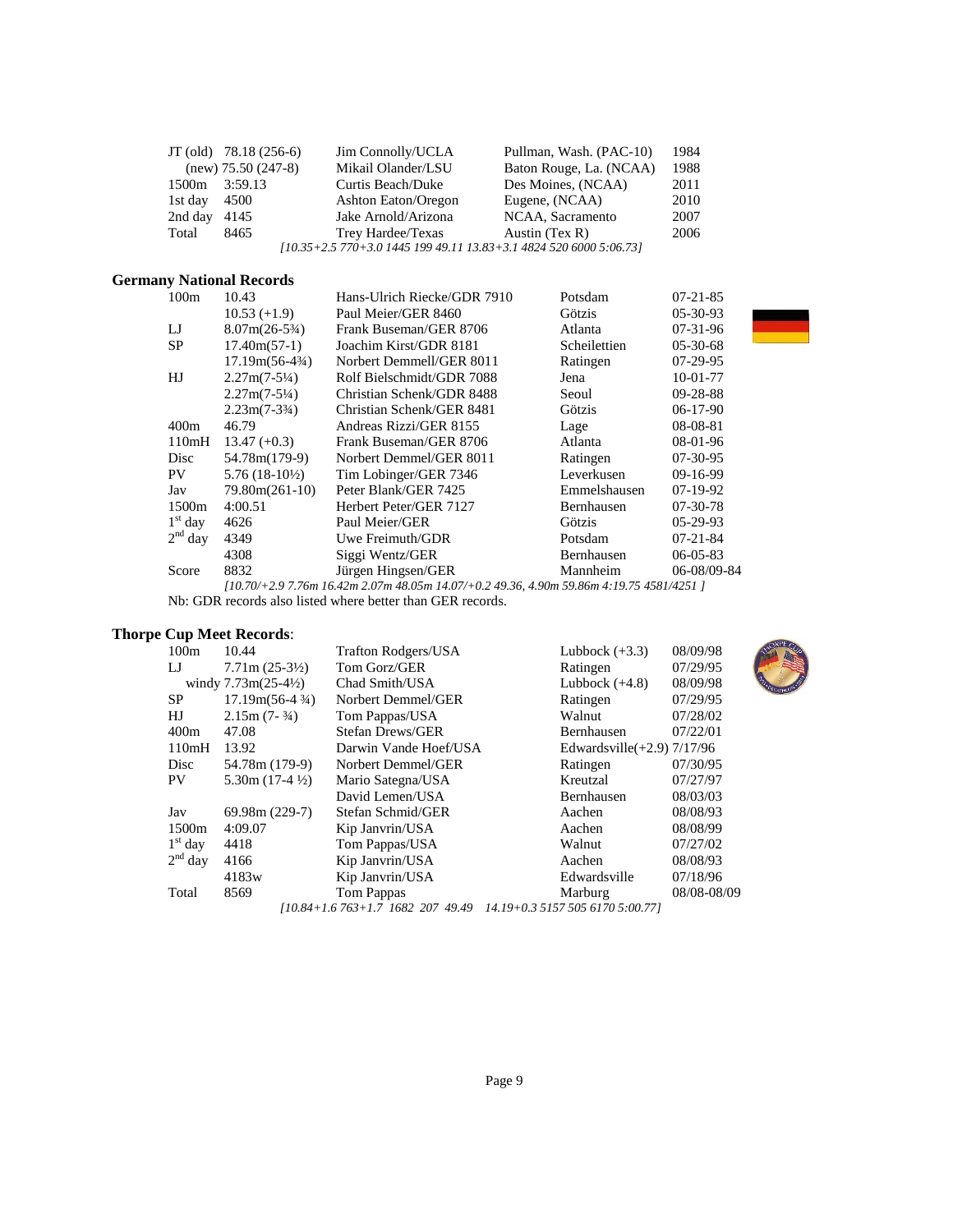## **German Delegation-Team Zehnkampf**



#### **Head Coach - Georg Zwirner**

A national class decathlete (born 1969) who competed in a pair of USA vs Germany matches (with 7712 PR). He was the Assistant Team Zehnkampf coach to Claus Marek on six occasions and takes over the reins as head coach for the first time in 2013.

#### **Assistant Coach (Men) - Christopher Hallman**

Hallman's decathlon career (born 1983 in Essen) stretched from 2002-2009 where he scored a PR 8045 points in 2005. This is his first Thorpe Cup coaching assignment, after announcing his retirement in May, 2013. He was a 2 time (once indoor, once outdoors) national German champion.

| <b>ARTHUR ABELE</b> |               |
|---------------------|---------------|
| DOB:                | July 30, 1986 |

Ht/wt: 6-0, 175 Hometown: Muttiangen





| Club:                       |                                                 |                          | <b>SSV</b> Ulm                                                                   |                                                                  |  |  |  |  |  |  |  |
|-----------------------------|-------------------------------------------------|--------------------------|----------------------------------------------------------------------------------|------------------------------------------------------------------|--|--|--|--|--|--|--|
|                             |                                                 |                          | Thrope Cup winner in 2006 9th, 2007 World Champs. 4 years of injuries (2009-12). |                                                                  |  |  |  |  |  |  |  |
| <b>Recent and PR meets:</b> | 100m w li w sp hi 400m 110h w disc pv jav 1500m |                          |                                                                                  |                                                                  |  |  |  |  |  |  |  |
| 8/06/06 7838 1              |                                                 |                          | Thorpe Cup, Manhattan                                                            | 10.86-0.1 734+1.1 1217 188 49.37 14.20+1.0 4097 435 6318 4:27.96 |  |  |  |  |  |  |  |
|                             |                                                 |                          | 6/01/08 8220 7 Hypo-Bank, Götzis                                                 | 10.83+0.6 724+0.8 1317 197 48.51 13.94+1.1 4021 490 6006 4:15.77 |  |  |  |  |  |  |  |
| $6/22/08$ 8352 2            |                                                 |                          | Ratingen                                                                         | 10.85+1.2 735+1.7 1290 202 47.98 13.90+1.2 4175 480 6456 4:15.35 |  |  |  |  |  |  |  |
| 8/22/08                     | dnf                                             | $\overline{\phantom{a}}$ | Olympic G, Beijing                                                               | $10.90 + 0.3647 + 0.31356190$ withdrew                           |  |  |  |  |  |  |  |
| $6/16/13$ 8151              |                                                 |                          | Ratingen                                                                         | 10.98+0.9 727+1.1 1425 193 49.52 14.05-1.2 4184 470 6674 4:28.01 |  |  |  |  |  |  |  |
|                             |                                                 |                          |                                                                                  |                                                                  |  |  |  |  |  |  |  |

POB:

**PRs: 8352 10.77+1.8 747+2.0 1425 204 47.98 13.87+0.7 4302 490 6731 4:15.35**

Page 10

\_\_\_\_\_\_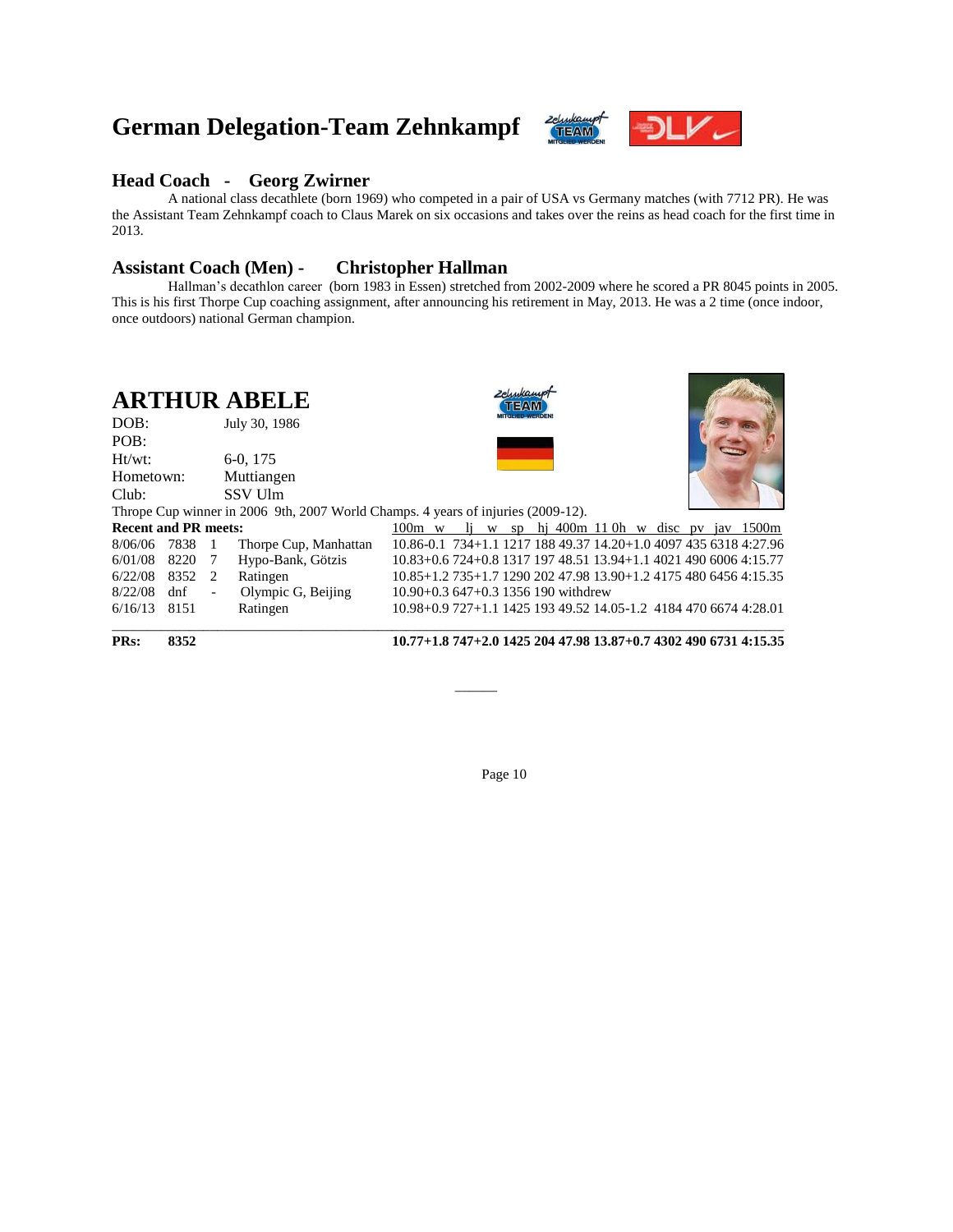## **TOM BECHERT**

| DOB:         | July 2, 1987                   |
|--------------|--------------------------------|
| POB:         |                                |
| Ht/wt:       | 6-3, 197                       |
| Hometown:    | Munich, Germany                |
| High School: | Anne Frank Gymnasium           |
| College:     | Univ. of Applied Sciences, GER |
|              | Manhattan '13                  |





**2013:** Won IC4A crown with PR 7767 score. Completed undergraduate degree in Germany and has one year of eligibility while an MBA degree student at Manhattan. Opened indoor season in December with PR 5819 heptathlon at Manhattan. Won Princeton's Ellis meet despite high jump 'nh.' **2012.** Scored 7422**. 2011:** PR 7528 score in Austria. **Personal**: Son of Helmut Bechert and Birgit Polcz.

|          |                                           | Career:                                                          |
|----------|-------------------------------------------|------------------------------------------------------------------|
| Indoor:  |                                           | 60m li<br>sp hi 60h pv $1000m$                                   |
|          | 12/15/12 5819 1 Brother Jasper, Riverdale | 7.34 698 1411 201 7.9h 500 2:43.0h                               |
| Outdoor: |                                           | li w sp hi 400m 110h w disc pv jav 1500m<br>$100m \text{ w}$     |
|          | 6/11/11 7528 1 Gotzis, AUT                | 11.39-0.6 681 0.0 1381 187 49.98 14.73+1.6 4026 490 5608 4:44.90 |
|          | 8/28/11 7362 3 Vaterstetten               | 11.36+0.2 661 0.0 1380 179 50.46 14.85-0.9 4318 470 5423 4:43.08 |
|          | $6/10/12$ 7360 1 Gotzis, AUT              | 11.28+0.8 661 0.0 1252 193 50.14 15.03-0.4 4183 490 4806 4:42.87 |
|          | 8/05/12 7422 1 Friedberg, GER             | 11.53 0.0 706-0.1 1315 190 49.88 14.84-0.1 4146 480 4988 4 46.64 |
|          | $4/18/13$ 6851 1 Ellis, Princeton         | 11.34-1.2 701+1.4 1315 nh 50.35 14.79-0.8 4124 515 4936 4:41.17  |
|          | 5/11/13 7767 1 IC4A, Princeton            | 11.31 0.0 692+3.7 1390 202 50.04 14.78 0.0 4207 515 4986 4:37.69 |
|          | $6/06/13$ dnf - NCAA I, Eugene            | $11.31 + 2.2625 + 2.4120219051.57$ withdrew                      |

 **\_\_\_\_\_\_\_**

*Indoor: 60m 7.34; 60h: 8.17; 1000m: 2:43.0h* 

*PRs: 7767 / 5819 11.25+0.5 706-0.1 1411 204 49.88 14.71-0.2 4318 515 5608 4:37.69* 

## **MAXIMILIAN GILDE**

| DOB:<br>Ht/Wt:              | January 5, 1990                                                  |                                                                  |   |    |  |                                     |  |  |  |
|-----------------------------|------------------------------------------------------------------|------------------------------------------------------------------|---|----|--|-------------------------------------|--|--|--|
| Hometown:                   | Hannover                                                         |                                                                  |   |    |  | TEAM                                |  |  |  |
| Club:                       | LG Hannover                                                      |                                                                  |   |    |  |                                     |  |  |  |
|                             | $7th$ '11 Thorpe Cup, $10th$ at Euro u23 champs ('11) with 7618. |                                                                  |   |    |  |                                     |  |  |  |
| <b>Recent and PR meets:</b> |                                                                  | $100m \text{ w}$                                                 | W | SD |  | hj 400m 11 0h w disc pv jav $1500m$ |  |  |  |
| 8/14/11 7581 7              | Thorpe Cup, Chula Vista                                          | 11.25+1.1 744+3.0 1290 192 50.83 14.83+1.5 3879 451 6555 4:54.63 |   |    |  |                                     |  |  |  |
| 6/05/11 7717                | Filderstadt                                                      | 11.20+0.5 750+1.0 1293 198 49.58 15.07-0.3 4136 440 5985 4:39.51 |   |    |  |                                     |  |  |  |
| 6/1712 7720 5<br>Ratingen   |                                                                  | $11.32+0.1731+0.11328$ 191 50.14 14.76+2.2 4053 450 6672 4:41.20 |   |    |  |                                     |  |  |  |
| 6/22/12 7687 3              | Thorpe Cup, Marburg                                              | $11.28+1.1765+1.916719250.7614.66+0.4401446563734:42.83$         |   |    |  |                                     |  |  |  |
| Ratingen<br>6/16/13 7864    |                                                                  | $11.15+1.2753+0.4134919150.0414.53+2.2390748060904:35.55$        |   |    |  |                                     |  |  |  |
|                             |                                                                  |                                                                  |   |    |  |                                     |  |  |  |

Page 11

\_\_\_\_\_\_

**PRs: 7864 11.15+1.2 765+1.9 1349 198 49.50 14.53+2.2 4136 480 6672 4:35.55**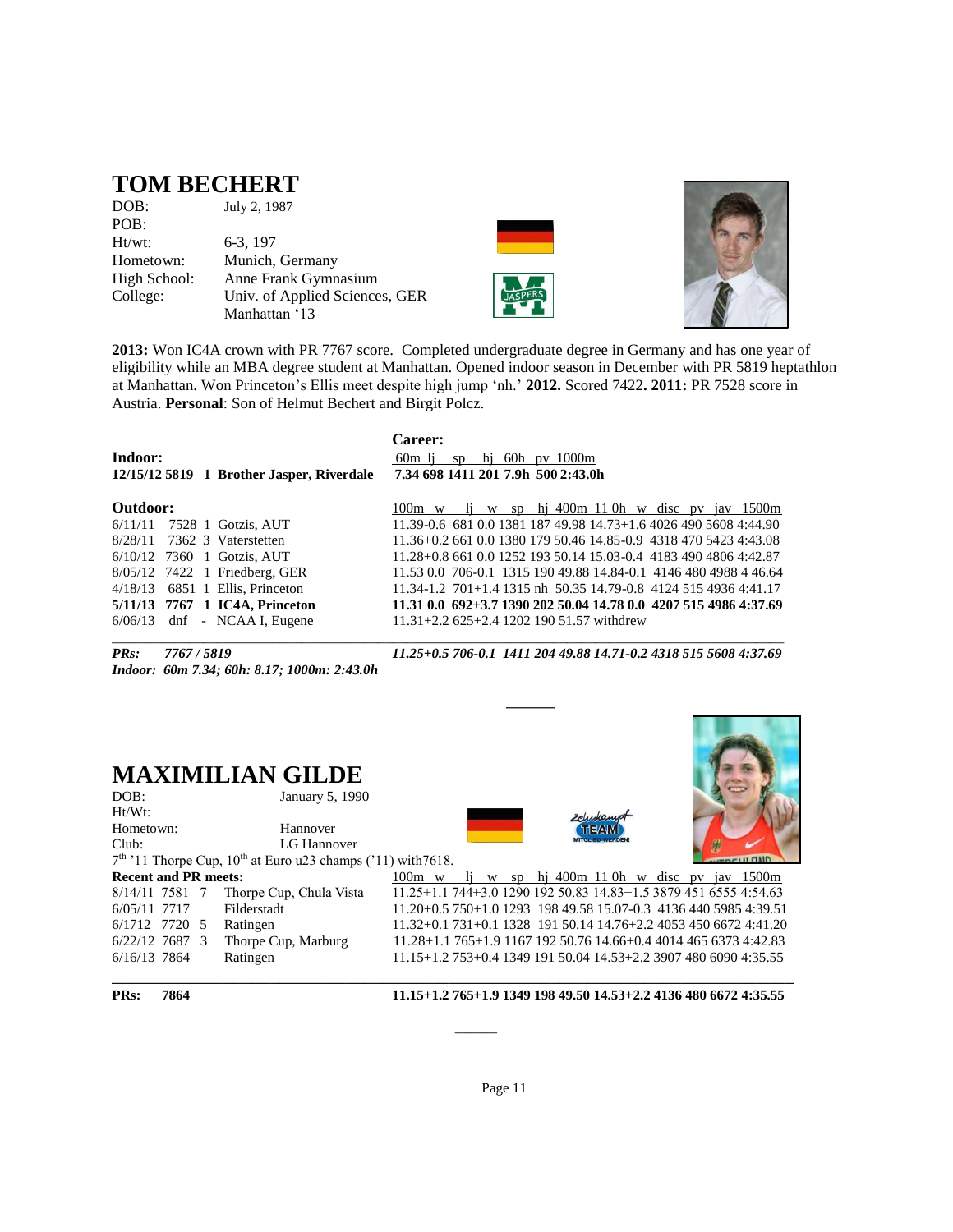## **SIMON HECHLER**

| DOB:      |
|-----------|
| $Ht/Wt$ : |
| Hometown: |
| Club:     |
| PR score: |

June 15, 1988

Saarland Leichathletik Team Saar





 $4<sup>th</sup>$  2007 Euro Junior champs (7504).

| <b>PR &amp; recent meets:</b><br>$100m$ w li w sp hi 400m 110h w disc pv jav 1500m                           |  |
|--------------------------------------------------------------------------------------------------------------|--|
| 11.03-0.2 741 0.0 1171 185 49.50 14.75 0.0 4127 440 5854 4:34.15<br>5/24/09 7599 4 u23, Bernhausen           |  |
| 10.95+0.8 759+1.3 1217 192 50.21 14.91+0.3 3986 425 5573 4:51.51<br>8/08/08 7476 8 Thorpe Cup, Marburg       |  |
| 10.89+1.7 707-3.1 1256 191 50.19 14.95-1.2 4058 451 5986 4:35.44<br>$8/08/10$ 7624 5 Thorpe Cup, Marburg     |  |
| 10.62+1.5 767+2.9 1385 192 49.89 14.56+1.5 4409 461 5818 4:35.39<br>$8/14/11$ 8058 1 Thorpe Cup, Chula Vista |  |

*PRs: 8058 10.88+0.3 752+0.1 1366 186 49.50 14.75 0.0 4127 440 5854 4:34.15*

# **MATTIAS PREY**

August 9, 1988 POB:<br>Ht/wt: 6-2, 200 TEAM Hometown: Club: SC Rönnau 2007 European Junior champion (7908),  $10^{th}$  2006 World Jr champs. 2012 Thorpe Cup runner-up.<br> **Recent and PR meets:** 100m w li w sp hi 400m 110h w d 100m w lj w sp hj 400m 11 0h w disc pv jav 1500m 6/ /11 7923w Ratingen 11.10+3.8 752+2.8 1549 188 50.70 14.79-0.5 4778 450 5658 4:36.83 7/14/11 7827 4 Thorpe Cup, Chula Vista 11.28+1.1 738+2.0 1620 186 51.00 15.05+1.5 5088 421 5887 4:39.78 7/22/12 7777 2 Thorpe Cup, Marburg 11.28+1.1 748+1.9 1508 186 50.64 14.67-0.3 4759 405 5922 4:33.48 6/16/12 8215 Ratingen 11.03+1.2 788+0.8 1566 176 49.96 14.36+2.2 5063 450 6364 4:32.85

 $\Box$ 

 $\overline{\phantom{a}}$ 

\_\_\_\_\_\_

**PRs: 8215 11.03+1.2 788+0.8 1566 188 49.96 14.36+2.2 5063 450 6364 4:31.45**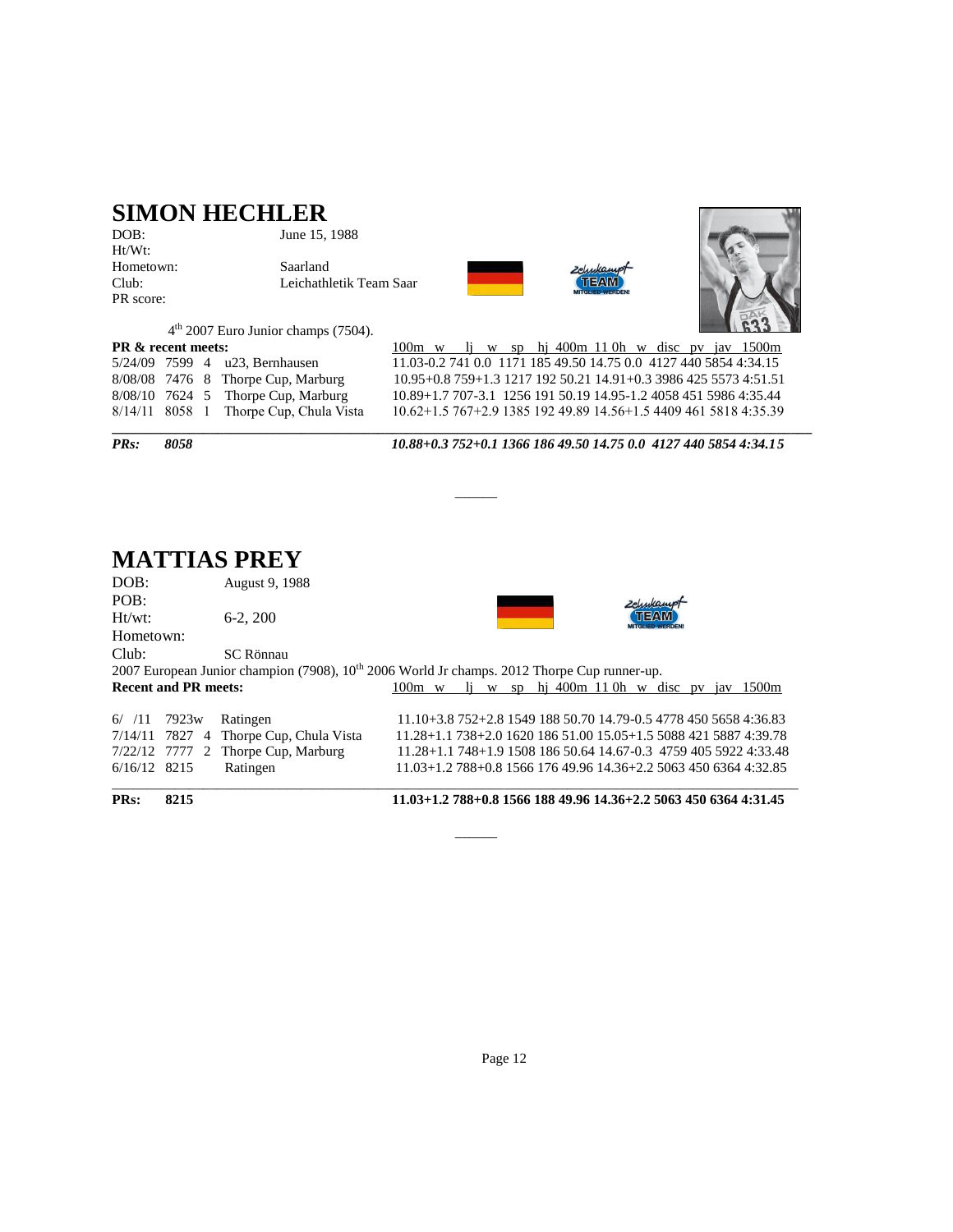## **PATRICK SPINNER**

DOB: November 28, 1985 Ht/Wt: Hometown: Club: LG Ortenau Nord





In Thorpe Cup Competitions:  $7<sup>th</sup>$  2010 in Marburg (7589),  $8<sup>th</sup>$  in 2011 at Chula Vista (7559), 8th in 2012 in Marburg (7357).

| <b>Recent and PR meets:</b> |  |                                                                                                         |  |  |  |  |  | $\frac{100m}{w}$ w li w sp hi 400m 110h w disc pv jav 1500m |                                                                  |
|-----------------------------|--|---------------------------------------------------------------------------------------------------------|--|--|--|--|--|-------------------------------------------------------------|------------------------------------------------------------------|
| $6/2$ ?/11 7818             |  | Bernhuasen                                                                                              |  |  |  |  |  |                                                             | 10.98+0.3 747+0.3 1437 192 49.69 15.32-0.1 3886 450 6393 4:35.96 |
|                             |  | 8/14/11 7559 8 Thorpe Cup, Chula Viata 11.07+1.1 727+2.6 1365 186 50.27 15.13+3.1 3713 441 6739 4:49.09 |  |  |  |  |  |                                                             |                                                                  |
|                             |  | $6/17/12$ 7708 6 Ratingen                                                                               |  |  |  |  |  |                                                             | 11.11+0.6 722+0.1 1427 191 50.57 15.09+2.2 3971 440 6770 4:42.31 |
|                             |  | $7/22/12$ 7357 8 Thorpe Cup, Marburg                                                                    |  |  |  |  |  |                                                             | 11.16+1.4 725+0.9 1348 192 51.00 16.55-0.3 3860 465 6550 5:05.56 |
|                             |  | $6/16/13$ 7900 Ratingen                                                                                 |  |  |  |  |  |                                                             | 11.05+1.2 757+0.4 1408 191 49.84 14.96+1.9 3960 450 6827 4:38.95 |
|                             |  |                                                                                                         |  |  |  |  |  |                                                             |                                                                  |

\_\_\_\_\_\_

**PRs: 7900 10.98+0.3 757+0.4 1437 192 49.51 14.96+1.9 3994 465 6827 4:35.96**

#### **RENE STRAUSS** (Stauß) August 17, 1987

| DUD.      | August 17, 1707 |
|-----------|-----------------|
| $Ht/Wt$ : |                 |
| Hometown: | Ratingen        |
| Club:     | LAV Tübingen    |
| PR score: | 7626 (13)       |
|           |                 |





| week as a model. |  |                                  |
|------------------|--|----------------------------------|
|                  |  | 6/03/12 7534 1 Bernhausen        |
|                  |  | 8/24/12 7331 German NC, Hannover |
|                  |  | 6/16/13 7626 Ratingen            |

**Recent & PR meets:** 100m w lj w sp hj 400m 11 0h w disc pv jav 1500m 11.09-0.2 681-0.5 1399 212 51.37 15.59-0.4 4521 410 6076 4:55.93 11.23-0.4 734+1.7 1429 200 52.55 15.71+0.4 4280 400 5814 5:00.01 11.09+0.5 709-0.2 1452 215 52.24 15.90+1.9 4243 450 5757 4:50.90  $\Box$ 

**PRs: 7626 11.09+0.5 709-0.2 1483 216 51.3 14.58 +1.1 4521 450 6076 4:50.90**

### *Alternates:*

## **MORITZ CLEVE**

| DOB:      | February 18, 1987 |
|-----------|-------------------|
| POB:      |                   |
| $Ht/Wt$ : | $6-4, 200$        |

Hometown: Bochum, Germany<br>High School: Markissche Schule Markissche Schule College: Kansas St '11 Club: TV Wattenscheid



 $\overline{\phantom{a}}$ 



**2013:** Focused on 400m hurdles. **2012:** 5th at Thorpe Cup. After graduating from Kansas State U Moritz did season's first decathlon, 7620 at Ratingen. **2011:** 8<sup>th</sup> at NCAAs. Place 3<sup>rd</sup> at Big 12 outdoor champs in Norman. Qualified for NCAAs with 5698 4<sup>th</sup> place performance at Big 12 meet and then was 10<sup>th</sup> at indoor NCAAs. **2010:** 10<sup>th</sup> at NCAAs. 2<sup>nd</sup> at Click decathlon in March. Runner-up at Big 12 indoor heptathlon. **2009**: 27<sup>th</sup> at IAAF World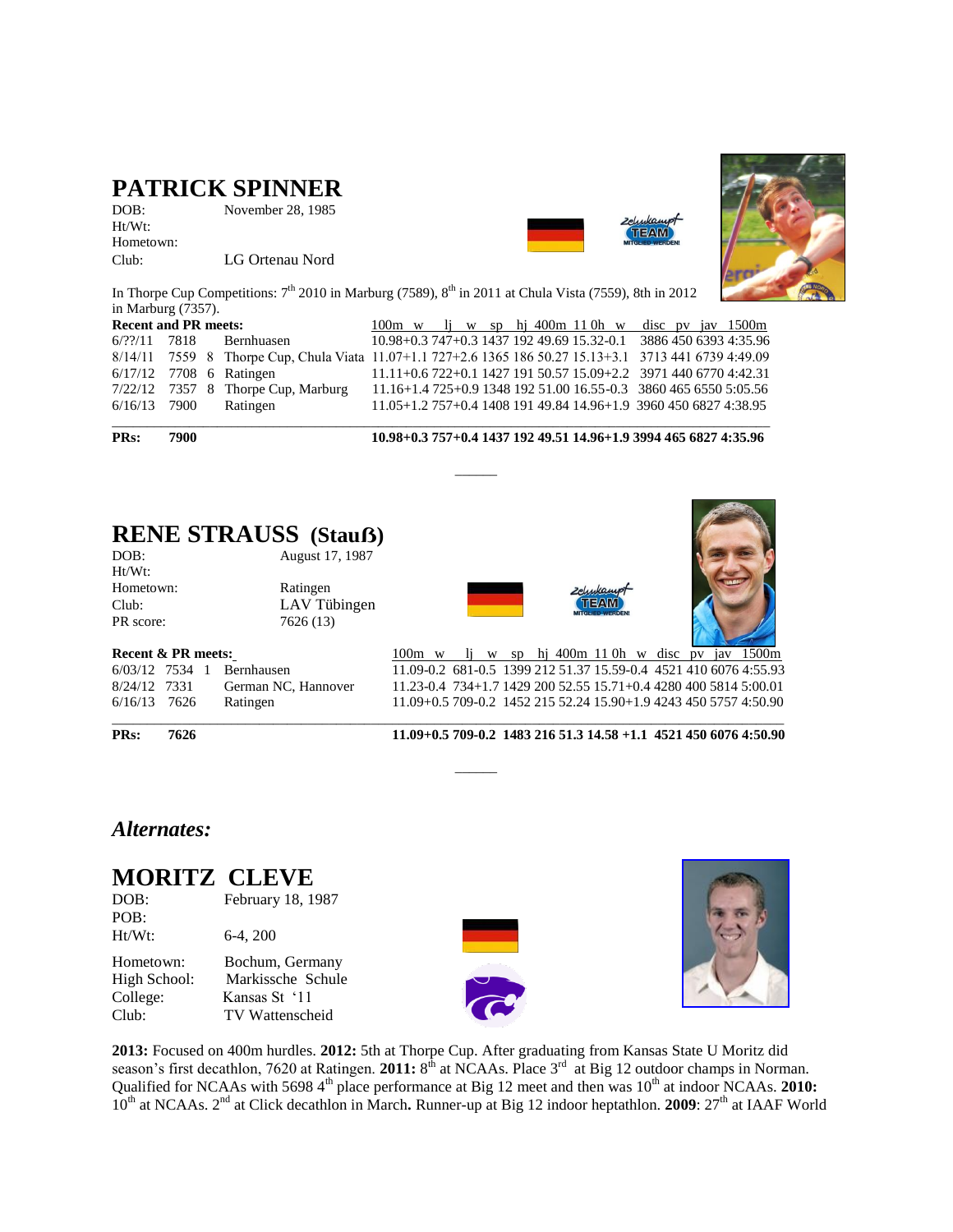Champs and  $4<sup>th</sup>$  at World University Games.  $3<sup>rd</sup>$  at NCAAs with 7937 effort. Won Big 12 decathlon crown with 613 point improvement becoming 31<sup>st</sup> collegians to score over 8000 points. 5<sup>th</sup> at NCAA indoor heptathlon. Opened indoor campaign with 5606 win at KSU's Wildcat meet, and then won Big 12 heptathlon with PR 5783. 2008: 4<sup>th</sup> at Big 12 outdoors with 7391 PR. 12<sup>th</sup> at NCAA indoors after runner-up at Big 12 heptathlon with PR 5655. 2007: 13<sup>th</sup> at annual Thorpe Cup (USA vs Germany dual). **2006:** Runner-up at German Junior decathlon (7389) and indoor heptathlon champs (5474).**Personal**: Son of Jurgen Cleve and Angelika Bauer-Cleve. Mechanical engineering major.

#### **Career:**

|                  |  | $2/??/06$ 5474* 2 German Jr Champs.                                                                         |                                                    |  |  |                                    |  |  |  |                                                                  |
|------------------|--|-------------------------------------------------------------------------------------------------------------|----------------------------------------------------|--|--|------------------------------------|--|--|--|------------------------------------------------------------------|
| 12/7/07 3792 4   |  | Robinson, Manhattan                                                                                         |                                                    |  |  | 8.51 636 1263 197 2:42.21          |  |  |  |                                                                  |
| 2/02/08 4644 8   |  | Sevigne Husker, Lincoln                                                                                     |                                                    |  |  | 7.25 663 1301 nh 8.43 424 2:38.38  |  |  |  |                                                                  |
| 3/01/08 5655 2   |  | Big 12, Lincoln                                                                                             |                                                    |  |  | 7.28 681 1360 194 8.13 465 2:38.06 |  |  |  |                                                                  |
|                  |  | 3/15/08 5604 12 NCAA, Fayetteville                                                                          |                                                    |  |  | 7.19 675 1318 193 8.24 455 2:36.03 |  |  |  |                                                                  |
| $1/31/09$ 5606 1 |  | Wildcat, Manhattan                                                                                          |                                                    |  |  | 7.24 721 1349 194 8.24 435 2:41.34 |  |  |  |                                                                  |
|                  |  | 2/28/09 5783 1 Big 12, College Station                                                                      |                                                    |  |  | 7.15 714 1401 188 8.19 485 2:39.36 |  |  |  |                                                                  |
|                  |  | 3/14/09 5657 5 NCAA, College Station                                                                        |                                                    |  |  | 7.22 693 1365 193 8.15 480 2:45.43 |  |  |  |                                                                  |
|                  |  | 2/27/10 5767 2 Big 12, Lincoln                                                                              |                                                    |  |  | 7.20 688 1448 195 8.12 470 2:39.22 |  |  |  |                                                                  |
|                  |  | $1/29/11$ 5443 3 Big $12/SEC/ College Station$                                                              |                                                    |  |  | 7.28 669 1343 189 8.33 455 2:42.68 |  |  |  |                                                                  |
|                  |  | 2/26/11 5698 4 Big 12, Lincoln                                                                              |                                                    |  |  | 7.25 660 1423 200 8.20 470 2:38.85 |  |  |  |                                                                  |
|                  |  | 3/12/11 5722 10 NCAA I, College Station                                                                     |                                                    |  |  | 7.17 690 1393 193 8.21 470 2:38.01 |  |  |  |                                                                  |
| Outdoor:         |  |                                                                                                             | $100m$ w                                           |  |  |                                    |  |  |  | $\frac{1}{2}$ w sp h 400m 110h w disc pv jav 1500m               |
|                  |  | 9/03/06 7389* 2 German Jr Champs, Wesel                                                                     |                                                    |  |  |                                    |  |  |  | 11.43+0.7 674+0.7 1410 190 49.87 14.66+1.6 3809 440 4890 4:24.66 |
|                  |  | 8/19/07 7169 13 USA vs Germany, Bernhausen 11.35-0.1 641 0.0 1317 188 49.43 14.67+0.5 3631 450 4947 4:41.27 |                                                    |  |  |                                    |  |  |  |                                                                  |
|                  |  | 5/17/08 7391 4 Big 12, Boulder                                                                              |                                                    |  |  |                                    |  |  |  | 11.07+2.4 697+0.2 1354 189 50.19 14.36+0.7 3715 415 5460 4:40.65 |
| $6/12/08$ dnf    |  | - NCAA, Des Moines                                                                                          | 11.27-0.4 682 0.0 1382 178 49.84 14.75-0.7 3477 nh |  |  |                                    |  |  |  | withdrew                                                         |
|                  |  | 5/16/09 8004 1 Big 12, Lubbock                                                                              |                                                    |  |  |                                    |  |  |  | 10.75+2.6 731+3.9 1434 195 48.39 14.28+1.0 4104 435 5611 4:24.44 |
|                  |  | 6/11/09 7937 3 NCAA, Eugene                                                                                 |                                                    |  |  |                                    |  |  |  | 10.80+4.1 722+2.6 1402 193 48.42 14.44-1.3 3879 480 5427 4:29.66 |
| 7/10/09 7643     |  | 4 WUG, Belgrade                                                                                             |                                                    |  |  |                                    |  |  |  | 11.13-2.2 695+0.4 1345 189 49.16 14.51+0.3 3944 440 5726 4:27.06 |
|                  |  | 8/20/09 7777 27 IAAF WC, Berlin                                                                             |                                                    |  |  |                                    |  |  |  | 11.06-0.3 727-0.3 1412 187 49.17 14.54-0.1 3962 460 5426 4:25.96 |
|                  |  | 4/02/10 7429 2 UofA Click, Tucson                                                                           |                                                    |  |  |                                    |  |  |  | 11.25-0.9 695+3.2 1363 190 49.45 14.66-2.5 3845 440 5319 4:41.63 |
|                  |  | 6/11/10 7360 10 NCAA, Eugene                                                                                |                                                    |  |  |                                    |  |  |  | 11.16+0.7 681+3.7 1335 187 49.23 14.53+1.0 3478 460 4915 4:35.57 |
|                  |  | 5/13/11 7543 3 Big 12, Norman                                                                               |                                                    |  |  |                                    |  |  |  | 11.20-0.3 670+3.4 1390 184 49.40 14.81-1.6 4033 463 5547 4:29.93 |
|                  |  | $6/09/11$ 7838 8 NCAA, Des Moines (3day)                                                                    |                                                    |  |  |                                    |  |  |  | 10.94+1/8 678+0.6 1441 190 48.41 14.55-0.4 4178 470 5609 4:30.46 |
|                  |  | 6/15/12 7620 10 Erdgas, Ratingen                                                                            |                                                    |  |  |                                    |  |  |  | 11.27+0.1 683-0.8 1404 188 49.68 14.63+2.4 3922 470 5349 4:23.74 |
|                  |  | 7/22/12 7570 5 Thorpe Cup, Marburg                                                                          |                                                    |  |  |                                    |  |  |  | 11.20+1.1 655+1.4 1395 198 50.07 14.48+0.4 3998 465 5446 4:38.96 |
| 6/08/13 7470     |  | Bernhausen                                                                                                  |                                                    |  |  |                                    |  |  |  | 11.21+0.6 665+1.3 1450 193 49.70 14.83-1.2 3864 440 5358 4:34.49 |
|                  |  |                                                                                                             |                                                    |  |  |                                    |  |  |  |                                                                  |

**Indoor:**

*Indoor: 60m: 7.15, 60H: 8.10; 1000m: 2:36.03* \*-junior implements

*PRs: 8004 / 5783 10.75+2.6 731+3.9 1448 200 48.39 14.24-1.1 4417 475 5726 4:23.74*

## **LARS NIKLAS HEINEKE**

| DOB:                           |      |                          | November 7, 1989                                                                                            |                                                                  |  |  |                                       |  |  |  |
|--------------------------------|------|--------------------------|-------------------------------------------------------------------------------------------------------------|------------------------------------------------------------------|--|--|---------------------------------------|--|--|--|
| $Ht/Wt$ :                      |      |                          |                                                                                                             |                                                                  |  |  | Zehnkam                               |  |  |  |
| Hometown:                      |      |                          |                                                                                                             |                                                                  |  |  | ™≥∆M                                  |  |  |  |
| Club:                          |      |                          | TSV Bayer Leverkuesen                                                                                       |                                                                  |  |  |                                       |  |  |  |
|                                |      |                          | $10th$ at Erdgas Ratingen '12, $8th$ in '10 in Marburg, dnf'd 1500m in Chula Vista '11; dnf'f at Thorpe Cup |                                                                  |  |  |                                       |  |  |  |
| in $12$                        |      |                          |                                                                                                             |                                                                  |  |  |                                       |  |  |  |
| <b>Recent and PR meets:</b>    |      |                          |                                                                                                             | $100m \text{ w}$                                                 |  |  | w sp hj 400m 110h w disc pv jav 1500m |  |  |  |
| $\frac{7}{2}\frac{2}{11}$ 7580 |      | - 14                     | Ratingen                                                                                                    | 10.87+3.8 721+2.7 1281 182 49.40 15.32-0.7 4240 480 5639 4:48.36 |  |  |                                       |  |  |  |
| 8/14/11                        | 6782 | 12                       | Thorpe Cup, Chula Vista 11.01+1.5 687+3.6 1219 186 50.08 15.06+3.1 4101 481 5440 dnf                        |                                                                  |  |  |                                       |  |  |  |
| 6/17/12                        | 7648 | 10                       | Ratingen                                                                                                    | $11.11+0.6713-0.4124917949.8114.84+2.2417750058224:37.21$        |  |  |                                       |  |  |  |
| 7/22/12                        | dnf  | $\overline{\phantom{a}}$ | Thorpe Cup, Marburg                                                                                         | 11.00+1.4 740 0.0 1110 withdrew                                  |  |  |                                       |  |  |  |
| 6/16/13                        | 7574 |                          | Ratingen                                                                                                    | 11.08+0.5 723+1.7 1243 185 50.24 15.17+1.9 4208 490 5531 4:41.52 |  |  |                                       |  |  |  |
|                                |      |                          |                                                                                                             |                                                                  |  |  |                                       |  |  |  |

\_\_\_\_\_\_

**PRs: 7648 11.00+1.4 740 0.0 1309 186 48.74 14.84+2.2 4249 500 6056 4:32.83** Page 14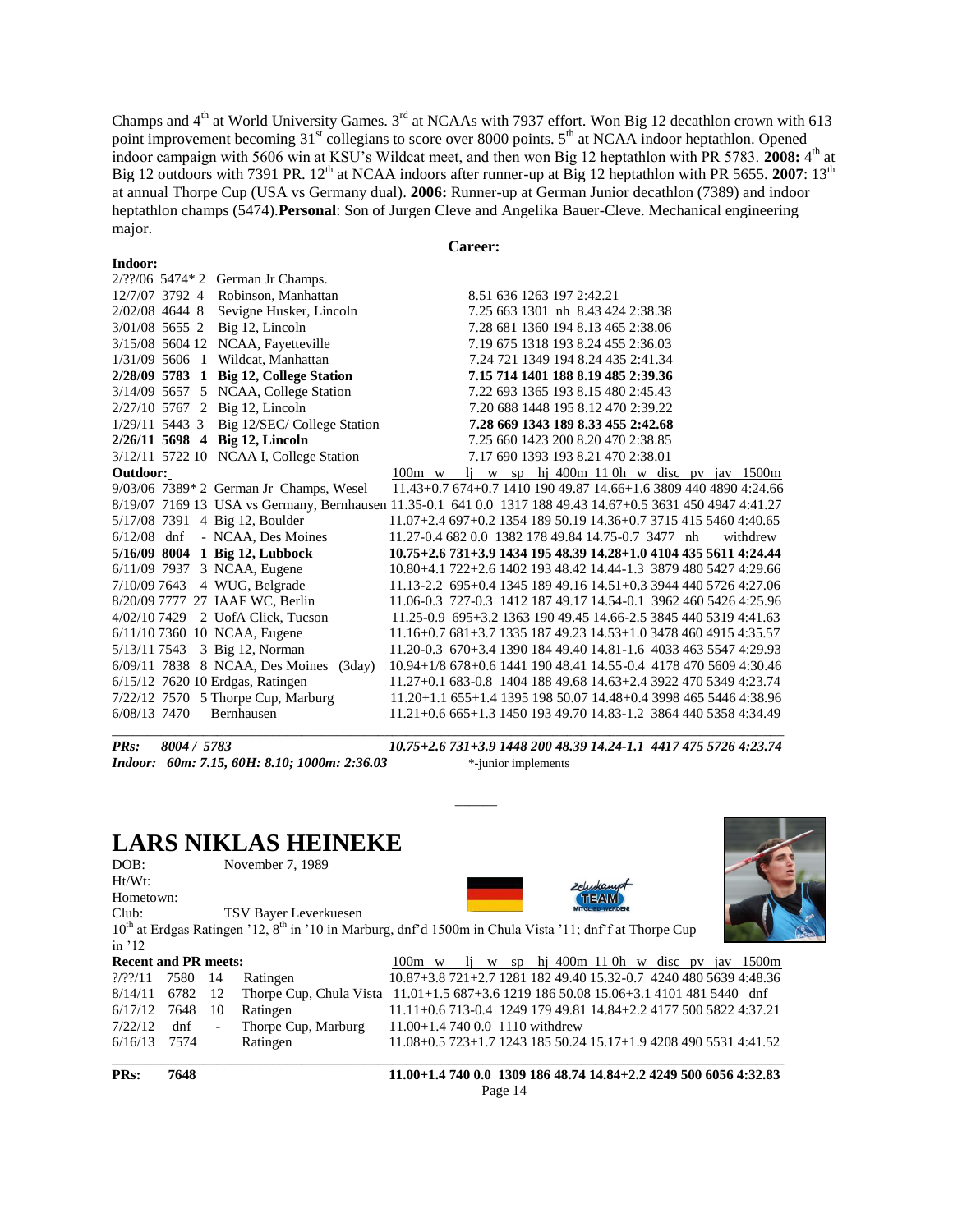## **USA Delegation Head Coach- Jamie Cook, University of Oregon**



Jamie Cook, a 10-year Ivy League veteran coach and a former Big Ten decathlon champion, joined the Oregon staff in the summer of 2010. Cook oversees the men's and women's combined events as well as the men's and women's high jump, hurdles and pole vault.

In 2012, Cook coached a pair of Pac-12 champions in Dakotah Keys (decathlon) and Johnathan Cabral (110 hurdles). Prior to Oregon, Cook was been the top men's assistant coach at the University of Pennsylvania from 2001-10. During his tenure with the Quakers, Cook coached 64 Ivy League champions, oversaw seven school records, and helped Penn capture a pair of team titles (2001-02). The Quakers placed 11th at the 2003 NCAA Championships. He was also the combined events coordinator for the prestigious Penn Relays for 10 years.

In conjunction with his coaching duties, Cook developed training programs with an emphasis on speed development that have been used by Olympians, as well as players from the NFL, Major League Baseball and English Premier Soccer League. Cook's speed training was also utilized by Penn's reigning Ivy League champion football team.

Prior to joining the Quakers' staff, Cook was a three-time All-American in the decathlon for Penn State from 1995-98, where he was also a Big Ten, IC4A and Penn Relays champion in the multi-events during his collegiate career.

Cook was additionally honored as a three-time Academic All-American while competing for the Nitany Lions. He was a 2004 U.S. Olympic Trials competitor in the decathlon, and competed in six USA Track & Field combined events (decathlon/indoor heptathlon) from 2002-05. Cook also represented the United States versus Germany in the Decathlon Duel of 2003. His personal best in the decathlon of 7,853 points came during his 2004 Olympic Trials year.

Cook graduated from Penn State with a degree in kinesiology in 1999 and then in 2006, completed his work in the executive education program at Penn's Wharton School of Business with a concentration in finance/accounting. Cook and his wife Kristin are the parents of two children, a son and a daughter.

## **Assistant Coach- Travis Geopfert, University of Arkansas**

Travis Geopfert is in his 10th overall year as a collegiate track and field coach, and fourth season as the



Razorbacks' field events coach and recruiting coordinator. Prior to joining the Arkansas staff, he spent six years at the University of Northern Iowa where he served as the head coach of the men's and women's cross country and track and field programs during the 2008-09 season. In nine seasons of coaching, Geopfert has coached three NCAA national champions, 42 All-Americans, 72 NCAA national qualifiers, 58 conference champions and 98 all-conference performers. His resume also includes 26 USA Championships and Olympic Trials qualifiers, two World Championships qualifiers and one Olympian.

 Under Geopfert's watch, the Razorback multi-event competitors emerged on all levels. Kevin Lazas was the 2013 NCAA indoor heptathlon champion and Lazas and Gunnar Nixon both earned All-America honors in 2012 with respective NCAA finishes of third and eighth indoors and third and fifth outdoors. Lazas also won the SEC title in the decathlon to become the first Razorback to accomplish that feat. Lazas and Nixon also rewrote the Arkansas records with Lazas scoring 7,955 points in the decathlon and Nixon setting the school, world junior and American junior record in the heptathlon with 6,022 points..

 Also during the 2010 season, Geopfert mentored professional athlete Joe Detmer to become the 66th decathlete in American history to score over 8,000 points. Detmer finished third at the USA Championships with a career-best point total of 8,009 points.

 He was selected as the decathlon coach for the 2009 USA vs. Germany Thorpe Cup by USA Track and Field. Geopfert, with Mario Sategna of the University of Texas' men's track and field staff, lead Team USA's decathletes to a victory over Team Germany. Members of Team USA included three-time Olympian Tom Pappas, 2004 Olympian Paul Terek and three-time Thorpe Cup qualifier Detmer. Geopfert, himself, was a three-time participant in the Thorpe Cup (2003, 2005, 2006). Additionally, Geopfert coached three of the 19 decathletes at the 2008 USA Olympic Trials in Cepeda, Clark and Detmer.

 Originally from Panora, Iowa, Geopfert earned his bachelor's degree from UNI in 2002. He, his wife Nicole and son Jones, reside in Fayetteville.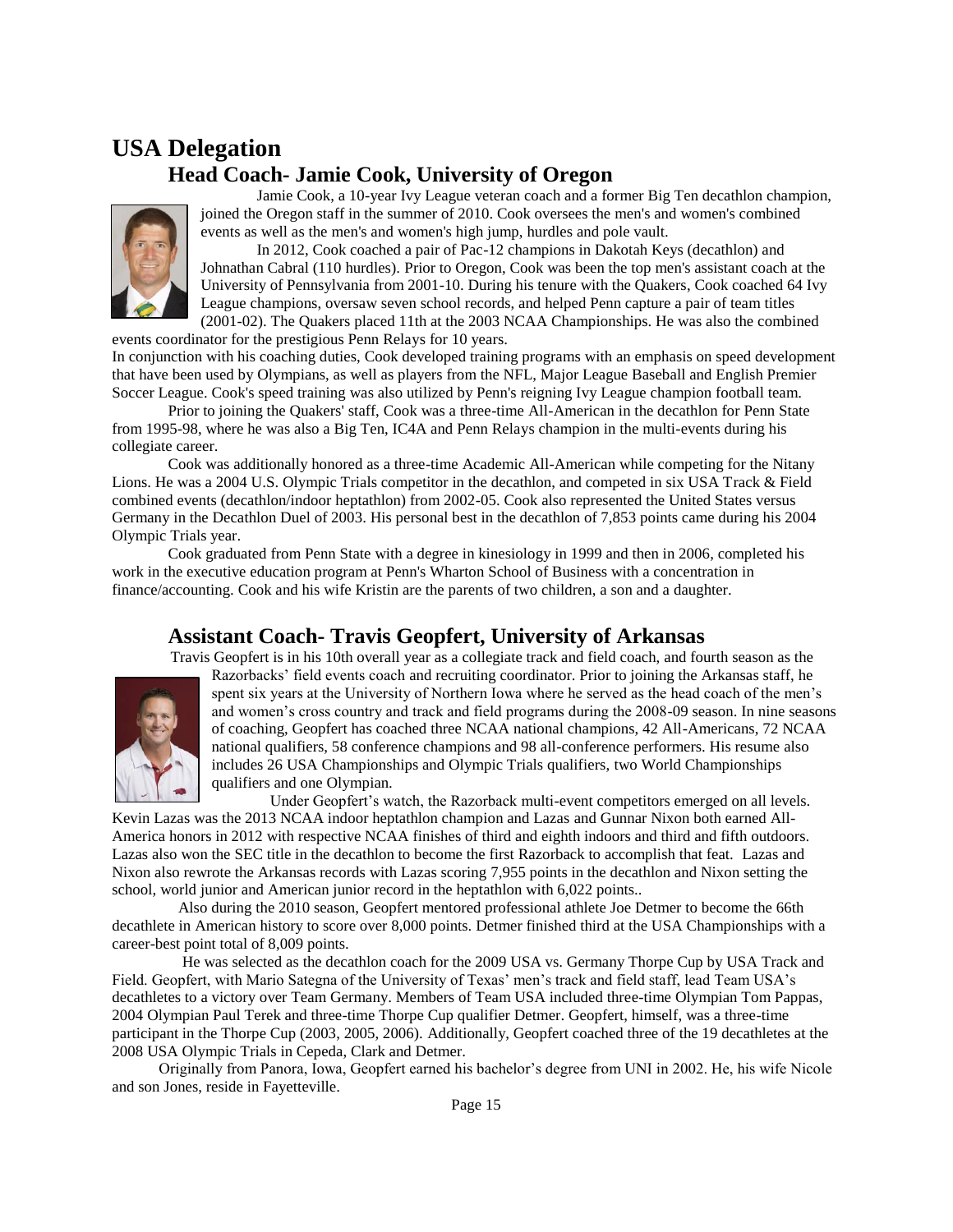## **AUSTIN BAHNER**

| DOB:         | July 7, 1991       |
|--------------|--------------------|
| POB:         |                    |
| Ht/wt:       | 6-2, 178           |
| Hometown:    | Wichita, KS        |
| High School: | Wichita Heights HS |
| College:     | Wichita St U '14   |





**2013:** 7th at USA nationals and 10<sup>th</sup> at NCAAs with 7847 score. Missouri Valley Conf runner-up with a 7599 effort. 16<sup>th</sup> at NCAAs indoors. Won Missouri Valley Conference

(MVC) indoor title with PR 5645. 2012: 6<sup>th</sup> at MVC indoors. Decathlon PR came at Trinity spring meet at 7188. 2011: 3<sup>rd</sup> MVC indoors. 2010: 2<sup>nd</sup> at Shocker decathlon with 6692 score. Redshirt both indoor and outdoor season. **High School:** Lettered in basketball, soccer and track. **Personal**: Son of Brent and Lisa Bahner. Accounting major.

|          |                                            | Career:                                                            |
|----------|--------------------------------------------|--------------------------------------------------------------------|
| Indoor:  |                                            | 60m li<br>hi 60h py $1000m$<br>SD                                  |
|          | $1/30/10$ 4592 6 Husker, Lincoln           | 7.25 644 995 172 9.11 360 2:43.24                                  |
|          | 2/05/11 5173 2 WSU Quad, Wichita           | 7.09 713 1157 195 9.12 410 2:49.23                                 |
|          | 2/27/11 5122 3 MVC, Cedar Falls            | 7.04 735 1204 187 9.11 405 2:55.69                                 |
|          | $2/04/12$ 5326 2 Varsity Apts, Wichita     | 6.97 707 1189 189 9.10 465 2:49.54                                 |
|          | 2/26/12 5219 6 MVC, Cedar Falls            | 7.01 714 1198 187 9.15 420 2:45.34                                 |
|          | 2/02/13 5473 2 Varsity Apts, Wichita       | 7.00 712 1321 193 8.73 445 2:48.95                                 |
|          | 2/24/13 5645 1 MVC, Cedar Falls            | 7.01 724 1347 193 8.57 460 2:44.36<br>3186/2459                    |
|          | 3/09/13 5333 16 NCAA I, Fayetteville       | 7.00 709 1291 190 8.71 440 2:56.57<br>3093/2240                    |
|          |                                            |                                                                    |
| Outdoor: |                                            | li w sp hi 400m 110h w disc pv jav 1500m<br>$100m \text{ w}$       |
|          | 5/06/10 6692 2 Shocker, Wichita            | $11.04+2.1$ 687+2.6 1044 189 49.46 16.33+3.1 3354 395 4881 4:41.17 |
|          | $3/25/11$ 6597 4 Angelo St Spring          |                                                                    |
|          | $4/08/11$ 7018 2 Mondo, Sacramento         | 11.08nwi 721+2.2 1183 189 49.62 16.25nwi 3517 405 5141 4:41.97     |
|          | 3/23/12 7188 2 Trinity U, San Antonio      | 10.99+3.2 706+2.7 1179 186 48.94 16.19 0.0 4093 450 4814 4:45.71   |
|          | 4/26/12 6445 10 Drake R, Des Moines        | 10.89 0.0 685+1.3 1243 175 49.05 16.76+5.0 4300 440 5062<br>dnf    |
|          | 4/28/13 7449 2 Ark Invt, Fayetteville      | $10.92+0.4702+0.7129918749.7815.57+1.9456545051634:46.70$          |
|          | 5/11/13 7599 2 Missouri Valley, Des Moines | 10.63+3.4 730 h 1280 184 49.47 15.35+3.6 4519 450 5586 4:53.45     |
|          | 6/06/13 7847 10 NCAA I, Eugene             | 10.75+2.4 755+4.2 1312 184 49.61 15.49+1.8 4896 460 5709 4:38.45   |
|          | 6/22/13 7547 7 USA, Des Moines             | 10.84+1.2 717-1.3 1294 187 49.11 15.78-1.7 4366 440 5853 4:41.32   |
|          |                                            |                                                                    |

*Indoor: 60m: 6.97; 60h: 8.57; 1000m: 2:43.24.* 

*PRs: 7847 / 5645 10.75+2.4 755+4.2 1347 195 49.05 15.49+1.8 4896 460 5853 4:38.45*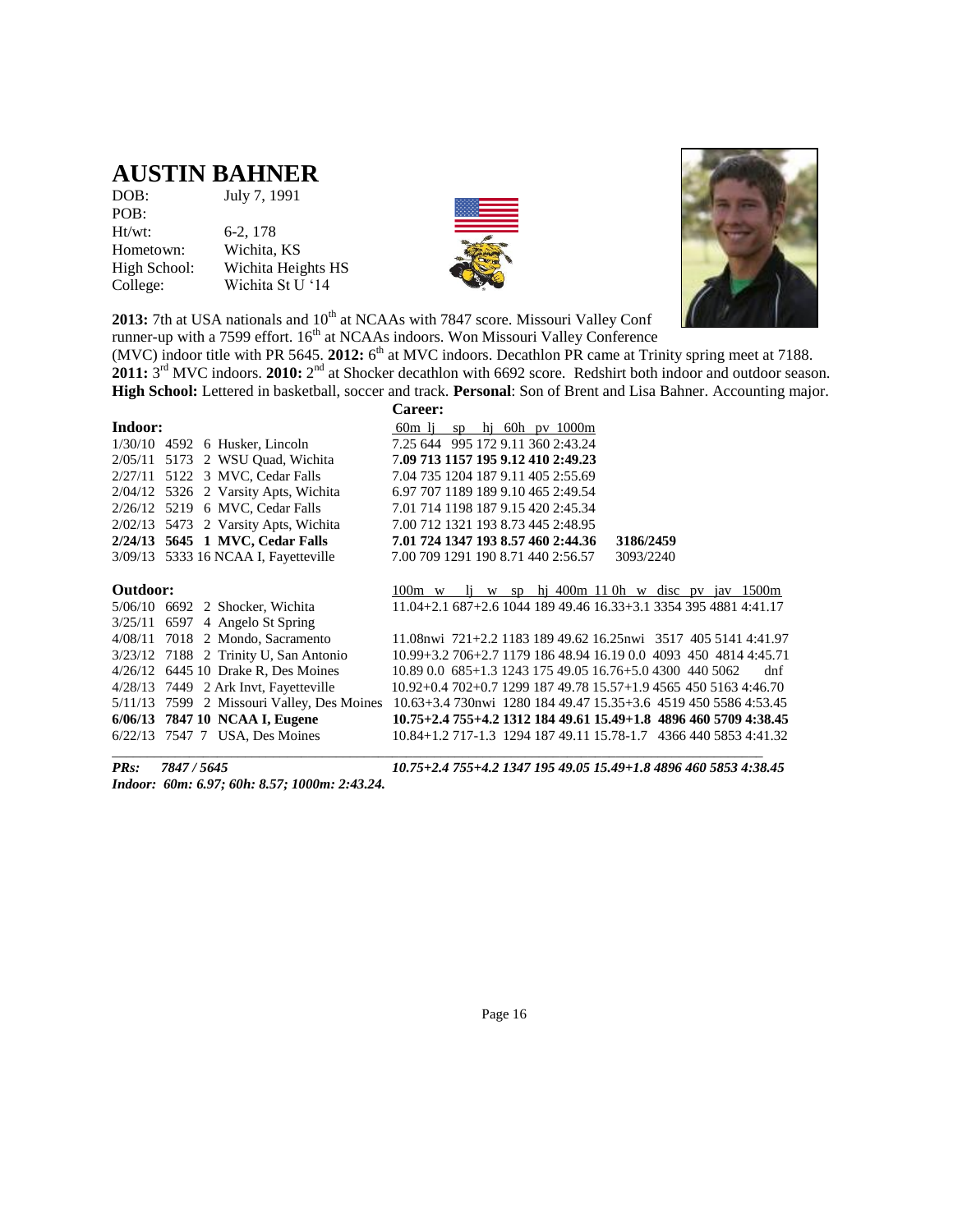## **WESLEY BRAY**

Ht/Wt: 5-11, 176

College: Houston '10

DOB: April 11, 1988 POB: Houston, TX Hometown: Cypress, TX High School: Cypress-Fairbanks HS '06





**2013:** 5th at USA nationals in des Moines. **2012:** Place 3rd at Texas Relays with significant PR score of 7932. **2011:**  Placed 6<sup>th</sup> at Texas Relays with windy PR 7571. Won Conference USA indoor heptathlon title with PR 5671 score.**2010:** 12<sup>th</sup> at NCAAs. 4<sup>th</sup> at Texas Relays with PR 7429 after winning indoor Conference USA heptathlon (5388). **2009:** Did not compete outdoors. **2008:** Won Conference USA crown with 6904 total**.** Opened season with PR 7251 for 7<sup>th</sup> at Texas Relays. **2007:** Placed 11<sup>th</sup> at Texas Relays (with PR 6811) and 3<sup>rd</sup> at Conference USA decathlons. **High School:** 14<sup>th</sup> at USATF Junior decathlon (6249 with vault no height). Former Nat JO decathlon champion. Twice named Texas High School football wide receiver of the year. National Honor Society. Great Southwest decathlon champ in 2006. **Personal**: Son of Scott and Suzie Chimielowiec. Majoring in Biology.

#### **Indoor:**

**Career:**

| 2/03/07     | 4491     | 7                        | UH Invt, Houston                                                              |                                                                  |                       | 7.41 627 1135 171 8.98 380 2:59.24     |                                                                  |                       |     |
|-------------|----------|--------------------------|-------------------------------------------------------------------------------|------------------------------------------------------------------|-----------------------|----------------------------------------|------------------------------------------------------------------|-----------------------|-----|
| 2/24/07     | 5000     | $\overline{4}$           | Conf USA, Houston                                                             |                                                                  |                       | 7.36 660 1224 182 8.62 415 2:50.03     |                                                                  |                       |     |
| 3/01/08     | 5298     | 2                        | Conf USA, Houston                                                             |                                                                  |                       | 7.20 666 1296 187 8.41 445 2:49.43     |                                                                  |                       |     |
| 1/30/09     | dnf      | $\blacksquare$           | UH Invt, Houston                                                              |                                                                  |                       | 7.20 704 1319 187 withdrew             |                                                                  |                       |     |
| 2/27/10     | 5388     | -1                       | Conf USA, Houston                                                             |                                                                  |                       | 7.15 705 1239 190 8.59 465 2:52.00     |                                                                  |                       |     |
| 1/29/11     | dnf      | $\blacksquare$           | UH Invt, Houston                                                              |                                                                  | 7.10 709 1333 186 dsq |                                        |                                                                  |                       |     |
| 2/26/11     | 5671     | -1                       | Conf USA, Houston                                                             |                                                                  |                       | 7.06 726 1354 190 8.32 480 2:49.78     |                                                                  |                       |     |
| 3/12/11     | dnf      | $\overline{\phantom{a}}$ | NCAA I, College Station                                                       |                                                                  |                       | 7.17 704 1332 184 withdrew             |                                                                  |                       |     |
| 1/28/12     | 5677     | $\mathbf{1}$             | <b>UH Invt, Houston</b>                                                       |                                                                  |                       | 7.04 723 1402 190 8.48 475 2:47.01     |                                                                  |                       |     |
| Outdoor:    |          |                          |                                                                               |                                                                  |                       |                                        |                                                                  |                       |     |
| 6/03/06     | $6987*1$ |                          | Great SW, Alburqueque 11.30 698                                               |                                                                  |                       |                                        | 1290 188 49.25 14.97                                             | 3772 370 4883 4:52.07 |     |
| 6/22/06     | 6249     | -14                      | USA Jr, Indy                                                                  | 11.21+2.2 674+1.9 1213 186 50.72 14.97+1.5 2889 nh 5264 4:39.53  |                       |                                        |                                                                  |                       |     |
| $7/??\; 06$ | 6930     | $\overline{1}$           | Nat Jr Oly, Baltimore (YM)                                                    |                                                                  |                       |                                        | 15.65                                                            | 3810 405 5266 4:34.21 |     |
| 4/05/07     | 6811     | 11                       | Texas R, Austin                                                               |                                                                  |                       |                                        | 11.33+3.2 686+3.1 1206 184 51.06 15.60+1.4 3324 400 5431 4:48.62 |                       |     |
| 5/11/07     | 6592     | 3                        | Conf USA, Houston                                                             | 11.56-0.3 659-1.0 1177 187 53.11 15.41+0.1 3304 430 5203 5:05.00 |                       |                                        |                                                                  |                       |     |
| 4/03/08     | 7251     | 7                        | Texas R, Austin                                                               |                                                                  |                       |                                        | 11.21+1.7 702+0.8 1203 190 50.05 15.17+3.4 3496 445 5600 4:41.88 |                       |     |
| 5/16/08     | 6904     | -1                       | Conf USA, El Paso                                                             |                                                                  |                       |                                        | 11.30+0.6 692 0.0 1247 188 50.85 15.10+2.3 3679 420 5099 5:11.78 |                       |     |
| 6/12/08     | dnf      | $\overline{\phantom{a}}$ | NCAA, Des Moines                                                              | $11.52+0.1$ 653-0.5 1219 nh withdrew                             |                       |                                        |                                                                  |                       |     |
| 4/01/10     | 7429w 4  |                          | Texas R, Austin                                                               |                                                                  |                       |                                        | 11.15+3.9 727+1.9 1281 193 51.19 15.24+5.6 4077 440 5582 4:43.24 |                       |     |
| 6/11/10     | 7285 12  |                          | NCAA, Eugene                                                                  |                                                                  |                       |                                        | 11.22+0.7 689+1.5 1285 187 51.18 15.03+1.2 3935 450 5557 4:44.67 |                       |     |
| 4/06/11     | 7571w6   |                          | Texas R, Austin                                                               |                                                                  |                       |                                        | 10.98+4.4 741+3.7 1407 187 51.75 14.80+3.1 3708 460 5809 4:43.42 |                       |     |
| 3/29/12     | 7932 3   |                          | <b>Texas R, Austin</b>                                                        |                                                                  |                       |                                        | 10.94+2.2 743+2.2 1399 187 49.90 14.71+1.8 4175 470 6170 4:30.88 |                       |     |
| 6/23/12     | dnf      | $\sim$                   | USOT/USA Eugene                                                               |                                                                  |                       | $10.99 + 0.1697 + 0.21386$ nh withdrew |                                                                  |                       |     |
| 4/08/13     | 6930 5   |                          | McDonnell, Fayett'le 10.94+3.0 717+5.7 1391 188 50.37 14.72+2.2 3892 450 5737 |                                                                  |                       |                                        |                                                                  |                       | dnf |
| 7/23/13     | dnf      | $\blacksquare$           | International, Ulm                                                            | $11.17+1.7782+0.81350181$ withdrew                               |                       |                                        |                                                                  |                       |     |
| 6/22/13     | 7632 5   |                          | USA, Des Moines                                                               |                                                                  |                       |                                        | 11.08+1.0 651-0.5 1357 190 49.62 15.11+0.7 4142 470 5919 4:26.57 |                       |     |
|             |          |                          |                                                                               |                                                                  |                       |                                        |                                                                  |                       |     |

**PRs***: 7932 / 5677 10.94+2.2 743+2.2 1407 193 49.25 14.71+.8 4175 480 6170 4:30.88 Indoors: 60m: 7.04; 60H: 8.32; 1000m: 2:47.01 \*-hs implements and hurdles*

Page 17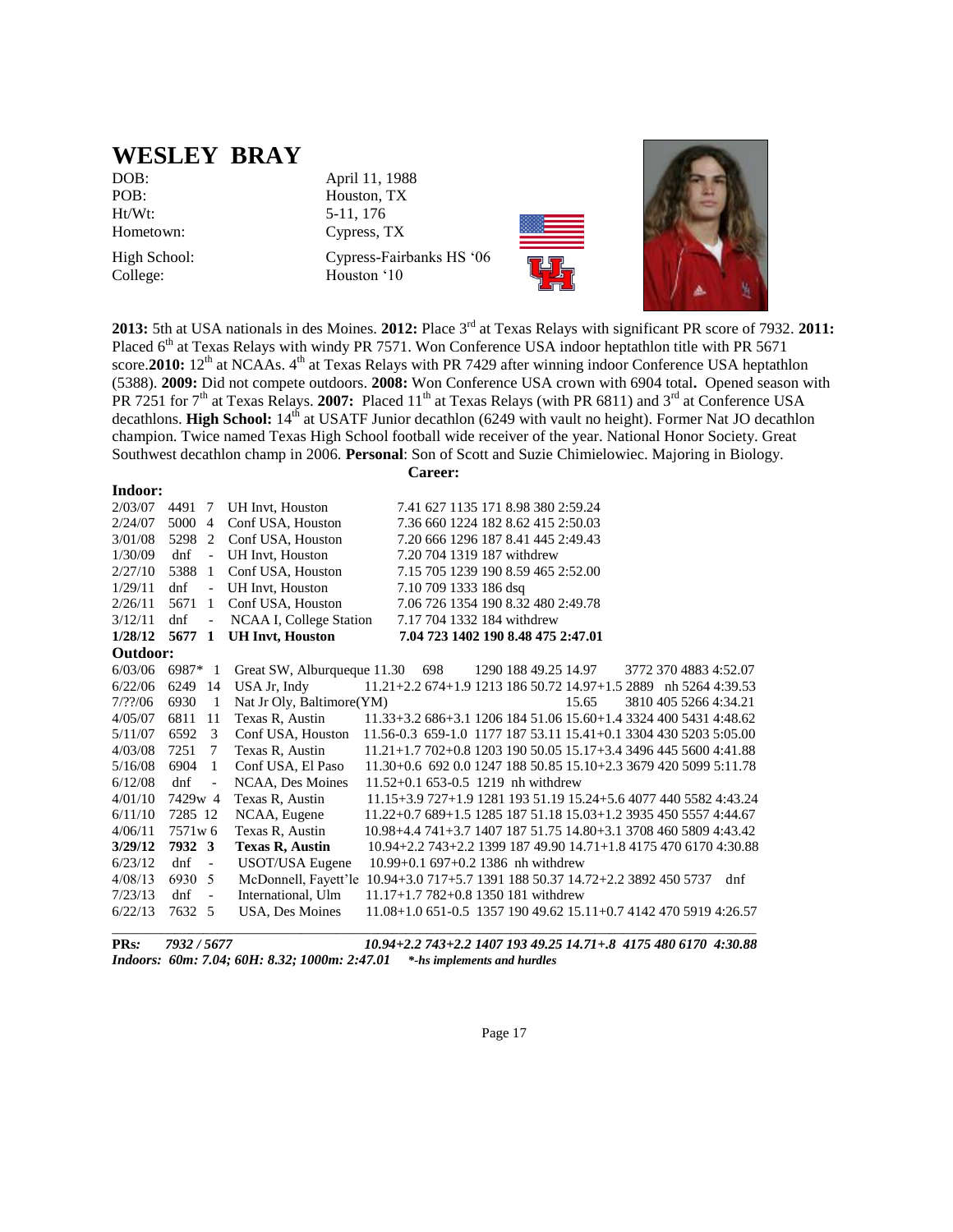## **DAN GOORIS**

| DOB:         | Sept. 28, 1989         |
|--------------|------------------------|
| POB:         | Albuquerque, NM        |
| $Ht/wt$ :    | $6-2, 185$             |
| Hometown:    | Albuquerque, NM        |
| High School: | Cibola HS, Albuquerque |
| College:     | Northern Iowa, '12     |





**2013:** 8th at USA nationals in Des Moines. 12<sup>th</sup> at NCAAs with 7748 effort. Captured the Drake Relays crown and a  $4<sup>th</sup>$  consecutive Missouri Valley title with a 7780 PR. 5<sup>th</sup> at USAs indoors. Won UNI's Jennett heptathlon for 3<sup>rd</sup> time. **2012:** Won both Drake (PR 7624) and Missouri Valley Conf (7608) titles then placed 10<sup>th</sup> at NCAA champs with 7629 career best. Jennett and MVC (with PR 5679) hept champion **2011:** MVC decathlon winner (7346). Scored PR 5517 at UNI Jennet indoor heptathlon. Vaulted 5.25m/17-2½ **. 2010:** 3<sup>rd</sup> at MVC indoor heptathlon and scored 7228 outdoors. **2009**: Won MVC indoor heptathlon. Did not compete outdoors. **2008: High School:** 7067 decathlon with prep implements. 16-9 pv. **Personal**: Son of Paul and Mary Gooris. Majored in movement and exercise science.

**Career:**

| Indoor:          |         |                                 | hj 60h pv $1000m$<br>$60m$ lj sp                                                                      |
|------------------|---------|---------------------------------|-------------------------------------------------------------------------------------------------------|
| 1/31/09          |         | 5400 2 UNI Jennett, Cedar Falls | 7.50 664 1233 191 8.66 510 2:42.67                                                                    |
| 3/01/09          |         |                                 | 5482 1 Missouri Valley, Cedar Falls 7.44 705 1280 194 8.59 500 2:49.47                                |
| 1/30/10          | 5427 1  | UNI Jennett, Cedar Falls        | 7.60 642 1385 201 8.79 510 2:46.67                                                                    |
| 2/28/10          | 5485 3  |                                 | Missouri Valley, Cedar Falls 7.45 656 1382 199 8.71 506 2:47.33                                       |
| 1/22/11          | 5344 2  | UM Johnson, Minneapolis         | 7.48 641 1362 196 8.63 488 2:49.31                                                                    |
| 1/29/11          | 5517 2  | UNI Jennett, Cedar Falls        | 7.45 641 1359 196 8.53 515 2:43.85                                                                    |
| 2/11/11          | 5421 4  | ISU Classic, Ames               | 7.43 633 1319 192 8.66 520 2:44.78                                                                    |
| 2/27/11          | 4266 10 | Missouri Valley, Cedar Falls    | 7.81 571 1279 172 9.52 465<br>dnf                                                                     |
| 1/28/12          | 5549 1  | <b>UNI Jennett, Cedar Falls</b> | 7.42 669 1350 199 8.70 510 2:44.59                                                                    |
| 2/26/12          | 5679 1  |                                 | Missouri Valley, Cedar Falls 7.41 683 1408 199 8.51 510 2:43.30                                       |
| 3/10/12          | 5662 9  | NCAA I, Nampa                   | 7.31 661 1436 193 8.45 530 2:46.88                                                                    |
| 1/26/13          | 5252 1  | <b>UNI Jennett, Cedar Falls</b> | 7.52 648 1346 190 8.73 500 2:53.64                                                                    |
| 3/02/13          | 5466 5  | USA, Albuquerque                | 7.43 662 1356 190 8.51 540 2:56.68                                                                    |
|                  |         |                                 |                                                                                                       |
|                  |         |                                 |                                                                                                       |
|                  |         |                                 |                                                                                                       |
| Outdoor:         |         |                                 | li w sp hi 400m 110h w disc pv jav 1500m<br>$100m \leq w$                                             |
| $4/01/10$ 7015 8 |         | Texas R, Austin                 | 11.70+5.9 620+5.8 1298 190 55.08 15.42+5.6 3993 510 5011 4:36.18                                      |
| 4/22/10          | 7229 4  | Drake R, Des Moines             | 11.69+2.5 645+0.2 1274 190 51.89 15.53+1.3 3892 510 5158 4:28.86                                      |
| 5/15/10          | 7228 1  | Missouri Valley, Normal         | 11.66+0.8 656+4.8 1322 191 52.49 15.39+0.2 4061 505 5095 4:39.41                                      |
| 4/06/11          |         | 6879 14 Texas R, Austin         | 11.68nwi 617nwi 1288 181 52.98 16.12+2.1 3949 510 5097 4:45.02                                        |
| 4/28/11          | 7132 5  | Drake R, Des Moines             | $11.61+2.8626+1.7129918952.0215.33+4.4368150551174.33.81$                                             |
| 5/14/11          |         |                                 | 7346w 1 Missouri Valley, Cedar Falls 11.53+1.1 658+2.8 1342 187 51.64 15.20+2.4 3851 510 5327 4:32.86 |
| 4/26/12          | 7624 1  | Drake R, Des Moines             | 11.48+1.9 670+0.6 1297 193 50.68 14.95+5.0 4104 520 5648 4:31.39                                      |
| 5/12/12          | 7608 1  | Missouri Valley, Wichita        | 11.48+1.7 668-0.2 1347 196 50.16 15.25+2.7 4117 520 5445 4:35.47                                      |
| 6/07/12          |         | 7629 10 NCAA I, Des Moines      | 11.31+3.2 636-2.5 1376 193 50.27 15.11-0.6 4265 520 5269 4:27.81                                      |
| 4/12/13          |         | 6783 1 WIU Calhoun, Macomb      | 12.15+2.1 646-0.1 1300 171 52.11 15.74-0.3 4210 515 4807 4:56.49                                      |
| 4/25/13          | 7395    | 1 Drake R, Des Moines           | $11.67+0.2641+0.9130919651.1715.48+0.7411951052164:28.06$                                             |
| 5/11/13          | 7780    |                                 | 1 Missouri Valley, Des Moines 11.33+3.5 692nwi 1336 196 51.38 14.79+4.2 4211 520 5752 4:31.87         |
| 6/06/13          |         | 7748 12 NCAA I, Eugene          | $11.31+2.2694+2.7132619650.9014.89+1.8411252053054:25.19$                                             |
| 6/22/13          | 7553    | 8 USA, Des Moines               | 11.45+1.0 654+1.8 1329 193 50.57 15.18-1.7 4254 490 5309 4:20.08                                      |

*Indoor: 60m: 7.31; 60h: 8.45; 1000m: 2:42.*

*PRs: 7780 / 5679 11.31+2.2 705i 1436i 201 50.16 14.79+4.20 4265 540i 5752 4:20.08*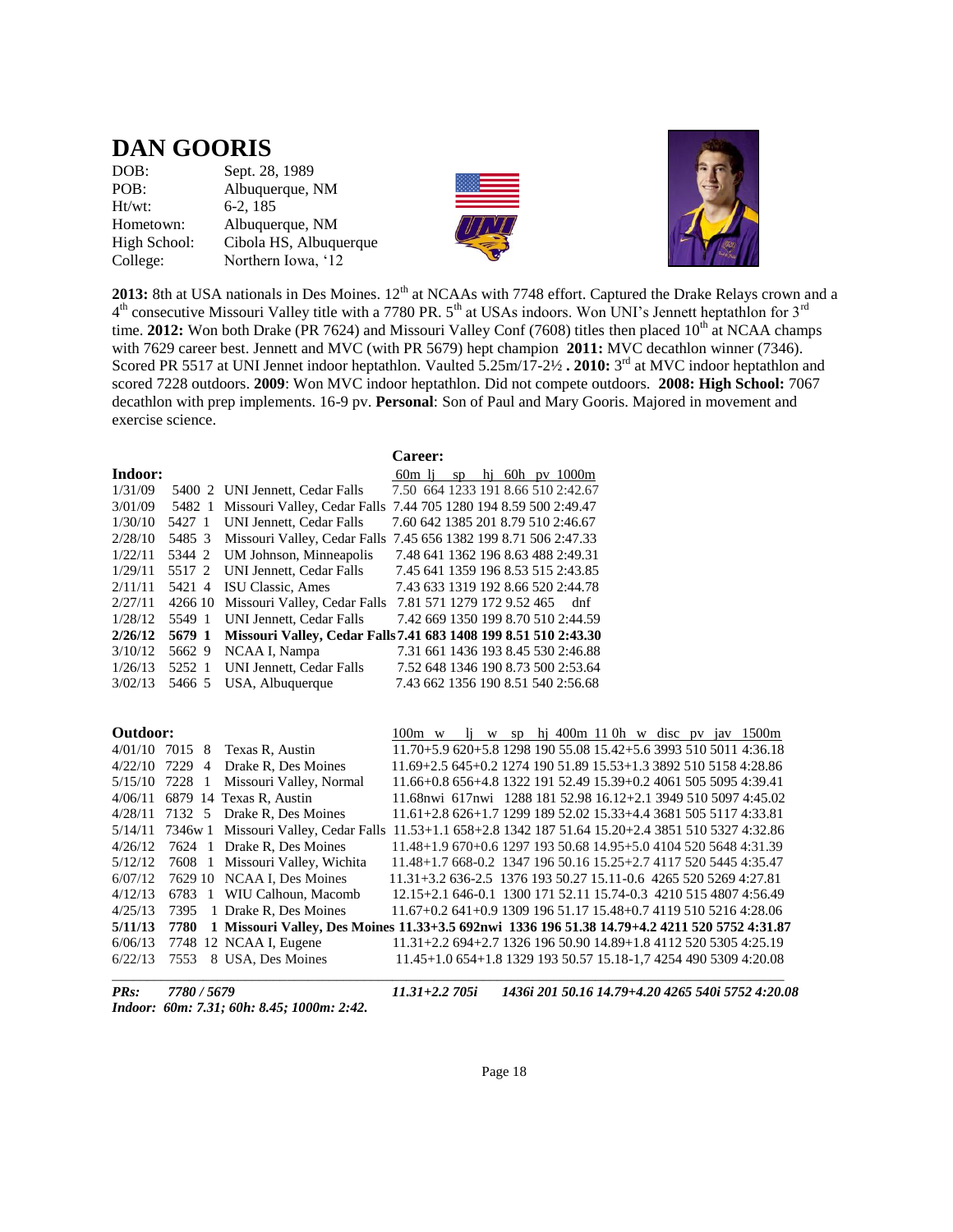## **RYAN HARLAN**

|                  |          | 2000 f Rice 6891   | (x,x,           |
|------------------|----------|--------------------|-----------------|
|                  |          | 2001 so Rice 7319  | $(x, x, \cdot)$ |
| 2002             |          | <i>i</i> Rice 7948 |                 |
| 2003             | redshirt |                    |                 |
| $2004 \text{ s}$ | Rice     | 8171               | (x, 6, 5)       |
| 2005             |          | unat 7997          | (x, 5, 4)       |
| 2006             | unat     | 8022               | (x, 3, 4)       |
| 2007             | unat     | 7901               |                 |
| 2008             | unat     | 7587               |                 |
| 2009             |          | did not compete    |                 |
| 2010             | unat     | 7531               |                 |
| 2011             | unat     | - 8011             |                 |
| 2012             |          | unat 7715          |                 |
| 2013             | unat     | 6125               |                 |
| $-rd$            |          |                    |                 |

**Progression:** Jon Ryan Harlan ) DOB: April 25, 1981  $)$  Ht: 6-3, Wt: 197 Midway HS, Hewitt,TX Rice University '04





2013: 3<sup>rd</sup> at USA indoors and 14th outdoors. 2012: 6<sup>th</sup> at rainy US Olympic Trials. 2011: Was runner-up at USA nationals with  $4<sup>th</sup>$  8k score and then placed  $22<sup>nd</sup>$  at IAAF world champs. Opened outdoor season with 7720 win at Rice decathlon. **2010:** Won Texas GA meet in comeback meet. **2009:** did not compete. **2008:** 13th at US Olympic Trials.**2007**: Major international win at Reval Cup in Tallinn, Estonia, then won a 2<sup>nd</sup> NACAC crown (7901) in Dominican Republic in May, placed  $4<sup>th</sup>$  at USA nationals,  $5<sup>th</sup>$  at Pan American games and  $2<sup>nd</sup>$  vs Germany in Bernhausen. 2006: Won 2<sup>nd</sup> USA indoor heptathlon crown and opened outdoors with a victory at the Mount SAC Relays. He placed 15<sup>th</sup> at Götzis then placed a solid 2<sup>nd</sup> at the USATF nationals in Indianapolis. He finished a fine season with a win at NACAC and 6th place 8K score at Decastar in Talence. It all gave him a #3 USA ranking for the season. **2005:** Won the national indoor heptathlon and outdoor the North American-Central American and Caribbean (NACAC) title before nh-ing at USAs in Carson. He then won the USA vs Germany dual in Bernhausen. **2004:** NCAA champion with eye-opening 8171 score in Austin that included 4 PRs. WAC champ and had a pair of 8k efforts. **2003:** Red-shirted season. **Other**: 2000 National USATF Junior Champion. Ryan has been 3x WAC Conference indoor pentathlon champ. As a sophomore Ryan won the WAC outdoor title, then placed  $11<sup>th</sup>$  at the NCAAs in Eugene. In 2002 Ryan ran up a PR score of 7948 at the Texas A&M Relays, then placed 5<sup>th</sup> at the NCAAs in Baton Rouge with a nearly identical (7945) mark. Former Rice team captain.

#### **Career:**

| 1000m                              |
|------------------------------------|
|                                    |
|                                    |
| 7.09 685 1609 213 7.97 510 2:50.47 |
| 7.30 586 1621 201 7.96 nh 3:18.46  |
| 7.07 693 1636 208 7.96 472 2:53.86 |
| 7.06 686 1651 210 7.95 475 2:54.37 |
|                                    |
|                                    |
| 7.12 650 1682 208 8.10 480 3:00.84 |
|                                    |
|                                    |

| Date    |              | score pl meet                        | site                             | 100m w           | $\mathbf{i}$ w                                                   |  | sp $hi$ 400m 110mH $w$                         | disc | pv | iav | 1500m |
|---------|--------------|--------------------------------------|----------------------------------|------------------|------------------------------------------------------------------|--|------------------------------------------------|------|----|-----|-------|
| 4/06/00 |              | 6891 8 Texas R.                      | Austin                           |                  | $11.01 + 5.1695 + 2.3137421561.1714.38 + 4.1325031046945:19.92$  |  |                                                |      |    |     |       |
| 6/24/00 |              | $6835w1$ USATF Jr.                   | Denton                           |                  | $11.08+3.1701+2.4136620652.3214.70+4.9336729457215:22.51$        |  |                                                |      |    |     |       |
| 3/16/01 |              | 6699 7 TexA&M.                       | <b>CStation</b>                  | $10.84 + 3.271$  |                                                                  |  | 1473 208 51.89 14.56+4.0 3294 nh 5656 5:16.36  |      |    |     |       |
| 4/04/01 |              | $6936 \quad 6 \quad \text{Texas } R$ | Austin                           |                  | 11.09+1.2 690+0.4 1421 204 52.32 14.39+3.7 3488 330 5632 5:27.24 |  |                                                |      |    |     |       |
| 5/16/01 | 7319 1 WAC   |                                      | Fresno                           | $11.04 + 1.4718$ |                                                                  |  | 1460 208 51.13 14.32+1.2 3374 400 4834 5:01.65 |      |    |     |       |
| 5/31/01 | 7222 11 NCAA |                                      | Eugene                           |                  | $11.01 + 4.4698 + 3.0139620352.4914.36 + 2.7381844045415:13.14$  |  |                                                |      |    |     |       |
| 3/15/02 |              |                                      | 7948 2 Texas A&M College Station |                  | 10.86+3.8 711+2.2 1553 211 50.17 14.29-0.5 3922 445 5934 4:49.67 |  |                                                |      |    |     |       |
| 6/01/02 |              | 7945 5 NCAA                          | <b>Baton Rouge</b>               |                  | 10.89+3.1 726+3.1 1548 209 50.18 14.23+0.3 4243 485 5131 5:03.42 |  |                                                |      |    |     |       |
| 6/22/03 |              | 7560 11 USATF                        | Palo Alto                        |                  | 11.06+0.2 689-0.5 1481 205 51.13 14.08+1.7 3840 450 5165 4:59.06 |  |                                                |      |    |     |       |
| 4/17/04 |              | 8054 1 LSU Gold                      | <b>Baton Rouge</b>               |                  | 10.95+1.8 675 +4.2 1560 209 48.72 14.25nw 3994 495 5802 4:48.18  |  |                                                |      |    |     |       |
| 5/15/04 | 6995 1       | WAC.                                 | Houston                          |                  | 11.04+0.5 677 1519 206 49.95 15.39-2.0 4241 455 5172             |  |                                                |      |    |     | dnf   |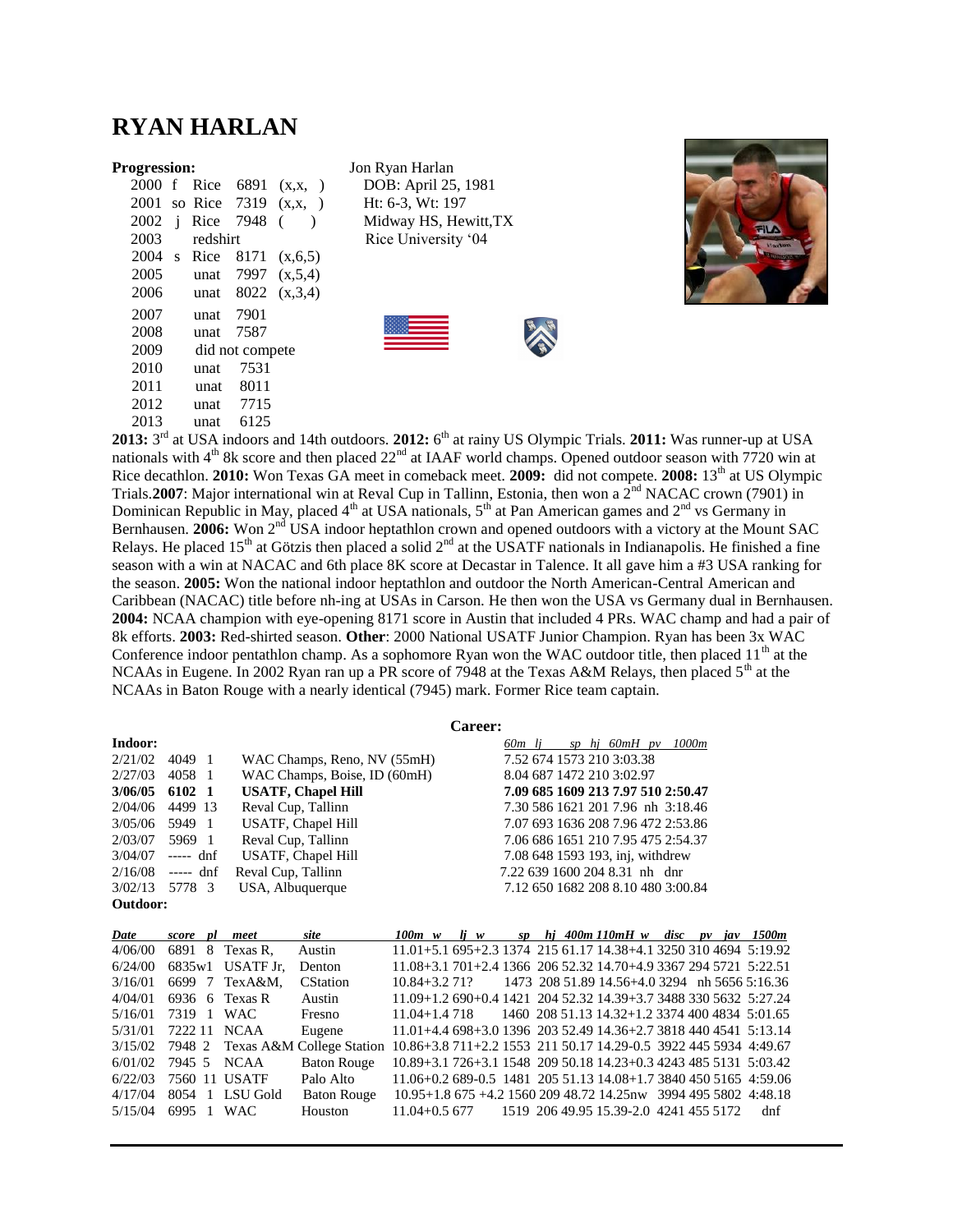| 6/12/04               |      | 8171 1 NCAA              | <b>Austin</b>                                                              | $10.89 + 1.6697$                                                 |  |  | 1580 203 48.82 13.85+3.1 4187 500 6107 4:56.81                     |  |     |
|-----------------------|------|--------------------------|----------------------------------------------------------------------------|------------------------------------------------------------------|--|--|--------------------------------------------------------------------|--|-----|
| 7/17/04               |      | 7330 14 OlympicTrls      | Sacramento                                                                 | 11.19-1.0 677-0.6 1498 201 50.97 14.55 0.0 3711 450 5845 5:31.14 |  |  |                                                                    |  |     |
| 5/29/05               | 7997 | 2 NACAC                  | San Juan                                                                   | $11.05+2.5697+3.5157920749.6513.93$ nwi 4280 460 5775 4:52.56    |  |  |                                                                    |  |     |
| 6/24/05               | dnf  | - USATF                  | Carson                                                                     |                                                                  |  |  | $11.26-1.8$ 680+0.4 1610 212 49.23 14.16 0.0 4238 nh withdrew      |  |     |
| 7/24/05               | 7919 | 1 vs Germany Bernhausen  |                                                                            |                                                                  |  |  | 11.06 0.0 695+1.0 1661 212 49.83 14.12-0.1 4463 440 5943 5:16.88   |  |     |
| 4/13/06               | 7681 | 1 Mt SAC R Azusa         |                                                                            |                                                                  |  |  | $11.09+0.2$ 697 nwi 1632 210 50.16 14.24+0.8 4094 465 5390 5:34.04 |  |     |
| 5/28/06               |      | 7744 15 Hypo-Bank Götzis |                                                                            | 11.04-0.1 673-1.1 1619 206 50.19 13.99+1.3 4172 480 5381 5:21.20 |  |  |                                                                    |  |     |
| 6/24/06               | 7872 | 2 USATF                  | Indianapolis                                                               | 11.13+0.5 652-1.3 1634 205 50.26 14.08-1.0 4294 460 6313 5:01.90 |  |  |                                                                    |  |     |
| 8/26/06               | 7966 | 1 NACAC                  | San Juan                                                                   |                                                                  |  |  | 10.94+2.9 672+2.9 1602 210 50.54 14.17+1.1 4274 480 5964 5:01.37   |  |     |
| 9/17/06               | 8022 | 6 DecaStar               | Talence                                                                    | $11.10+1.8708+0.4159221050.8814.02-0.3440447061175:03.18$        |  |  |                                                                    |  |     |
| 5/26/07               | 7901 | 1 NACAC                  | Santo Domingo 11.18-2.5 717 1638 206 49.97 14.36-0.2 4337 480 5731 5:17.00 |                                                                  |  |  |                                                                    |  |     |
| 6/23/07               | 7883 | 4 USATF                  | Indianapolis                                                               | 11.35-2.0 677+1.5 1658 208 51.01 14.16+1.9 4295 460 6218 4:59.17 |  |  |                                                                    |  |     |
| 7/24/07               | 7687 | 5 Pan-Am G               | Rio de Janeiro                                                             |                                                                  |  |  | 11.15-0.8 678 0.0 1596 203 49.85 14.33-0.2 4279 480 5599 5:26.59   |  |     |
| 8/19/07               | 7736 | 2 vs GER                 | Bernhausen                                                                 |                                                                  |  |  | 11.24-0.6 688 0.0 1613 209 50.48 14.24+0.5 4354 490 5394 5:30.65   |  |     |
| 6/30/08               |      | 7587 13 USOT/USA Eugene  |                                                                            | 11.18+0.1 648-1.3 1523 205 50.96 14.68+1.9 4290 460 5959 5:08.30 |  |  |                                                                    |  |     |
| 6/06/10               | 7541 | 1 Texas GA               | Dallas                                                                     | $11.31+0.7660+2.3152020751.6814.51+0.4427247061885:32.02$        |  |  |                                                                    |  |     |
| 3/18/11               | 7720 | 1 Rice U                 | Houston                                                                    | 11.22nwi 680-0.4 1498 199 50.90 14.55+0.7 4325 490 6107 5:07.91  |  |  |                                                                    |  |     |
| 6/05/11               | dnf  | - Texas GA               | Dallas                                                                     | dnf                                                              |  |  | 649+1.0 1578 194 51.80 14.61+1.4 3310 500 withdrew                 |  |     |
| 6/24/11               | 8011 | 2 USA                    | Eugene                                                                     |                                                                  |  |  | $11.17+0.2666+0.4165120552.0414.48+1.5463749565104:56.44$          |  |     |
| 8/28/11               | 6761 | 22 IAAF WC               | Daegu                                                                      | 11.29 0.0 668+0.3 1649 202 51.57 14.71-0.5 4352 nh 5843 5:21.63  |  |  |                                                                    |  |     |
| 6/23/12               | 7715 | 6 USOT/USA               | Eugene                                                                     | 11.26-0.2 674-1.0 1548 202 50.78 14.43+0.8 4470 480 6073 5:18.20 |  |  |                                                                    |  |     |
| 7/22/12 7683          |      | 4 Thorpe Cup             | Marburg                                                                    | 11.28+1.1 663+0.8 1579 201 52.58 14.58+0.4 4442 495 6559 5:23.33 |  |  |                                                                    |  |     |
| $6/22/13$ 6125 14 USA |      |                          | Des Moines                                                                 | $11.37+1.0632-1.0160019252.6514.890.04556$ nh 6143               |  |  |                                                                    |  | dnf |
|                       |      |                          |                                                                            |                                                                  |  |  |                                                                    |  |     |

*PRs: 8171 / 6102 10.86+3.8 726+3.1 1682 213 48.72 13.85+3.1 4637 510 6559 4:48.18 Career Summary: 33 meets, 31 finishes, 11 wins, 4 scores > 8000, Decathlon PR: 8171, Top Ten Ave=7983.4 , 2nd Ten Ave= 7728.8, 3rd Top Ten: 7132.8.*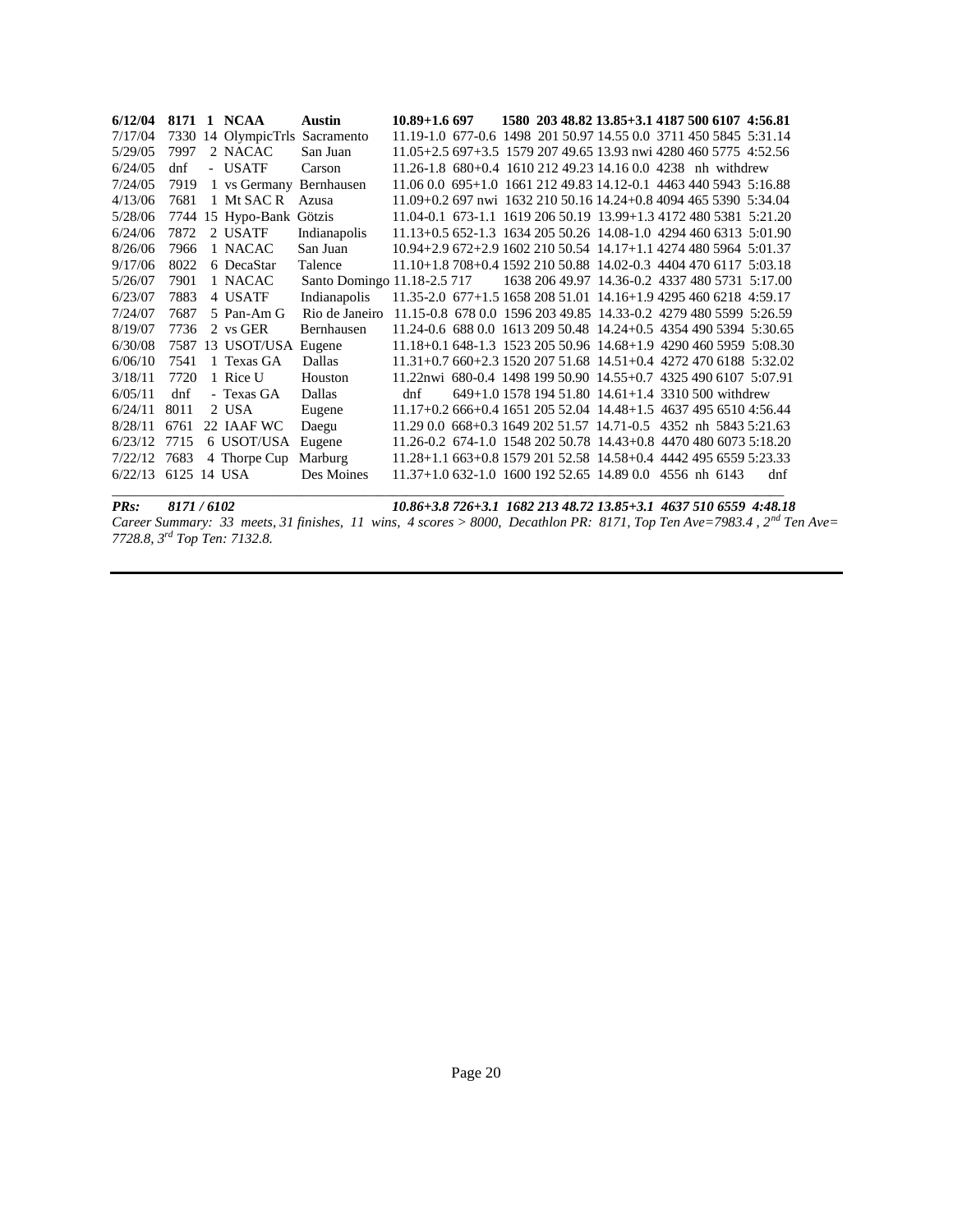## **GRAY HORN**

DOB: February 18, 1990 POB: Ht/wt: 6-3½, 200 Hometown: Wapakoneta, OH High School: Waynesfield Goshen College: Florida '12





**2013:** 4th at USA nationals. Won early Sam Adams meet, then the bronze medal at Pan-Am

Cup**. 2012:** Won a pair of heptathlons, both with PR scores**.** Injured at NCAA indoor meet. Missed outdoor collegiate season but came back with PR 7954 score for 4th at US Olympic Trials. **2011:** Placed 5th at NCAAs with lifetime best marks of 7914. Captured Mt Sac Relays (7771) and 2nd SEC title (7828) with PR scores**.** Posted 2 major indoor wins including SEC crown (5816) then upped PR to 5890 with 4<sup>th</sup> place effort at NCAAs. **2010:** Won u23 NACAC crown. 15<sup>th</sup> at NCAAs. SEC outdoor champion with PR 7652. 2<sup>nd</sup> at both Texas A&M (5538) and SEC (5653) heptathlons indoors, then dnf'd at NCAAs. **2009**: USA and Pan American Junior runner-upSEC decathlon champ with 7389 score.  $11^{th}$  at NCAAs with PR 7490 score. SEC runner-up indoors and  $14^{th}$  at NCAAs.  $7^{th}$  at Texas Relays decathlon. **High School:** 11 times USATF Junior Olympic medalist. 2008 National Nike indoor pentathlon champ. 6-7 ½ high jump, 15-6 vault. 14.31 110m hurdles. **Personal**: Coached by grandfather Joe Horn.

|               |                                                                              | Career:                                                          |     |  |                   |  |  |                                                |
|---------------|------------------------------------------------------------------------------|------------------------------------------------------------------|-----|--|-------------------|--|--|------------------------------------------------|
| Indoor:       |                                                                              | 60m li                                                           | SD  |  | hj 60h pv $1000m$ |  |  |                                                |
|               | 1/26/08 5189 1 Findlay Open, Findlay                                         | 7.26 652 1203 196 8.50 445 2:57.56                               |     |  |                   |  |  |                                                |
|               | 1/31/09 5384 3 Texas A&M, College Station 7.19 697 1243 199 8.60 450 2:52.70 |                                                                  |     |  |                   |  |  |                                                |
|               | 2/28/09 5586 2 SEC, Lexington                                                | 7.06 708 1201 200 8.31 455 2:46.53                               |     |  |                   |  |  |                                                |
|               | 3/14/09 4769 14 NCAA, College Station                                        | 7.16 728 1249 199 8.33 nh 2:53.22                                |     |  |                   |  |  |                                                |
|               | 1/30/10 5538 2 Tex A&M, College Station                                      | 7.08 703 1171 201 8.28 436 2:44.66                               |     |  |                   |  |  |                                                |
|               | 2/27/10 5653 2 SEC, Fayetteville                                             | 6.99 714 1219 200 8.06 460 2:43.30                               |     |  |                   |  |  |                                                |
| $3/13/10$ dnf | - NCAA, Fayetteville                                                         | 7.03 710 1173 202 10.78 440 dns                                  |     |  |                   |  |  |                                                |
| 1/29/11       | 5747 1 Big12vsSEC, College Station                                           | 6.98 726 1341 198 8.27 455 2:45.37                               |     |  |                   |  |  |                                                |
| 2/25/11       | 5816 1 SEC, Fayetteville                                                     | 6.99 735 1320 194 8.00 480 2:49.28                               |     |  |                   |  |  |                                                |
|               | 3/12/11 5890 4 NCAA I, College Station                                       | 7.01 729 1289 202 8.12 470 2:39.96                               |     |  |                   |  |  |                                                |
|               | 1/28/12 5971 1 TAMU Chal, College Station                                    | 6.96 734 1378 207 8.09 466 2:44.09                               |     |  |                   |  |  |                                                |
|               | 2/25/12 5885 1 SEC, Lexington                                                | 6.96 757 1370 206 8.11 450 2:51.25                               |     |  |                   |  |  |                                                |
| $3/10/12$ dnf | - NCAA I, Nampa                                                              | 7.00 760 1388 199 7.93 inj withdrew                              |     |  |                   |  |  |                                                |
| Outdoor:      |                                                                              | $100m \text{ w}$                                                 |     |  |                   |  |  | lj w sp hj 400m 110h w disc pv jav 1500m       |
| $6/21/07$ dnf | - USA Jr, Indianapolis                                                       | 11.46+1.4 610 0.0 1230 178 dnf withdrew                          |     |  |                   |  |  |                                                |
|               | 4/02/09 7067 7 Texas R, Austin                                               | 10.94-0.7 713+2.7 1236 196 52.09 14.87-1.8 2885 435 4495 4:37.70 |     |  |                   |  |  |                                                |
|               | 5/15/09 7389 1 SEC, Gainesville                                              | 10.99+1.1 682+0.8 1166 198 50.23 14.87+0.2 3902 485 4086 4:29.19 |     |  |                   |  |  |                                                |
|               | 6/11/09 7490 11 NCAA, Fayetteville                                           | 11.05+2.7 732+2.7 1221 202 50.52 14.74+2.0 3754 450 4639 4:32.84 |     |  |                   |  |  |                                                |
|               | 6/26/09 7114*2 USA Jr, Eugene                                                | 11.26+2.3 724+1.3 1297 196 52.05 14.56+1.7 4238 399 4311 4:58.76 |     |  |                   |  |  |                                                |
|               | 8/01/09 6982*2 Pan Am Jr, Trinidad                                           | 11.29 0.0 720+3.9 1238 197 53.12 14.35+3.5 3872 440 4226 5:16.76 |     |  |                   |  |  |                                                |
|               | 4/15/10 7566 3 Mt Sac R, Azusa                                               | 10.85+2.0 739+3.2 1195 196 50.45 14.59+1.5 3896 450 4775 4:30.36 |     |  |                   |  |  |                                                |
|               | 5/14/10 7652 1 SEC, Knoxville                                                | 10.77+2.6 765+2.1 1258 194 50.48 14.50+0.9 3805 465 4888 4:41.28 |     |  |                   |  |  |                                                |
|               | 6/11/10 7262 15 NCAA, Eugene                                                 | 11.33+0.7 676+1.8 1279 193 50.58 14.91+1.6 4122 440 5282 4:47.69 |     |  |                   |  |  |                                                |
| 7/10/10       | 7510 1 NACAC u23, Miramar                                                    | 11.19-1.4 717-0.5 1287 197 51.13 14.57-0.6 3829 460 5227 4:37.73 |     |  |                   |  |  |                                                |
| 4/14/11       | 7771 1 Mt Sac R, Azusa                                                       | $10.83+1.2754+3.5129219449.7814.41+1.7376648052634:37.69$        |     |  |                   |  |  |                                                |
| 5/13/11       | 7828 1 SEC, Athens                                                           | 11.02-0.8 743+0.4 1313 194 49.80 14.25+0.9 4182 480 5188 4:37.29 |     |  |                   |  |  |                                                |
| 6/09/11       | 7914 5 NCAA I, Des Moines                                                    | 10.71+2.8 743+1.4 1261 199 49.42 14.32+1.8 3713 490 5232 4:29.45 |     |  |                   |  |  |                                                |
| 6/23/12       | 7954 3 USOT/USA, Eugene                                                      | 10.93+0.4 760nwi 1349 196 50.66 14.41+0.8 3834 500 5631 4:33.02  |     |  |                   |  |  |                                                |
| 7/22/12       | 6990 10 Thorpe Cup, Marburg                                                  | $11.02+1.4$ 746+3.5 1292 198 50.78 14.36+0.4 3937 465 5061 dnf   |     |  |                   |  |  |                                                |
| 4/06/13       | 7526 1 Sam Adams, Santa Barbara                                              | 10.91+1.2 717 0.0 1372 198 50.59 14.73-0.4 4103 485 4791 5:07.73 |     |  |                   |  |  |                                                |
| 6/02/13       | 7581 3 Pan Am Cup, Ottawa                                                    | 10.93                                                            | 735 |  |                   |  |  | 1343 203 50.11 14.16+0.6 3844 450 4476 4:50.55 |
| 6/22/13       | 7918 4 USA, Des Moines                                                       | 10.76+1.2 744-1.3 1367 199 49.58 14.43-0.3 3926 500 5043 4:41.35 |     |  |                   |  |  |                                                |
|               |                                                                              |                                                                  |     |  |                   |  |  |                                                |

*PRs: 7954 / 5971 10.71+2.8 765+2.1 1388 207 49.42 14.25+0.9 4182 500 5631 4:29.19 Indoor: 60m: 6.96; 60h: 7.93; 1000m: 2:39.96, Top ten Ave:* 

**\*-Junior implements**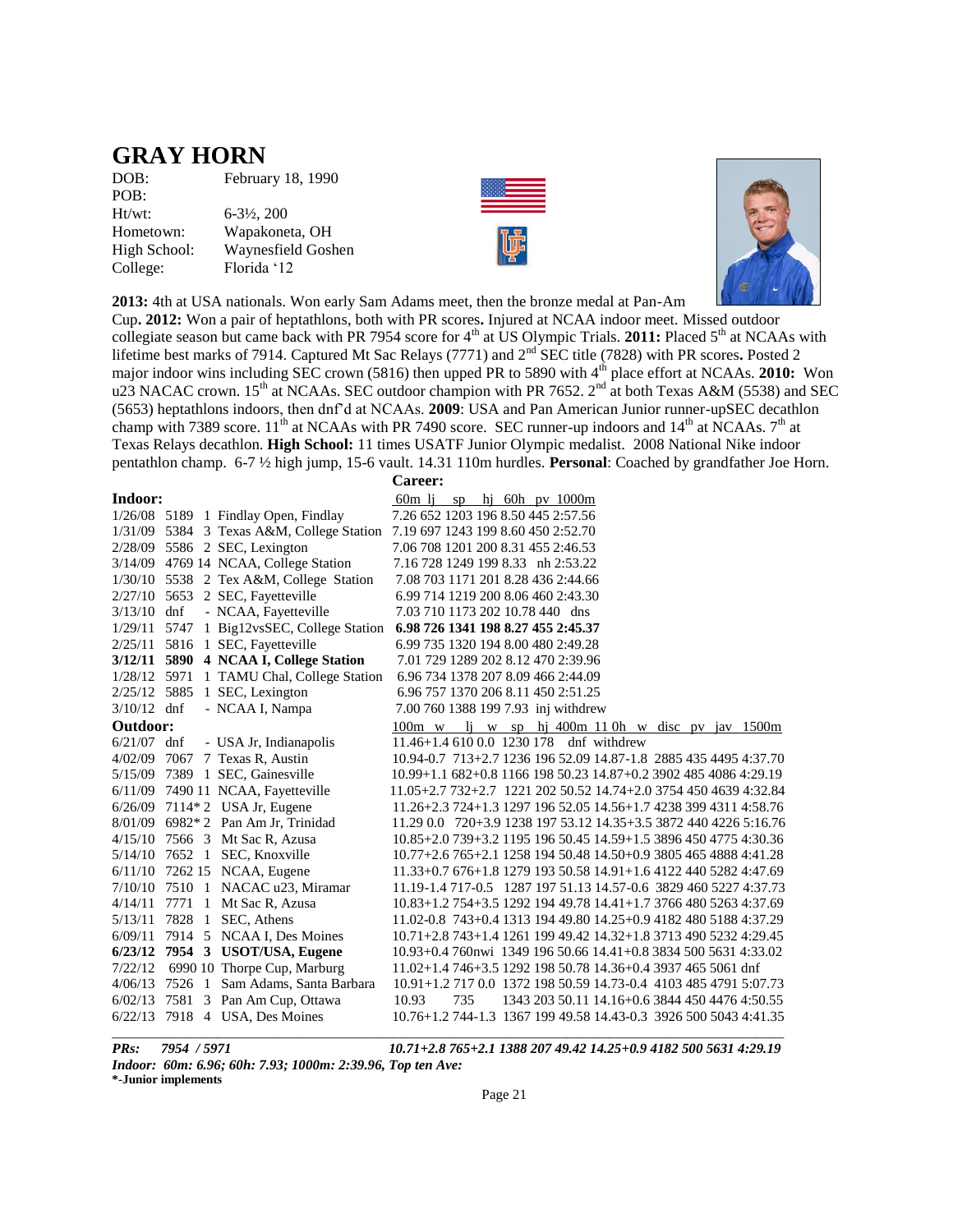## **DAKOTAH KEYS**

| September 27, 1991   |
|----------------------|
|                      |
| 6-2, 179             |
| Sweet Home, OR       |
| <b>Sweet Home HS</b> |
| Oregon '14           |
|                      |





**2013:**  $11<sup>th</sup>$  at NCAAs followed by a 10th place finish at USA nationals. His 8001 performance earned a  $2<sup>nd</sup>$ consecutive Pac-12 crown. Inn the process he became the  $69<sup>th</sup>$  American over 8000 points.  $4<sup>th</sup>$  at Texas Relays in season opener. 9<sup>th</sup> at NCAAs indoors. Won a pair of Seattle heptathlons, the latter with a career best 5753 effort. **2012:** After a 2<sup>nd</sup> place indoors at Mtn Pacific heptathlon (PT 5660), he was runner-up at the Sam Adams meet at Westmont College with PR 7682 score. He then pasted good Pac-12 field in Eugene with PR 7793 effort. Placed 12th at NCAAs outdoors. **2011:** Red-shirted outdoors. **2010sr:** Won March decathlon in hometown, 6591. **2009jr:** State 4A hurdle, lj and vault champ, Won local decathlon in March (6664). **2008soph:** National Junior Olympic champ with 7204 score. **2007fr:** runner-up at National Junior Olympics. **Personal:** Parents are Shannon Keys and Lela Danforth (summer coach). HS coach was Billy Snow. College coach is Jamie Cook.

**Career:**

| <b>Indoor</b>  |                                                         |                                                                  |                                                |
|----------------|---------------------------------------------------------|------------------------------------------------------------------|------------------------------------------------|
| 1/29/11        | 5332 4 UWash Invt, Seattle                              | 7.30 680 1308 199 8.52 475 3:03.48                               |                                                |
| 1/27/11        | Mtn Pacific, Seattle<br>dnf<br>$\overline{\phantom{0}}$ | 7.26 696 1245 201 8.67 457 dnr                                   |                                                |
| 1/28/12        | 2 A&M Challenge, C Station<br>5433                      | 7.23 679 1269 201 8.42 446 2:48.72                               |                                                |
| 2/25/12        | Mtn Pacific, Seattle<br>5660 2                          | 7.17 731 1276 201 8.36 450 2:43.93                               |                                                |
| 1/26/13        | 5589<br>U Wash Invt, Seattle<br>$\mathbf{1}$            | 7.24 688 1309 188 8.36 490 2:40.90                               | 2953/2636                                      |
| 2/23/13        | Mtn Pacific, Seattle<br>5753<br>$\overline{1}$          | 7.13 699 1276 200 8.32 490 2:40.63                               |                                                |
| 3/09/13        | 5757 9 NCAA I, Favetteville                             | 7.14 720 1304 202 8.27 470 2:43.39                               | 3187/2570                                      |
|                |                                                         |                                                                  |                                                |
| Outdoor:       |                                                         | $100m$ lj<br>$hi$ 400 $m$ 110 $H$ disc $pv$<br>sp                | <i>iav</i> 1500m                               |
| 3/31/07 5869hs | Sweet Home, OR                                          | 589<br>12.2h<br>1214 170 54.4h 16.8h                             | 3477 381 5019 4:47.8h                          |
| 6/17/07        | 6395hs<br>Decathlon                                     | 650<br>1228 180 56.1h 15.7h<br>11.4h                             | 3703 360 5374 4:54.7h                          |
| 7/03/07        | 1 Nat Youth, Lisle, IL<br>5731 <sub>y</sub>             | $12.01 + 3.0$ 562-1.5                                            | 1146 170 53.66 15.94+0.1 3304 374 5280 4:50.13 |
| 7/12/07        | 5756hs 2 Reg JO                                         | 12.31<br>561<br>1199 176 54.48 16.70                             | 3912 335 5908 5:12.23                          |
| 7/24/07        | $6048$ hs $2$ Nat JO                                    | 12.02<br>543<br>1202 180 54.50 16.08                             | 3338 375 5364 4:43.87                          |
| 3/29/08        | 6630hs 1 Sweet Home, OR                                 | 11.84<br>684<br>1204 185 53.44 15.34                             | 3367 425 5070 4:53.8h                          |
| 6/20/08        | 5 USA Jr, Columbus<br>$6767$ jr                         | 11.69-0.6<br>685+0.7 1146 185 52.73 16.16-1.4                    | 3754 425 5700 4:54.72                          |
| 6/22/08        | 7204hs 1 USA JO,                                        | 11.64<br>661<br>1298 190 51.91 15.33                             | 4048 455 5836 4:42.35                          |
| 3/28/09        | 1 Home Sweet, OR<br>6664hs                              | 11.74<br>651<br>1279 190 54.14 15.44                             | 3962 457 5190 5:29.1h                          |
| 3/28/10        | 6591hs 1 Home Sweet, OR                                 | 11.6h<br>645<br>1334 183 54.34 16.18                             | 4018 445 5976 5:30.14                          |
| 4/03/12        | 7682<br>2 Sam Adams, Santa Barbara                      | 731<br>11.22<br>1285 193 50.28 14.87                             | 3586 480 6374 4:37.92                          |
| 5/06/12        | 7793<br>1 Pac-12, Eugene                                | 11.16+1.4 720+1.6 1286 206 51.11 14.88+1.1                       | 3692 480 6338 4:33.84                          |
| 6/07/12        | 12 NCAA I, Des Moines<br>7559                           | 11.14+3.2 677+0.2 1184 199 50.15 15.30-0.6 3724 480 6137 4:30.70 |                                                |
| 6/23/12        | dnf<br>- USOT/USA, Eugene                               | 11.37-0.2 682nwi 1276 184 inj withdrew                           |                                                |
| 3/28/13        | 7743<br>4 Texas R, Austin                               | 11.24+2.8 723+0.7 1239 199 51.04 14.71+0.7 3791 480 6428 4:34.17 |                                                |
|                |                                                         | 3868/3875                                                        |                                                |
| 5/05/13 8001   | 1 Pac-12, Los Angeles                                   | 10.94nwi 718nwi<br>4030/3971                                     | 1270 209 51.14 14.60+0.7 3569 490 6681 4:25.76 |
| 6/06/13        | 7817 11 NCAA I, Eugene                                  | $11.18 + 1.4716 + 3.9$                                           | 1328 202 51.15 14.97+2.0 3461 490 6531 4:26.28 |
| 6/22/13        | 7486 10 USA, Des Moines                                 | $11.18 + 1.0669 - 0.1$                                           | 1258 196 50.59 15.17+0.7 3659 470 6191 4:34.35 |
|                |                                                         |                                                                  |                                                |

*PRs: 8001 / 5757 10.94nwi 731i 1328 209 50.15 14.60+0.7 3791 490 6681 4:25.76 Indoors: 60m: 7.13; 60mH: 8.27; 1000m: 2:40.63.*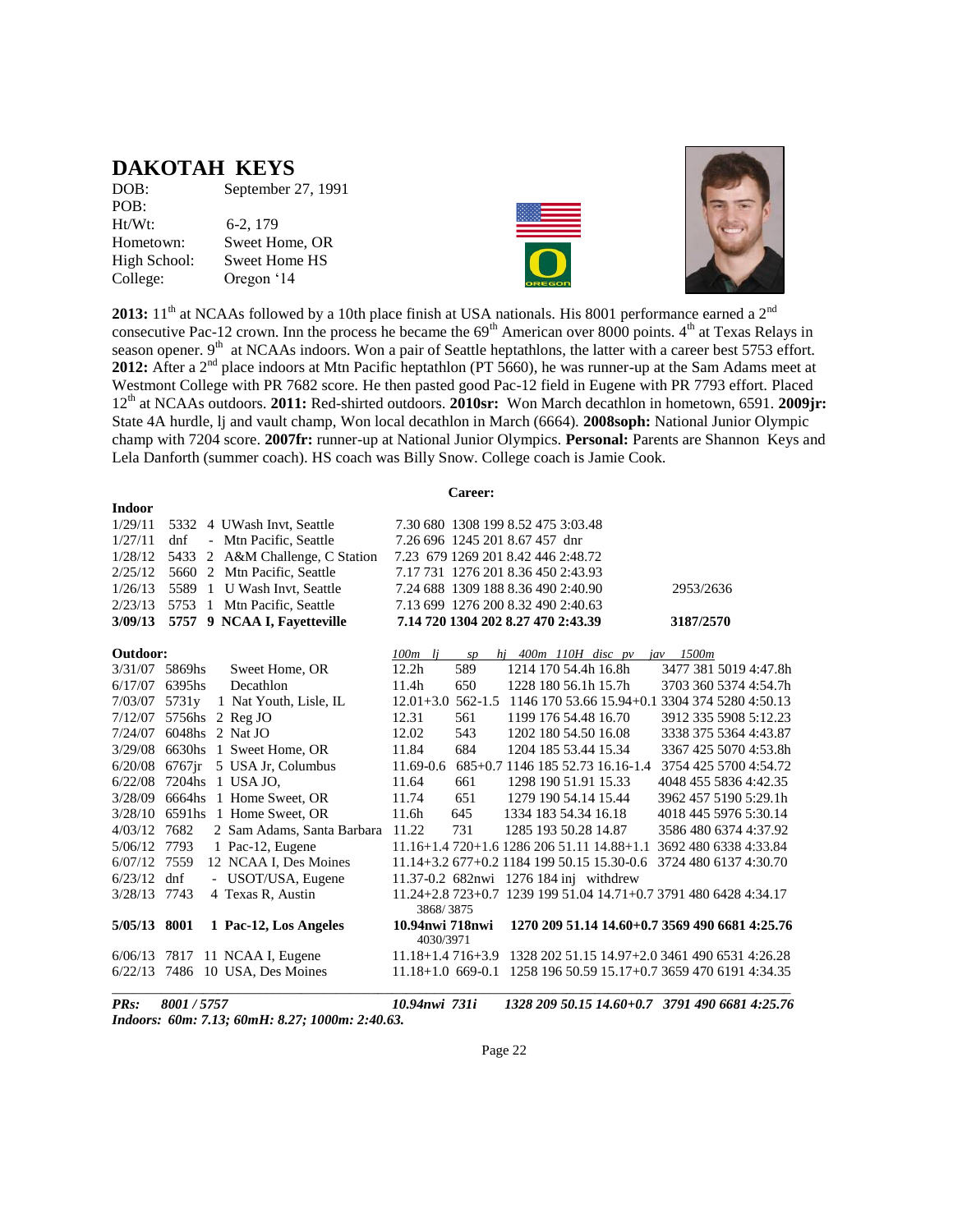## **MURPHY, ISAAC**

| DOB:         | 1990           |
|--------------|----------------|
| POB:         |                |
| Ht/Wt:       | $6-2, 182$     |
| Hometown:    | Fort Hood, TX, |
| High School: | Harker Hts HS  |
| College:     | Texas '13      |





**2013:** 12th at USA nationals**.** 4 th at NCAAs in Eugene with PR 8086 effort. 3rd at Texas Relays. **2012:** Placed 7th at NCAAs and then 10<sup>th</sup> at the Olympic Trials. Placed 7<sup>th</sup> in first international in Marburg, Germany. Won Big 12 title at Kansas State. Became 70<sup>th</sup> American ever to score 8000 while winning Texas Relays (8067) in March. Opened indoor campaign with career best heptathlon (5748), then placed 2<sup>nd</sup> at Big 12 meet and 10<sup>th</sup> at NCAAs. **2011:** Ninth at NCAAs with PR 7806 score and 5 individual event PRs. Placed  $4<sup>th</sup>$  at Big 12 conference meet (7535). Had PRs indoors (5515) and out (7691), the latter coming as a 4<sup>th</sup> place finish at Texas Relays. 6<sup>th</sup> at Big 12 indoor heptathlon. **2010**: 6<sup>th</sup> at Big 12 decathlon in spite of hurdle disqualification. **Personal:** Son of Kenney and Naomi Murphy.

#### **Indoor:**

**Career:**

|          |  | $1/31/09$ 4306 6 A&M Challenge, C Station                 |                                                                  | 7.20 638 1123 nh 9.12 460 2:51.18  |  |  |  |
|----------|--|-----------------------------------------------------------|------------------------------------------------------------------|------------------------------------|--|--|--|
|          |  | 1/30/10 5127 4 A&M Challenge, C Station                   |                                                                  | 6.99 636 1175 174 8.64 476 2:52.17 |  |  |  |
|          |  | 2/27/10 5273 8 Big 12, Lincoln                            |                                                                  | 7.02 664 1239 174 8.58 460 2:43.88 |  |  |  |
|          |  | 1/28/11 5515 2 Razorback, Fayetteville                    |                                                                  | 7.04 707 1278 184 8.49 495 2:51.98 |  |  |  |
|          |  | 2/26/11 5390 6 Big 12, Lincoln                            |                                                                  | 7.04 675 1275 179 8.46 490 2:51.76 |  |  |  |
|          |  | 1/28/12 5748 4 Razorback, Fayetteville5                   |                                                                  | 6.98 708 1297 188 8.20 480 2:39.01 |  |  |  |
|          |  | 2/25/12 5445 2 Big 12, College Station                    |                                                                  | 6.97 676 1282 186 8.24 480 2:57.47 |  |  |  |
|          |  | 3/10/12 5571 10 NCAA I, Nampa                             |                                                                  | 6.92 712 1245 181 8.39 480 2:45.49 |  |  |  |
|          |  | $3/02/13$ dnf - USA, Albuquerque                          |                                                                  | 6.88 740 1286 187 8.25 480 dns     |  |  |  |
| Outdoor: |  |                                                           |                                                                  |                                    |  |  |  |
|          |  | 5/ /08 5655 11 Great SW Albuquerque                       |                                                                  |                                    |  |  |  |
|          |  | $4/02/00 \le 495 \text{ if }$ T <sub>rue</sub> D Augustin | 11.07 $\cdot$ 1.1.210 $\cdot$ 2.1.1120.160.40.67.16.50 $\cdot$ 2 |                                    |  |  |  |

| 4/02/09 6485 15 Texas R. Austin |                           | $11.07+1.1$ 610+3.1 1130 169 49.67 16.52+3.4 3851 415 4416 4:47.94 |
|---------------------------------|---------------------------|--------------------------------------------------------------------|
| $4/02/10$ 7010 9                | Texas R, Austin           | 10.65+3.9 682+3.3 1234 178 50.45 15.16+5.6 3346 460 4372 4:49.97   |
| $5/15/10$ 6355 6                | Big 12, Columbia          | $10.90 + 1.66780.0121217749.36$ dsq<br>3968 480 4935 4:59.34       |
| 4/06/11 7681 4                  | Texas R. Austin           | 10.47+3.6 707+3.5 1216 181 49.38 14.90+1.9 4492 490 5013 4:40.68   |
| 5/14/11 7535 4                  | Big 12, Norman            | $10.74+2.9670+1.6127918748.7414.86-1.6419046350184.37.21$          |
| $6/09/11$ 7806 9                | <b>NCAA I. Des Moines</b> | 10.57+2.8 722+1.0 1254 184 48.28 14.65+1.0 4218 460 5253 4:26.49   |
| $6/24/11$ dnf<br>$\blacksquare$ | USA, Eugene               | $10.81 + 0.6676 - 1.9$ 1182 175 49.07 withdrew                     |
| 3/29/12 8067 1                  | <b>Texas R. Austin</b>    | 10.47+1.5 753+1.3 1307 187 48.01 14.42+1.3 4171 490 5212 4:28.44   |
| $5/12/12$ 7642 1                | Big 12, Manhattan         | 10.70+0.8 730nwi 1338 190 48.15 15.16+2.3 4008 476 4595 4:43.02    |
| $6/07/12$ 7818 7                | <b>NCAA I. Des Moines</b> | 10.76+0.4 708 0.0 1294 190 48.20 14.66+1.0 4065 480 4877 4:21.01   |
| $6/23/12$ 7368 10               | USOT/USA, Eugene          | 10.77+0.4 699+0.8 1304 181 50.45 14.92-0.8 4351 460 4630 4:48.74   |
| 7/22/12 7373 7                  | Thorpe Cup, Marburg       | 10.82+1.4 711+0.6 1269 186 49.09 14.61-0.3 3561 465 4372 4:40.88   |
| 3/28/13 7758 3                  | Texas R. Austin           | $10.48 + 2.8693 + 2.8131418448.9414.58 + 1.1454648049694:41.62$    |
| $6/06/13$ 8086 4                | <b>NCAA I, Eugene</b>     | 10.61+2.4 743+3.8 1391 190 48.25 14.34+2.1 4273 490 5286 4:33.30   |
| 6/22/13 7214<br>- 12            | <b>USA</b> , Des Moines   | 10.65+1.2 662-0.1 1273 181 48.37 14.77-0.3 3884 450 4834 5:05.83   |
|                                 |                           |                                                                    |

*PRs: 8086 / 5748 10.47+1.5 753+1.3 1391 190 48.01 14.34+2.1 4546 495 5286 4:21.01 Indoor: 60m: 6.88; 60mH: 8.20; 1000m 2:39.01.* Summary: 16meets, 15 finishes, 2 wins, Top Ten Ave: 7713.4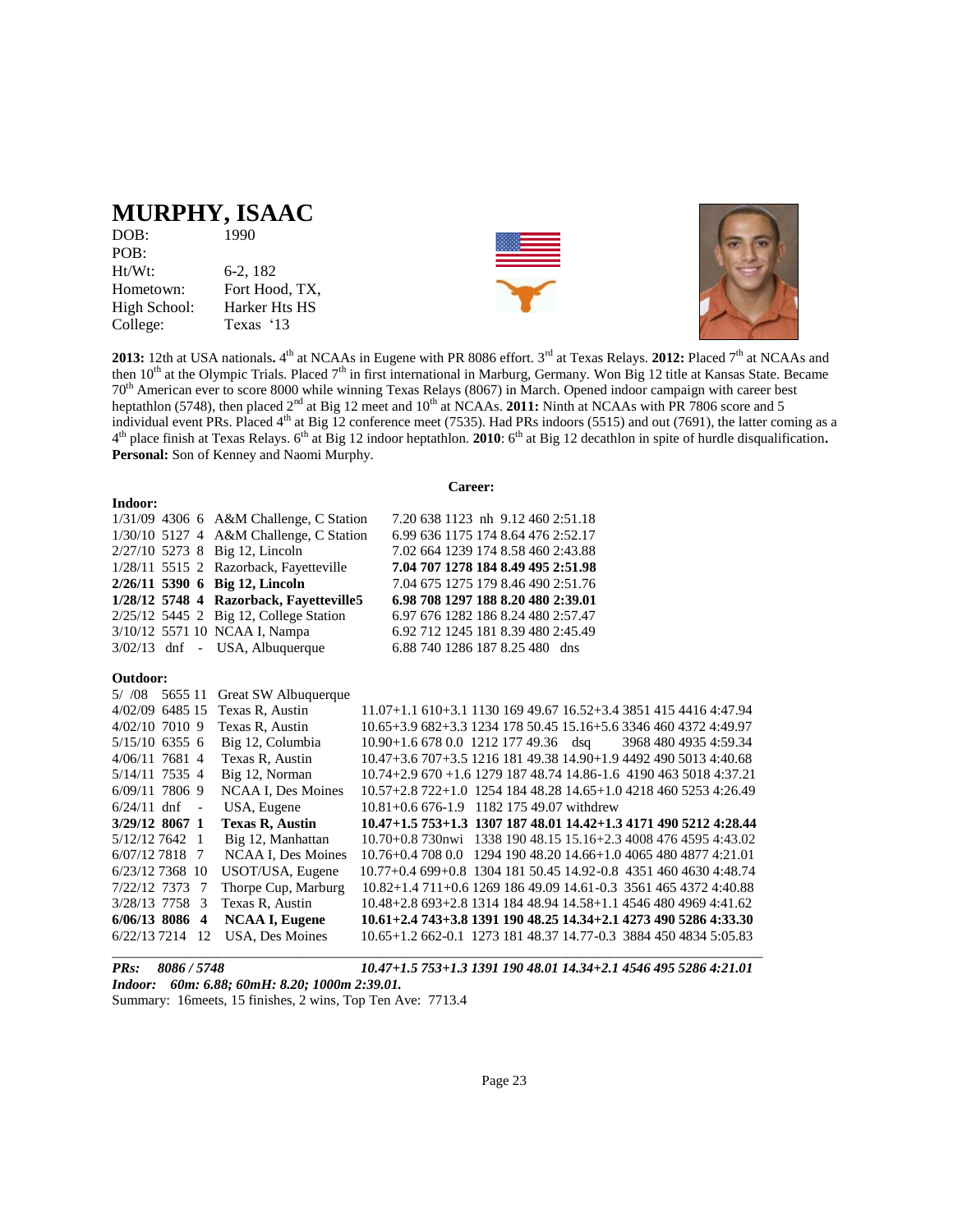## **DAVID KLECH**

| DOB:         | April 29, 1988 |
|--------------|----------------|
| POB:         | Walnut, CA     |
| Ht/wt:       | 6-4, 178       |
| Hometown:    | San Ramon, CA  |
| High School: | California HS  |
| College:     | <b>UCLA</b>    |
|              | Oregon '11     |





**2012:** Runner-up at USA indoor champs. **2011:** Outdoor season netted 7533 Mt Sac Relays effort and a runner-up 7581 at Pac-10s**.** Placed 16th at NCAAs while using a dazzling 4:06.72 final event. Returned to CEs with whopping heptathlon PR in Seattle in January, 5685 score, then placed 6<sup>th</sup> at NCAAs indoors with 5831 score.2010: Double Pac-10 scorer in 400h and high jump. Specialized in high jump (2.15m/7- ½) and highs (13.82). **2009:** Ran 50.79 for 400m hurdles. **2007:** Competed at UCLA. **High School**. 2006 Gatorade national Athlete of year, 4x national champion, Nike Indoor national pentathlon champion. And meet record holder. **Personal**: Major in Psychology. Pac-10 All Academic 1<sup>st</sup> team.

|          |  |                                                                                                  | <b>Career:</b>   |        |  |                                    |  |  |  |                                                                  |  |
|----------|--|--------------------------------------------------------------------------------------------------|------------------|--------|--|------------------------------------|--|--|--|------------------------------------------------------------------|--|
| Indoor:  |  |                                                                                                  |                  | 60m li |  | sp hi $60h$ pv $1000m$             |  |  |  |                                                                  |  |
|          |  | 3/11/06 3980 1 Nike HS Nationals, Landover                                                       |                  |        |  | 8.14 669 1048 206 2:35.99          |  |  |  |                                                                  |  |
|          |  | $1/29/11$ 5685 2 U Wash Invt, Seattle                                                            |                  |        |  | 7.01 742 1048 205 7.99 385 2:31.90 |  |  |  |                                                                  |  |
|          |  | 4/12/11 5831 6 NCAA, College Station                                                             |                  |        |  | 7.08 734 1068 211 7.88 420 2:32.15 |  |  |  |                                                                  |  |
|          |  | $3/04/12$ 5809 2 USA, Bloomington                                                                |                  |        |  | 7.10 735 1110 203 7.93 430 2:30.64 |  |  |  |                                                                  |  |
|          |  |                                                                                                  |                  |        |  |                                    |  |  |  |                                                                  |  |
| Outdoor: |  |                                                                                                  | $100m \text{ w}$ |        |  |                                    |  |  |  | $\mu$ i w sp hi 400m 110h w disc pv jav 1500m                    |  |
|          |  | 4/14/11 7533 4 Mt Sac R, Azusa                                                                   |                  |        |  |                                    |  |  |  | 10.93+1.2 746+4.7 1078 209 48.08 13.82+1.7 2935 440 3445 4:12.50 |  |
|          |  | 5/07/11 7581 2 Pac-10, Tucson                                                                    |                  |        |  |                                    |  |  |  | 10.88+0.6 751+0.5 1113 211 49.42 13.94+3.9 3516 422 3770 4:19.22 |  |
|          |  | 6/09/11 7469 16 NCAA Des Moines 10.94+2.8 722+1.2 1071 205 48.06 14.11-0.4 3040 430 3750 4:06.72 |                  |        |  |                                    |  |  |  |                                                                  |  |
|          |  |                                                                                                  |                  |        |  |                                    |  |  |  |                                                                  |  |

*PRs: 7581 / 5809 10.88+0.6 751+0.5 1113 215 47.64 13.82+1.7 3516 440 3770 4:06.72 Indoor: 60m: 7.01 60h: 7.88 1000m: 2:30.64.* 

 $\overline{\phantom{a}}$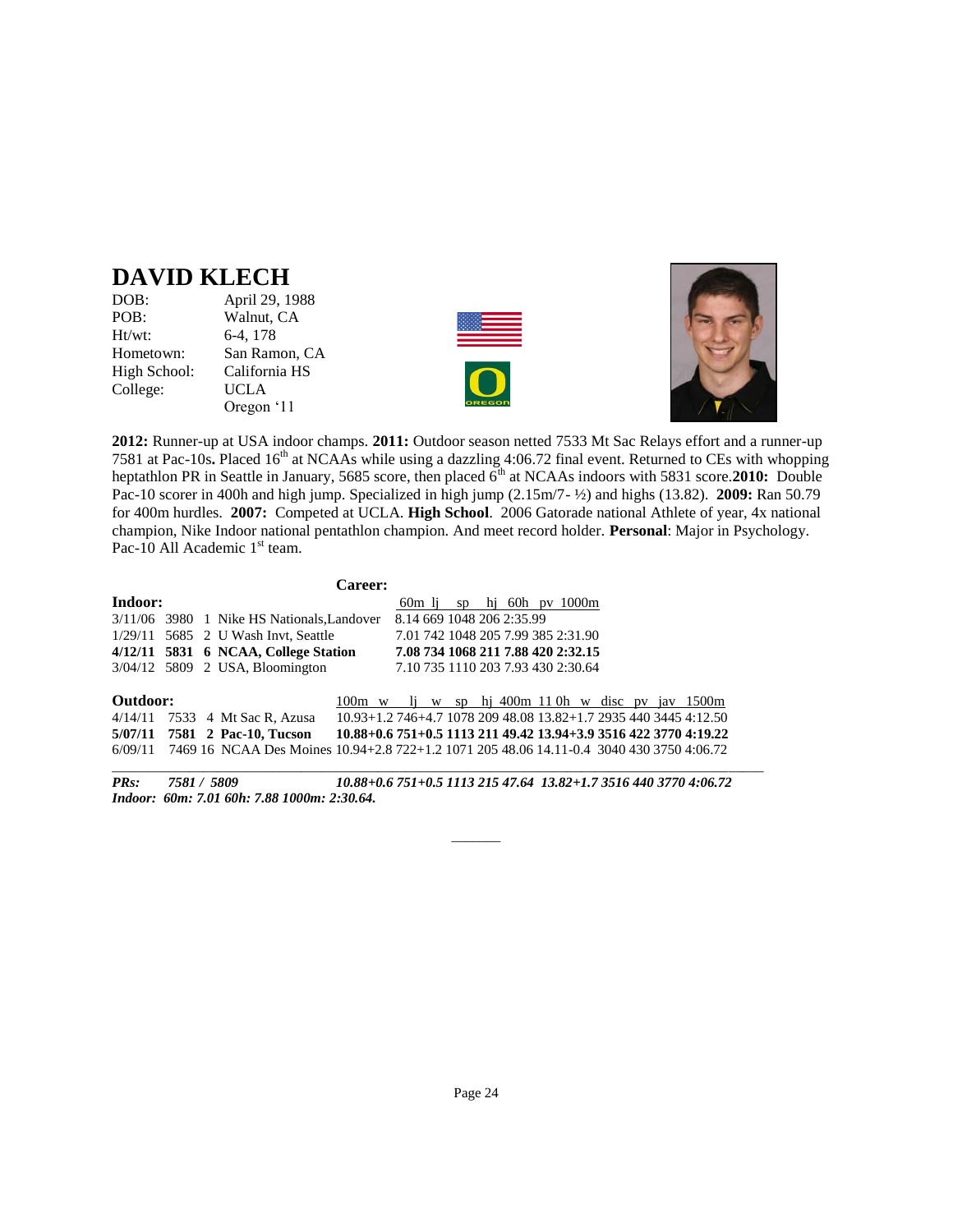## **JACK SZMANDA**

| DOB:         | March 15, 1990 |
|--------------|----------------|
| POB:         |                |
| $Ht/wt$ :    | 6-4, 207       |
| Hometown:    | Wausau, WI     |
| High School: | Newman HS '08  |
| College:     | Minnesota '13  |





**2013**: 3rd at Mt Sac Relays but dnf'd at Big Ten meet. **2012:** 3 rd at Big Ten indoor heptathlon

with PR 5656 score. Opened outdoor campaign with PR 7663 for  $3^{rd}$  at Mount Sac Relays and then placed  $3^{rd}$  at Big 10 with PR 7862 score. Ankle injury at NCAAs. NACAC u23 champ. 2011: Placed 6<sup>th</sup> and 7<sup>th</sup> at indoor and outdoor Big Ten multis. **2010:** Won Jack Johnson heptathlon and placed 2nd at Big Ten with PR 5643 score. **2009**:Redshirt indoor and outdoor season. **2008: High School:** Wisconsin III pv champ **Personal**: major is structural engineering… parents are Paul and Jeanne Szmanda….hobbies include snowboarding and mountain biking.

|               |     |                                        | <b>Career:</b>                                                   |
|---------------|-----|----------------------------------------|------------------------------------------------------------------|
| Indoor:       |     |                                        | 60m li<br>sp hi $60h$ pv $1000m$                                 |
|               |     | $1/24/09$ 3933 10 Johnson, Minneapolis |                                                                  |
|               |     | $1/23/10$ 5377 1 Johnson, Minneapolis  | 7.29 656 1338 190 8.61 492 2:50.56                               |
|               |     | $2/28/10$ 5643 2 Big Ten, Minneapolis  | 7.25 697 1406 202 8.58 506 2:54.78                               |
|               |     | 3/13/10 5601 9 NCAA, Fayetteville      | 7.27 679 1325 193 8.56 510 2:43.08                               |
|               |     | $2/27/11$ 5308 6 Big Ten, Champaign    | 7.30 646 1422 187 8.75 490 2:53.46                               |
| $1/28/12$ dnf |     | - ISU Bergan, Ames                     | 7.35 646 1357 194 8.69 nh dns                                    |
|               |     | 2/25/12 5656 3 Big Ten, Lincoln        | 7.26 667 1417 197 8.59 500 2:40.84                               |
| Outdoor:      |     |                                        | $100m$ w li w sp hj 400m 110h w disc pv jav 1500m                |
|               |     | $4/22/10$ 7284 2 Drake R, Des Moines   | 11.25+3.1 675-0.1 1303 193 50.44 15.89 0.0 3864 500 4529 4:35.48 |
|               |     | $5/15/10$ 7117 4 Big 10, Bloomington   | 11.42+0.7 678+0.8 1294 195 50.37 15.59+0.4 3536 480 4492 4:44.71 |
|               |     | 4/14/11 7286 8 Mt Sac R, Azusa         | $11.33+3.3657+0.7132019151.2515.12+1.742274804691439.07$         |
|               |     | 5/14/11 6885 7 Big 10, Iowa City       | 11.48+0.7 618 0.0 1283 194 53.34 15.53+2.7 3847 475 4485 4:43.02 |
|               |     | 4/19/12 7663 3 Mt Sac R, Azusa         | 11.24+1.5 659+3.6 1435 191 49.21 15.01+1.6 4007 530 4536 4:25.35 |
|               |     | 5/12/12 7862 2 Big 10, Madison         | $11.14+0.4693+2.4138119650.0114.99+1.3424051654444:27.93$        |
| 6/07/12       | dnf | - NCAA I, Des Moines                   | 11.42+3.0 609-3.1 1336 inj withdrew                              |
|               |     | 7/08/12 7061 1 NACAC u23, Guanajuato   | 1367 191 51.23 15.81<br>3972 490 4906 5:21.64<br>670<br>11.22    |
|               |     | 4/18/13 7317 3 Mt Sac R, Azusa         | 11.31+2.0 652-0.7 1338 192 50.48 15.45-1.1 3531 520 4979 4:39.20 |
| 5/12/13       | dnf | - Big Ten, Columbus                    | 11.15+3.3 673+2.3 1357 nh 51.22 15.59+1.6 3636 withdrew          |

*Indoor: 60m: 7.25; 60h: 8.56; 1000m: 2:40.84* 

*PRs: 7862 / 5656 11.14+0.4 697i 1435 202i 49.21 14.99+1.3 4240 530 5444 4:25.35* 

 $\overline{\phantom{a}}$